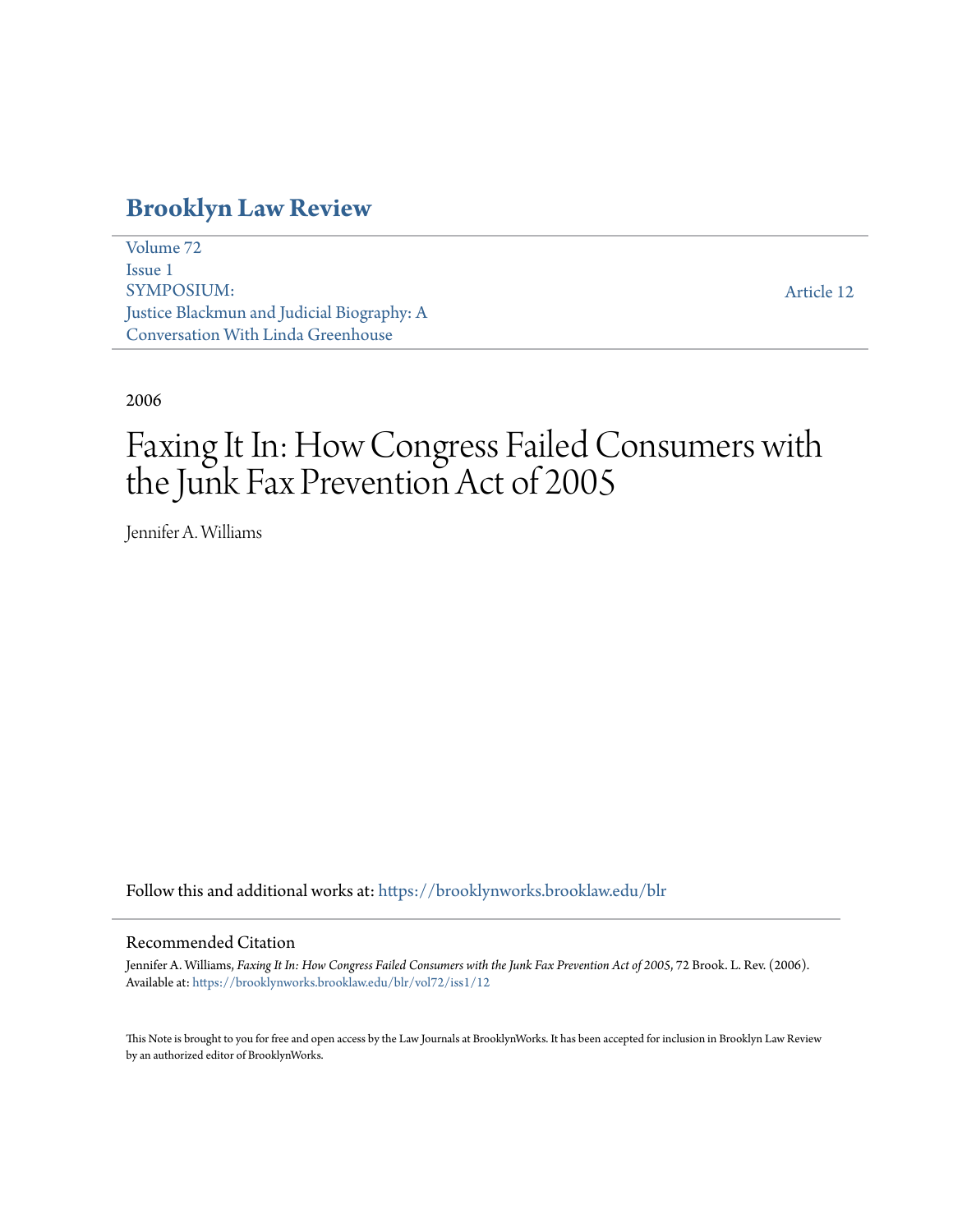# Faxing It In

# HOW CONGRESS FAILED CONSUMERS WITH THE JUNK FAX PREVENTION ACT OF 2005

#### I. INTRODUCTION

 $\overline{a}$ 

During the past few years, the federal government's regulation of telemarketing practices has enjoyed a front-and-center position in the political spotlight.<sup>[1](#page-1-0)</sup> In 2003, consumers eagerly embraced the establishment of a national do-not-call registry,<sup>[2](#page-1-1)</sup> and in the same year, Congress enacted legislation to curb abusive email marketing practices.[3](#page-1-2) Both events exemplified an admirable<sup>[4](#page-1-3)</sup> commitment to furthering consumer

<span id="page-1-0"></span><sup>1</sup> *See, e.g*., *Consumers Served by Blocking Ads*, CONN. L. TRIB., Aug. 25, 2003, at 19 ("Responding to overwhelming public demand, our federal and state governments have recently enacted laudable new consumer protections against the frequent onslaught of unwanted direct marketing solicitations."). Such an increase in federal telemarketing regulation has even inspired new compliance technology. William C. Smith, *Ensuring a Peaceful Dinner*, NAT'L L.J., Nov. 10, 2003, at 8 (discussing one company's product that automatically blocks telemarketers from connecting to numbers currently listed on federal and state do-not-call registries). 2 Do-Not-Call Implementation Act, Pub. L. No. 108-10, 117 Stat. 557 (2003)

<span id="page-1-1"></span><sup>(</sup>codified at 15 U.S.C. § 6101 (Supp. III 2003)). *See* FED. COMMC'NS COMM'N, ("FCC"), FCC-03-153, RULES AND REGULATIONS IMPLEMENTING THE TELEPHONE CONSUMER PROTECTION ACT OF 1991, 14-51 (2003), *reprinted in* 68 Fed. Reg. 44,144, 44,145 (July 3, 2003), *available at* http://www.fcc.gov/cgb/donotcall [hereinafter 2003 FCC Memo] (announcing implementation rules for a nationwide do-not-call list in conjunction with the Federal Trade Commission ("FTC")). Just three days into the national registry's operation, more than ten million telephone numbers had been added to the do-not-call list. FCC, DA 05-2056, ANNUAL REPORT ON THE NAT'L DO-NOT-CALL REGISTRY 2 (2005), *available at* http://www.fcc.gov/cbg/donotcall [hereinafter FCC Do-Not-Call Report]. By the release of the FCC's first annual report, the number grew to 88 million. *Id*.

<span id="page-1-2"></span><sup>3</sup> Controlling the Assault of Non-Solicited Pornography and Marketing Act of 2003, Pub. L. No. 108-187, 117 Stat. 2699 (codified at 15 U.S.C. § 7701 (Supp. III 2003))

<span id="page-1-3"></span><sup>[</sup>hereinafter Can-Spam Act]. 4 Although the email spam legislation may have been an admirable first step, it has continued to receive much criticism. *See, e.g.*, Verne Kopytoff, *Spam Mushrooms*, S.F. CHRON., Sept. 2, 2004, at C1 (noting new research showed spam on the rise eight months after Can-Spam Act's enactment); David McGuire, *New Law Won't Can Spam, Critics Say*, WASH. POST, Dec. 17, 2003, http://www.washington post.com/wp-dyn/articles/A5943-2003Dec16.html ("Detractors say the Can-Spam Act will create a safe haven for e-mail marketers willing to follow certain rules for spamming."). The point here, however, is that Congress was at least making a good faith first step to appease consumers by creating an initial national regulation of email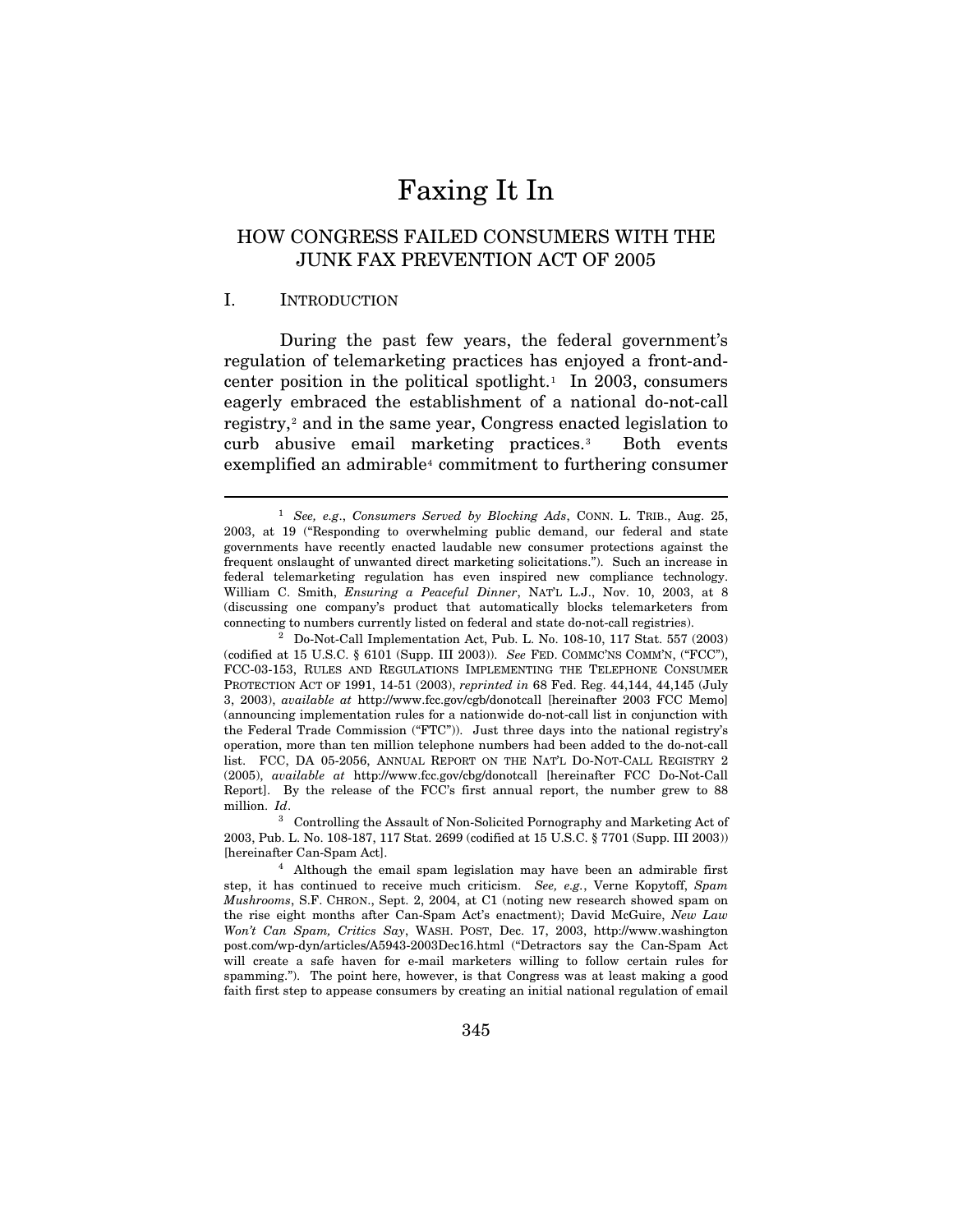protection against unsavory, invasive marketing tactics that flourished thanks to cheap, easy-to-use technology. In 2005, however, Congress strayed considerably from this apparent trend of pro-consumer commitment when it enacted the Junk Fax Prevention Act of 200[5](#page-2-0) ("Junk Fax Prevention Act").<sup>5</sup> The Junk Fax Prevention Act, an amendment to a previous federal law prohibiting unsolicited marketing via facsimile machines, exposes fax machine owners to more unsolicited advertisements than allowed under the previous federal law.[6](#page-2-1)

Congress first addressed unsolicited faxed advertisements fifteen years ago as part of the Telephone Consumer Protection Act of 1991 ("TCPA").[7](#page-2-2) Among other provisions, the TCPA instituted a complete ban on unsolicited faxed advertisements sent without the "prior express invitation or permission" of the recipient.<sup>[8](#page-2-3)</sup> Such a strict prohibition against fax marketing differed from the TCPA's more flexible regulation of telephone marketing.[9](#page-2-4) The justification behind the differential treatment between the telephone and the facsimile machine lay in the latter's technological architecture. It simply was not fair to require consumers to swallow the costs—paper, ink, wear-and-tear on the machine—of automatically-received, unwanted faxes promising great hotel deals or special car wash discounts.[10](#page-2-5) Congress reasoned that the consumer protection rights of the fax recipient—who must unfairly waste time waiting while a machine receives and

<span id="page-2-2"></span><span id="page-2-1"></span><span id="page-2-0"></span>% (codified at 47 U.S.C.A § 227 (Supp. 2005)) [hereinafter Junk Fax Prevention Act].<br>  $^6$  *See infra* discussion in Part V.<br>  $^7$  Telephone Consumer Protection Act of 1991, Pub. L. No. 102-243, 105 Stat.<br>
2394 (codified

<span id="page-2-3"></span> $3\quad 47 \text{ U.S.C. }$  § 227(a)(4) (2000). The statute defines unsolicited advertisement as "any material advertising the commercial availability or quality of any property, goods, or services which is transmitted to any person without that person's prior express invitation or permission." *Id*. The TCPA fax provision states that "[i]t shall be unlawful for any person within the United States . . . to use any telephone facsimile machine, computer, or other device to send an unsolicited advertisement to a telephone facsimile machine<sup>[1]</sup>" *Id.* § 227(b)(1)(C). Thus, the prohibition does not apply to (1) faxed advertisements sent to recipients who have invited or permitted the sender to fax an ad or (2) faxes that do not include an ad.<br><sup>9</sup> *See id.* § 227(a)(3)(A)-(C). The definition of telephone solicitation expressly

<span id="page-2-4"></span>offers three major classes of exemptions for calls and messages. *Id*. In contrast, the TCPA, as originally enacted, banned the faxing of all unsolicited advertisements. *Id.* § 227(b)(1)(C). 10 *See* H.R. REP. NO. 102-317, at \*10 (1991) (noting that fax machines "are

<span id="page-2-5"></span>designed to accept, process, and print *all* messages which arrive over their dedicated lines" (emphasis added)). *See also infra* discussion in Part V.B.

marketing. As this Note discusses, Congress's revision of its junk fax marketing regulations eroded strong federal statutory protection already in place. 5 The Junk Fax Prevention Act of 2005, Pub. L. No. 109-21, 119 Stat. 359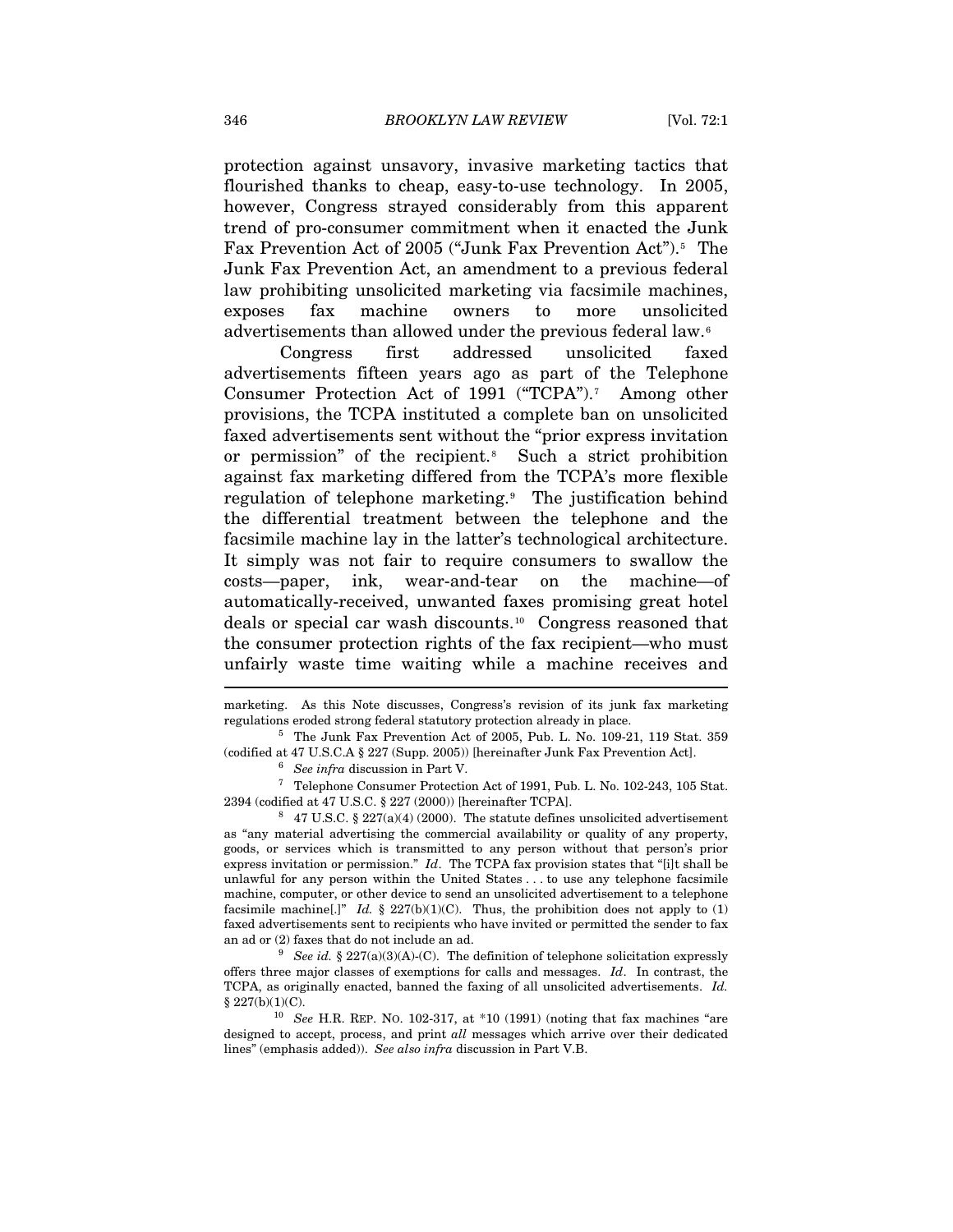prints out an unwanted transmission, all at the recipient's cost—trumped any commercial speech rights of the marketers.<sup>[11](#page-3-0)</sup>

Almost fifteen years after the TCPA's enactment, Congress decided to revisit the TCPA fax provisions. By then, fax machines had survived and surpassed their '80s business stereotype and found a place in the home, in addition to the office.[12](#page-3-1) Soon, faxing technology became a standard feature of personal computers and printers.[13](#page-3-2) Congress's reexamination of fax marketing regulations resulted in the TCPA amendment, The Junk Fax Prevention Act.[14](#page-3-3) The amendment passed quickly and quietly compared with previous telemarketing laws,[15](#page-3-4) and unlike other consumer protection laws, the Junk Fax Prevention Act blossomed from the worries and needs of the business community instead of consumers.[16](#page-3-5)

The Junk Fax Prevention Act essentially codifies an "established business relationship" ("EBR") exception to the

<span id="page-3-1"></span>PETERSBURG TIMES, July 2, 2005, at 6F (noting that condo business centers are no longer considered amenities to buyers because "[n]ow almost everyone owns a computer and a printer/scanner/fax"); Leslie Berkman & Paul Herrera, *Energy: Bigger Homes, Lifestyles Overshadow Conservation*, THE PRESS-ENTERPRISE, Oct. 23, 2005, at A1 (noting energy consumption in homes is increasing due in part to "home offices equipped with computers, printers and  $\hat{f}ax$  machines" (emphasis added)).

<span id="page-3-2"></span><sup>13</sup> See infra discussion in Part V.B. See also Sharon Crawford, *Faxing in Windows XP*, Oct. 21, 2002, http://www.microsoft.com/windowsxp/using/setup/learn more/crawford\_02october21.mspx (explaining how to fax using Windows XP technology).  $14$  S. REP. NO. 109-76, at 2 (2005) (discussing the background for enacting the

<span id="page-3-3"></span>Junk Fax Prevention Act). 15 See *infra* discussion in Part IV.A on how quickly the bill passed. Nearly

<span id="page-3-4"></span>nine months passed between the House's introduction of its version of the TCPA and the signing of the TCPA into law. The Can-Spam Act took eight months to pass after its introduction. The Junk Fax Prevention Act took three months.<br><sup>16</sup> S. REP. NO. 109-76, at 6 (explaining that legislation is needed to prevent

<span id="page-3-5"></span>"businesses [from being] subject to unforeseen and costly litigation unrelated to legitimate consumer protection aims" and citing "costs of training, making multiple contracts to obtain signatures providing consent, and obtaining permission for each fax machine when the recipients change location" as examples of business harms).

<span id="page-3-0"></span><sup>11</sup> *See* TCPA, *supra* note 7, § 2(8) ("The Constitution does not prohibit restrictions on commercial telemarketing solicitations."); S. REP. NO. 102-178, at \*1971 (1991) ("The [Senate] Committee [on Commerce, Science and Transportation] believes that [the reported bill] is an example of a reasonable time, place, and manner restriction on speech, which is constitutional. . . . The Supreme Court has recognized the legitimacy of reasonable time, place, and manner restrictions on speech when the restrictions are not based on the content of the message being conveyed."). For the view that government regulation of advertising inhibits freedom of speech, see RICHARD T. KAPLAR, ADVERTISING RIGHTS: THE NEGLECTED FREEDOM (The Media Institute 1991) and MICHAEL G. GARTNER, ADVERTISING AND THE FIRST AMENDMENT 57-60 (Twentieth Century Fund 1989). 12 *See, e.g.*, Judy Stark, *The New Condo Amenities Are Towering Ideas*, ST.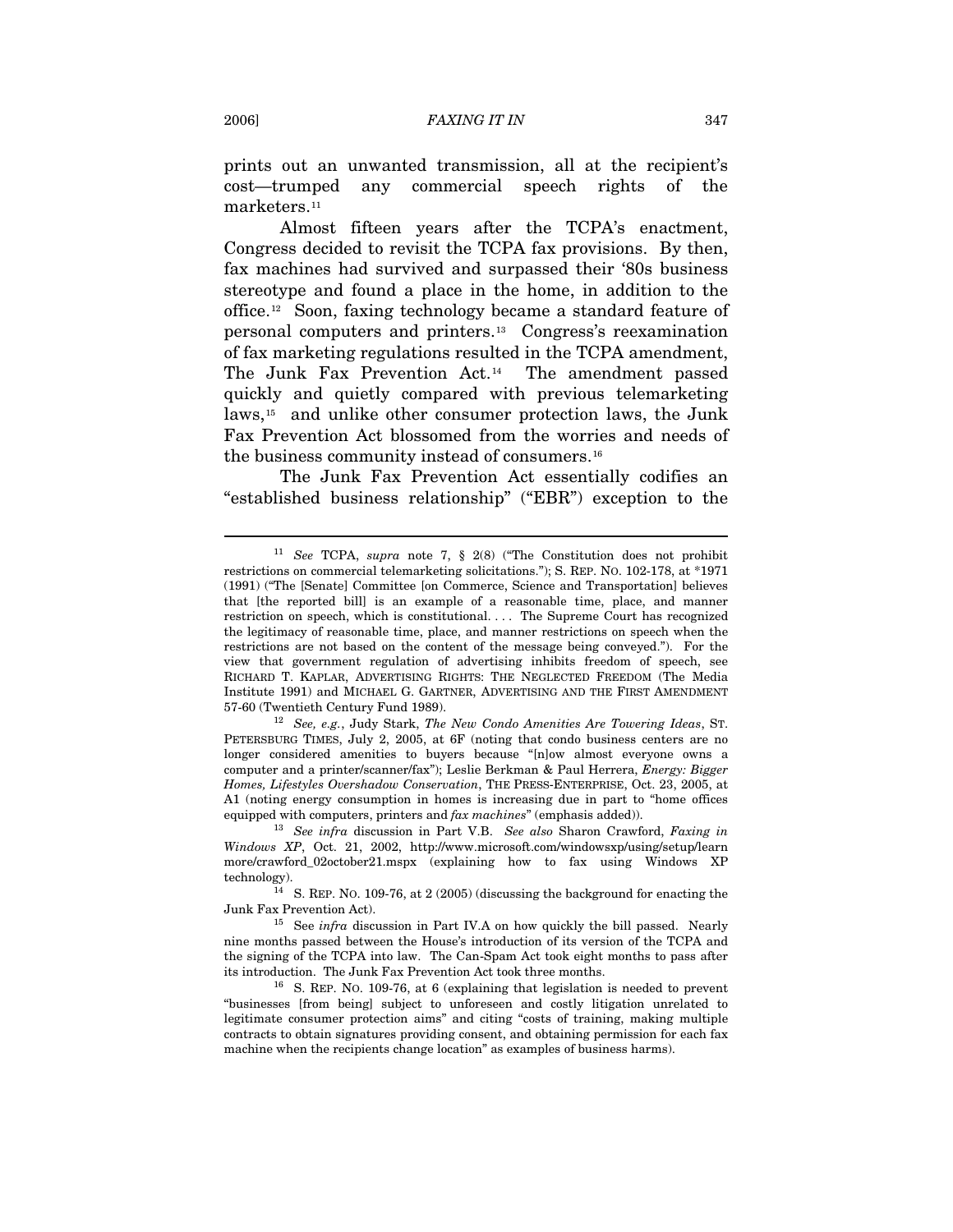TCPA's blanket ban on faxed advertisements sent without permission.[17](#page-4-0) A recipient has an EBR with a sender if the recipient currently interacts with or had previously interacted with the sender.<sup>[18](#page-4-1)</sup> Based on this past or present interaction, it is inferred that the recipient has given the sender, as well as the sender's affiliates, permission to send faxed advertisements.[19](#page-4-2) Congress, as part of the TCPA, originally created the exception to apply only to telephone solicitations. The Federal Communications Commission (FCC) later imputed the exception onto fax solicitations as part of its implementation of TCPA rules.<sup>[20](#page-4-3)</sup>

The EBR exception thrived for more than a decade despite the fact that the exception as applied to faxes contravened Congress's intent for, and the express language of, the TCPA's fax provision.<sup>[21](#page-4-4)</sup> In 2003, the FCC, recognizing this, planned to eliminate the exception it had erroneously created and announced new written consent requirements for unsolicited faxed advertisements.[22](#page-4-5) Businesses balked at the elimination of the exception and heavily lobbied Congress,<sup>[23](#page-4-6)</sup> which reversed the FCC's decision to eliminate the EBR by

 $\overline{a}$ 

<span id="page-4-3"></span><span id="page-4-2"></span>TELEPHONE CONSUMER PROTECTION ACT OF 1991 (1992), *reprinted in* 7 F.C.C.R. 8752,

- 
- 

<span id="page-4-1"></span><span id="page-4-0"></span><sup>&</sup>lt;sup>17</sup> *Id.* at 10.<br><sup>18</sup> *See* 47 C.F.R. § 64.1200(f)(4) (2002) for definition of "established business relationship." It should be noted that the definition's use of "inquiry" and "application" are broad enough to include almost any interaction between a business and a consumer, regardless of whether money ever exchanges hands. For example, a consumer who calls to ask a question, and who does not ever purchase or transact business with the company, now has an established business relationship with the company, and the company may begin sending unsolicited faxed advertisements.<br><sup>19</sup> See *infra* discussion in Part III.A.<br><sup>20</sup> FCC, FCC-92-443, RULES AND REGULATIONS IMPLEMENTING THE

<span id="page-4-6"></span><span id="page-4-5"></span><span id="page-4-4"></span><sup>%</sup> available at http://www.fcc.gov/cgb/donotcall [hereinafter 1992 FCC Memo].<br><sup>21</sup> See infra discussion in Part III.B.<br><sup>22</sup> 2003 FCC Memo, *supra* note 2, at 4.<br><sup>23</sup> See, e.g., Press Release, Nat'l Assoc. of Prof'l Ins. Ag Prevention Act Stalls in Congress (Dec. 14, 2004) (noting the association "will continue to lobby for the passage of a measure that achieves" the goal of restoring the established business relationship), *available at* http://www.pianet.com/IssuesOfFocus/ OngoingIssues/privacy/12-14-04-2.htm; *Public Policy News: Update—"Do-Not-Fax" Rule*, NEWSPAPER ASS'N OF AM., May 2005 (stating that a coalition of trade associations, including the Newspaper Association of America, petitioned the FCC to delay the elimination of the Fax EBR in order to allow Congress to pass legislation), *available at* http://www.naa.org/Government-and-Legal/Government-Affairs/Public-Policy-News/NAA-Public-Policy-News-May-2005.aspx. *See also* Bart T. Murphy, *Death of the EBR Exemption May be "Greatly Exaggerated,"* MODERN PRACTICE, November 2004 (noting that "several associations began lobbying efforts to restore the EBR exemption" in anticipation of the FCC's elimination), *available* http://practice.findlaw.com/tooltalk-1104.html.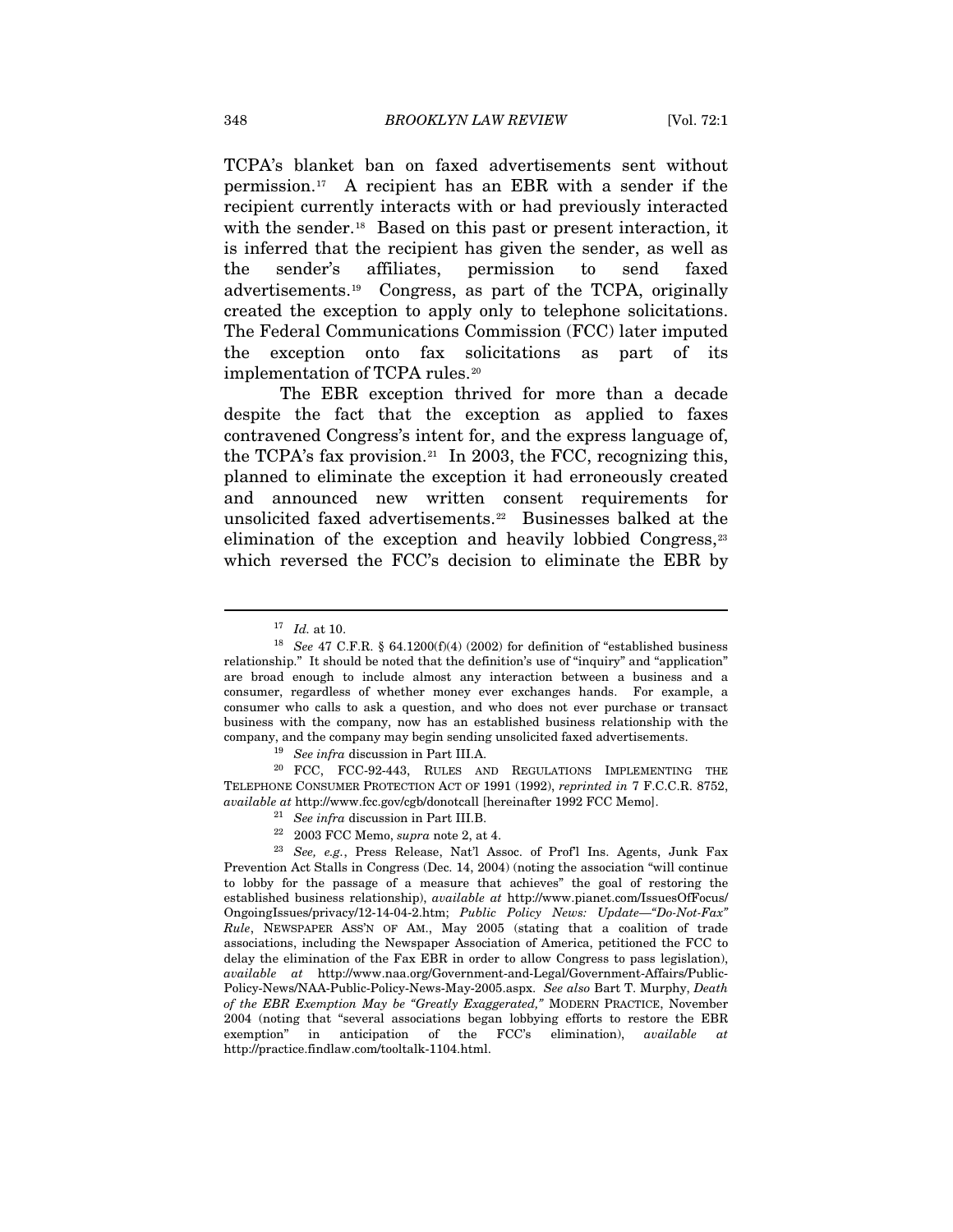changing the EBR exception for faxed advertisements from an administrative ruling to statutory law.[24](#page-5-0)

This Note argues that the Junk Fax Prevention Act fails in exactly what its title promises—namely, the prevention of junk faxes—by gravely undermining the strict prohibition against unsolicited fax marketing set out in its parent legislation, the TCPA.[25](#page-5-1) Part II of this Note discusses the legislative background and purpose of the TCPA fax regulations. Part III details the creation of the TCPA's various EBR exemptions and explains why the EBR exception for faxed advertisements ("Fax EBR") should never have existed. Part IV examines the FCC's decision to eliminate the Fax EBR and Congress's response to this elimination by way of the Junk Fax Prevention Act. Part V argues that the Junk Fax Prevention Act fails to preserve the strong consumer protection set out in the TCPA, that modern faxing technology requires stricter telemarketing prohibitions, and that Congress should have given greater deference to the FCC's decision to eliminate the Fax EBR. Part V further posits that an inadequate federal law will effectively weaken current state laws that implement a strict prohibition against sending unsolicited advertisements via fax, similar to the TCPA as originally implemented.[26](#page-5-2) Finally, Part VI explains that Congress should reinstate the strict ban on junk faxes because other avenues of law, including future Congressional review, a national do-not-fax

<span id="page-5-0"></span><sup>&</sup>lt;sup>24</sup> S. REP. NO. 109-76, at 6 (2005) ("[T]he 'Junk Fax Prevention Act of 2005' specifically creates a statutory exception from the general prohibition on sending unsolicited advertisements if the fax is sent based on an EBR[.]"). One concern about this EBR codification is the weakening effect it will have on states with stricter fax marketing laws. See *infra* discussion in Part VI for California's response to the Junk Fax Prevention Act.  $25$  The "parent" aspect of the legislation takes on a double meaning when one

<span id="page-5-1"></span>considers that the Junk Fax Prevention Act, signed into law by President George W. Bush on July 9, 2005, has severely weakened the TCPA, signed into law by his father, President George H.W. Bush, on December 20, 1991. *See Law to Stop Junk Calls*, NEWSDAY, Dec. 21, 1991, at 9 (noting President George W. Bush signed new

<span id="page-5-2"></span>telemarketing law). <sup>26</sup> The TCPA, and by extension, the Junk Fax Prevention Act, has no preemptive effect on state junk fax laws already in place that offer more protection than the TCPA, except the TCPA preempts certain technological requirements on telemarketing equipment. 47 U.S.C. § 227(e)(1) ("State law not preempted.... [N]othing in this section or in the regulations prescribed under this section shall preempt any State law that imposes more restrictive intrastate requirements or regulations."). By contrast, the Can-Spam Act explicitly preempted all state email spam laws. Can-Spam Act, *supra* note 3, § 8 ("This Act supersedes any statute, regulation or rule of a State . . . that expressly regulates the use of electronic mail to send commercial messages . . . ."). See *infra* discussion in Part V.C on how a weaker interstate fax rule effectively weakens stronger intrastate fax laws.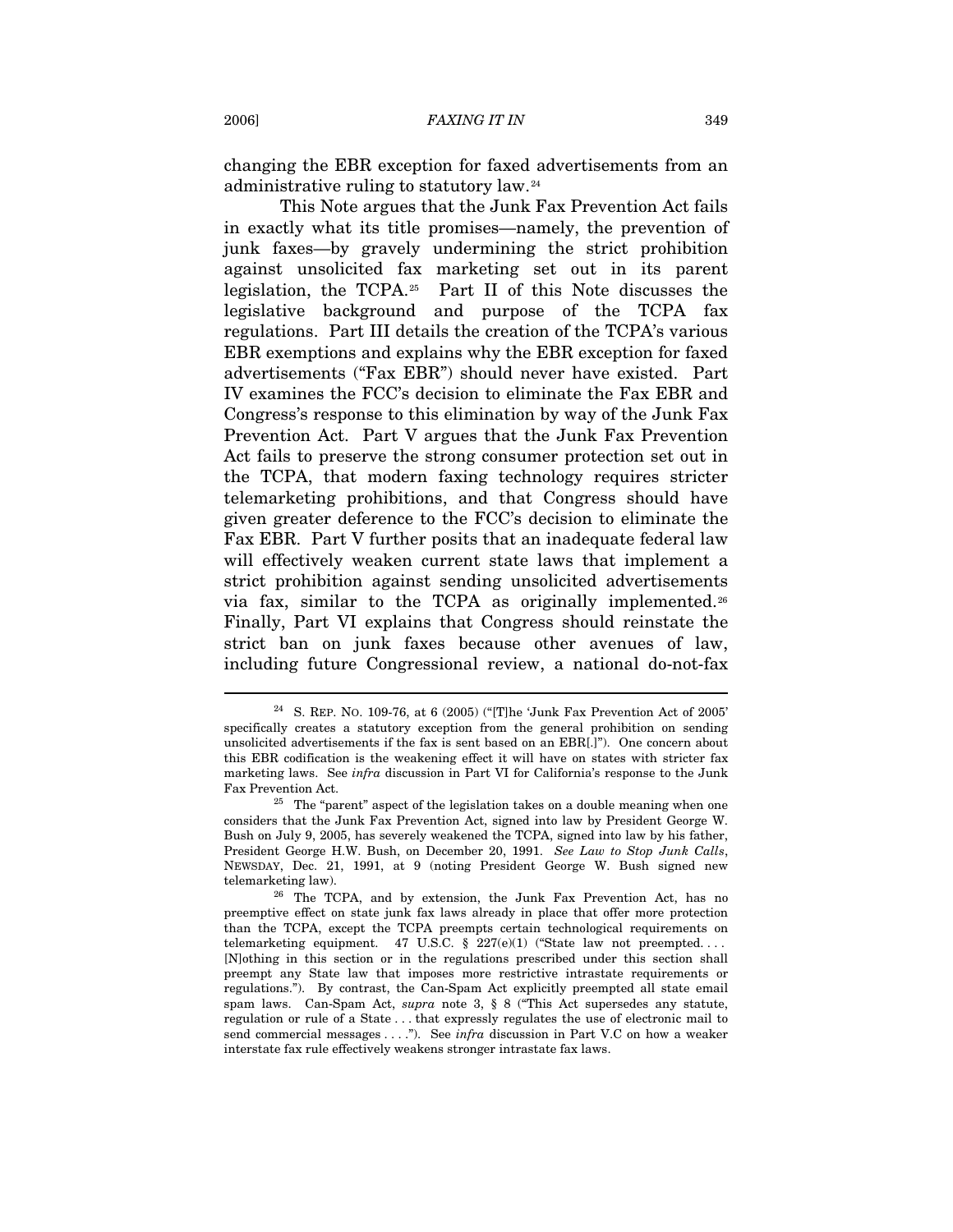registry and state legislature response, would provide ineffective protection against consumer costs.

#### II. THE TELEPHONE CONSUMER PROTECTION ACT OF 1991

# *A. Brief History of the TCPA*

The TCPA was an extensive, ambitious amendment to the Communications Act of  $1934<sup>27</sup>$  $1934<sup>27</sup>$  $1934<sup>27</sup>$  that regulated the rapidly expanding and increasingly automated telemarketing industry.[28](#page-6-1) The Senate and House Reports addressing the TCPA[29](#page-6-2) emphasized the need to "protect the privacy interest of residential telephone subscribers," as well as to facilitate interstate commerce.[30](#page-6-3) Congress also acknowledged its duty to consider the telemarketers' interest in freedom of commercial speech.<sup>[31](#page-6-4)</sup>

What troubled Congress was not limited to the nuisances of a solicitor phoning too late in the evening or interrupting dinner with tempting offers of magazine discounts. In fact, Congress reserved the strictest provisions for those types of human-less telemarketing practices that made it difficult for consumers to protest, such as automated dialing systems, pre-recorded messages and facsimile transmissions. [32](#page-6-5) The TCPA's legislative history makes a clear

<span id="page-6-2"></span>Congress, including S. 1462 (Automated Telephone Consumer Protection Act), S. 1410 (Telephone Advertising Consumer Rights Act) and H.R. 1304 (Telephone Advertising Consumer Rights Act). 30 S. REP. NO. 102-178, at 1968. Specifically, residential and business

<span id="page-6-3"></span>subscribers were concerned about automatic dialers tying up lines and preventing any outgoing calls, as well as automated calls that did not disconnect from the line even after the called party hung up the phone. *Id*. 31 *See id.* at 1973 ("These regulations are consistent with the constitutional

<span id="page-6-4"></span>guarantee of free speech."). *See also* "Findings" in H.R. REP. NO. 102-317, at \*2 (1991) ("Individuals' privacy rights, public safety interests, and commercial freedoms of speech and trade must be balanced in a way that protects the privacy of individuals and permits legitimate telemarketing practices."). 32 *See* S. REP. NO. 102-178, at 1972 ("In addition, it is clear that automated

<span id="page-6-5"></span>telephone calls that deliver an artificial or prerecorded voice message are more of a nuisance and a greater invasion of privacy than calls placed by 'live' persons."). In fact, an earlier version of the TCPA was titled "Automated Telephone Consumer Protection Act." *Id*. at 1970. This distinction between these two types of telemarketing can be further inferred from that fact that the Direct Marketing Association and other groups

<span id="page-6-0"></span> $27$  Communications Act of 1934, ch. 652, 48 Stat. 1064 (codified as amended in scattered sections of 47 U.S.C.) [hereinafter 1934 Communications Act]. 28 S. REP. NO. 102-178, at 1969 (1991) (noting an increasing number of

<span id="page-6-1"></span>consumer telemarketing complaints due to "the increasing number of telemarketing firms in the business of placing telephone calls, and the advance of technology which makes automated phone calls more cost-effective"). 29 The finished TCPA was a combination of several bills introduced into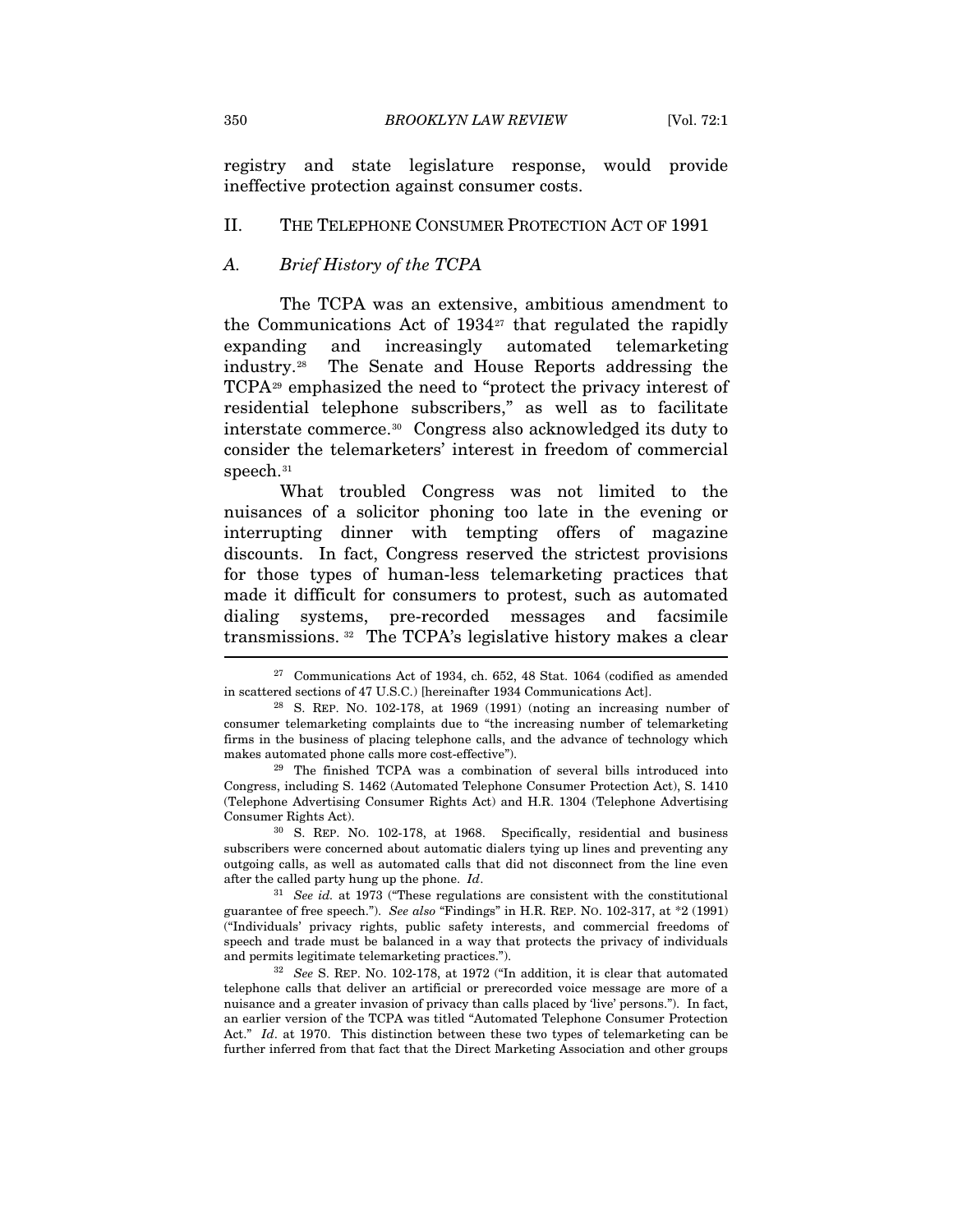distinction between live in-person calls and new technologies that rendered human solicitors unnecessary.[33](#page-7-0)

At the time of the TCPA's enactment, more than forty states had implemented or were in the process of implementing legislation restricting or flat-out prohibiting telemarketing activity within the state, but these laws could not reach interstate telephone calls or faxes.<sup>[34](#page-7-1)</sup> The TCPA was created in part to address this gap in jurisdiction.[35](#page-7-2) In the case of a TCPA provision conflicting with a state telemarketing law, the stricter law would prevail.<sup>[36](#page-7-3)</sup>

The FCC opposed the TCPA, seeing no need for sweeping federal legislation regulating telemarketing activity.[37](#page-7-4) The agency argued that it preferred handling unsolicited marketing calls with "continued regulatory scrutiny and monitoring" without legislation.<sup>[38](#page-7-5)</sup> Congress, possibly skeptical of this contention because the FCC had previously declined to regulate unsolicited calls in 1980 and 1986,[39](#page-7-6) ultimately passed the TCPA. In the final bill, Congress included a provision that designated the FCC as a major interpreter of the TCPA.[40](#page-7-7) In this role, the FCC would later

<span id="page-7-4"></span>Prevention Act that would affect faxes entering or leaving California.<br><sup>37</sup> S. REP. NO. 102-178, at 1970 (quoting then-FCC Chairman Alfred C. Sikes).

representing telemarketing companies that did not use automatic dialers or other equipment to make automated phone calls did not object to legislation targeting only the automated telemarketing industry. *Id*. at 1971. 33 *See* H.R. REP. NO. 102-317, at \*10. There was a special concern that

<span id="page-7-0"></span>certain automated systems endangered public safety by tying up phone lines of hospitals, emergency responders, and law enforcement agencies. *Id*. *See also* S. REP. NO. 102-178, at 1972 ("[I]t is legitimate and consistent with the constitution to impose greater restrictions on automated calls than on calls placed by 'live' persons.").<br><sup>34</sup> S. REP. NO. 102-178, at 1970.<br><sup>35</sup> *Id.* at 1970 ("These [state] measures have had limited effect, however,

<span id="page-7-2"></span><span id="page-7-1"></span>because States do not have jurisdiction over interstate calls. Many States have expressed a desire for Federal legislation to regulate interstate telemarketing calls to supplement their restrictions on intrastate calls."). 36 47 U.S.C. § 227(e) (2000). Although the language of the preemption

<span id="page-7-3"></span>provision addresses only preemption of state laws affecting intrastate faxes that are less restrictive than the TCPA, the question has recently been raised whether states would have the ability to create a state law affecting both intrastate faxes and interstate faxes that cross their state lines. *See infra* Part VI for discussion of California's attempt to create a more restrictive junk fax law than the Junk Fax

Sikes). 38 *Id*. 39 *Id.*

<span id="page-7-7"></span><span id="page-7-6"></span><span id="page-7-5"></span><sup>40 47</sup> U.S.C. § 227(b)(2) (ordering the FCC "to prescribe regulations to implement the requirements of" TCPA provisions).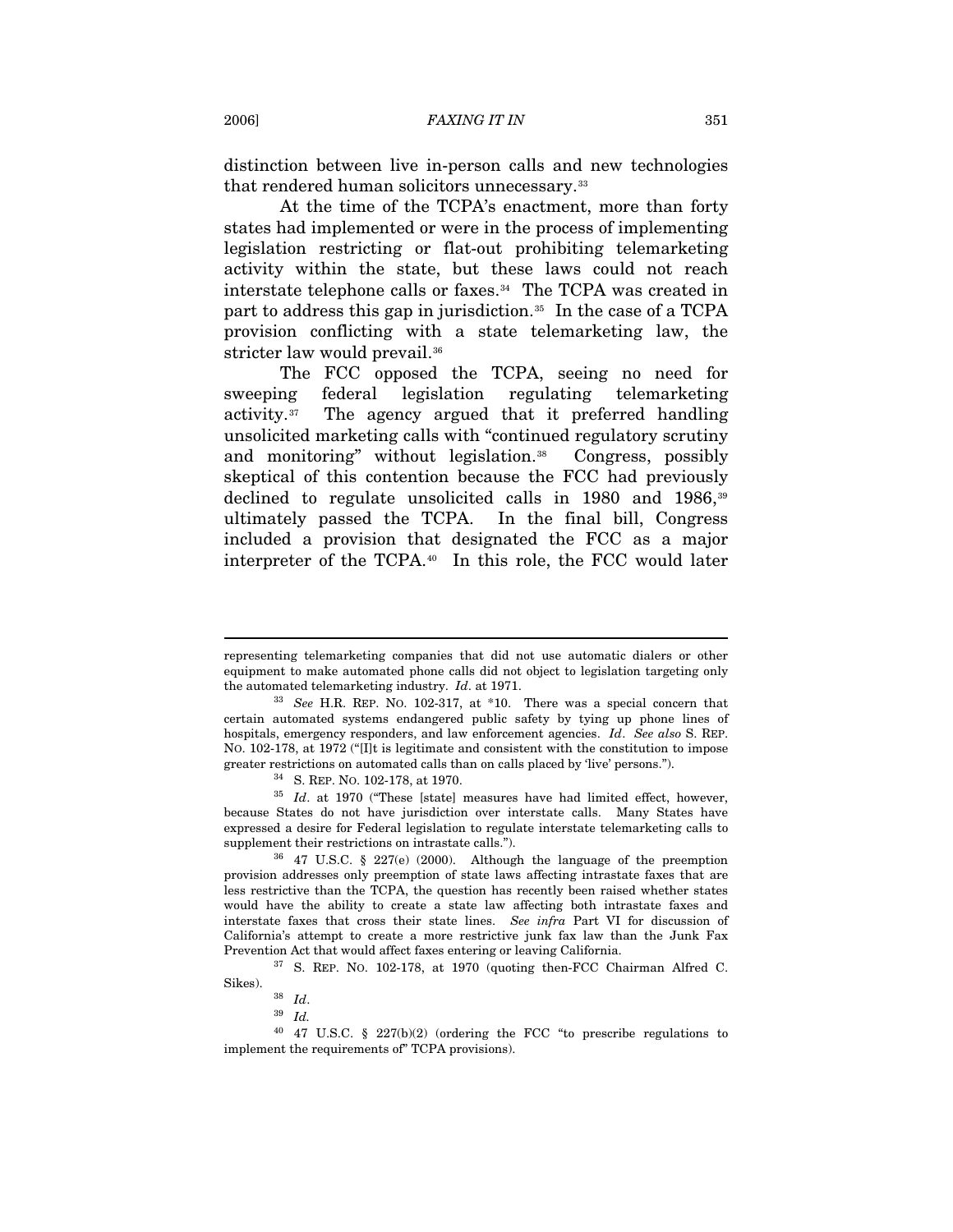cause great controversy over its interpretation of the TCPA fax provision.[41](#page-8-0)

### *B. The TCPA Fax Provision*

While the majority of the TCPA addressed the restriction of certain telephone marketing activities, the TCPA also prohibited the faxing of any unsolicited advertisements without "prior express invitation or permission."<sup>[42](#page-8-1)</sup> The statute provided no definition of prior express invitation or permission, but the Congressional reports put the responsibility of determining the definition of the phrase "invited or given permission" on the telemarketers.[43](#page-8-2) No exceptions were carved out for unsolicited faxed advertisements in the statutory language—prior invitation or permission was a must.<sup>[44](#page-8-3)</sup>

The law allowed<sup>[45](#page-8-4)</sup> consumers to bring a private action in state court against violators of the TCPA fax provision, provided state laws or rules did not contradict such a right of action.[46](#page-8-5) State officials had the option to bring civil actions in federal court in the name of their citizens.[47](#page-8-6) If the recipient of

<span id="page-8-4"></span><span id="page-8-3"></span>describing the TCPA at the time of enactment, the Junk Fax Prevention Act had no effect on the penalty and cause of action provisions, which remain effective today. *See generally* Junk Fax Prevention Act, *supra* note 5. 46 47 U.S.C. § 227(b)(3) (allowing for an action "if otherwise permitted by the

<span id="page-8-5"></span>laws or rules of court of a State"). There have been many battles over the permission provision as to whether it meant states had to officially opt-in legislation recognizing the TCPA's authority through an affirmative action, whether states had to officially opt-out to reject the TCPA, or whether the language was merely an acknowledgement of the states' ability to decide how their courts would handle TCPA claims. Courts in early cases chose to adopt an "opt-out" approach, interpreting a state legislature's silence on the TCPA as acceptance, while courts in more recent cases have embraced the "acknowledgement" meaning, arguing that such a meaning is the only way to maintain the balance between federal and state government. For in-depth summaries of the three interpretations, see Accounting Outsourcing, L.L.C. v. Verizon Wireless Pers. Commnc'ns, 329 F. Supp. 2d 789, 795-99 (M.D. La. 2004) and Chair King, Inc. v. GTE Mobilenet of Houston, 135 S.W.3d 365, 374-76 (Tex. App. 2004).  $47$  47 U.S.C. § 227(f)(1).

<span id="page-8-6"></span>

<sup>&</sup>lt;sup>41</sup> *See infra* discussion in Part III-IV.<br><sup>42</sup> 47 U.S.C. § 227(a)(4).

<span id="page-8-2"></span><span id="page-8-1"></span><span id="page-8-0"></span><sup>43</sup> S. REP. NO. 102-178, at 1975-76 ("While telemarketers will be responsible for determining whether a potential recipient of an advertisement, in fact, has invited or given permission to receive such fax messages, such a responsibility, is the minimum necessary to protect unwilling recipients from receiving fax messages that are detrimental to the owner's uses of his or her fax machine."). Additionally, 47 U.S.C. § 227(d) creates minimum technical identification standards for fax machines, including fax number identification and date/time stamps, but these standards are not relevant to this Note because they affect manufacturers of the machines, not advertisers who use the machines.<br><sup>44</sup> *See generally* 47 U.S.C. § 227.<br><sup>45</sup> Although this section incorporates past tense language because it is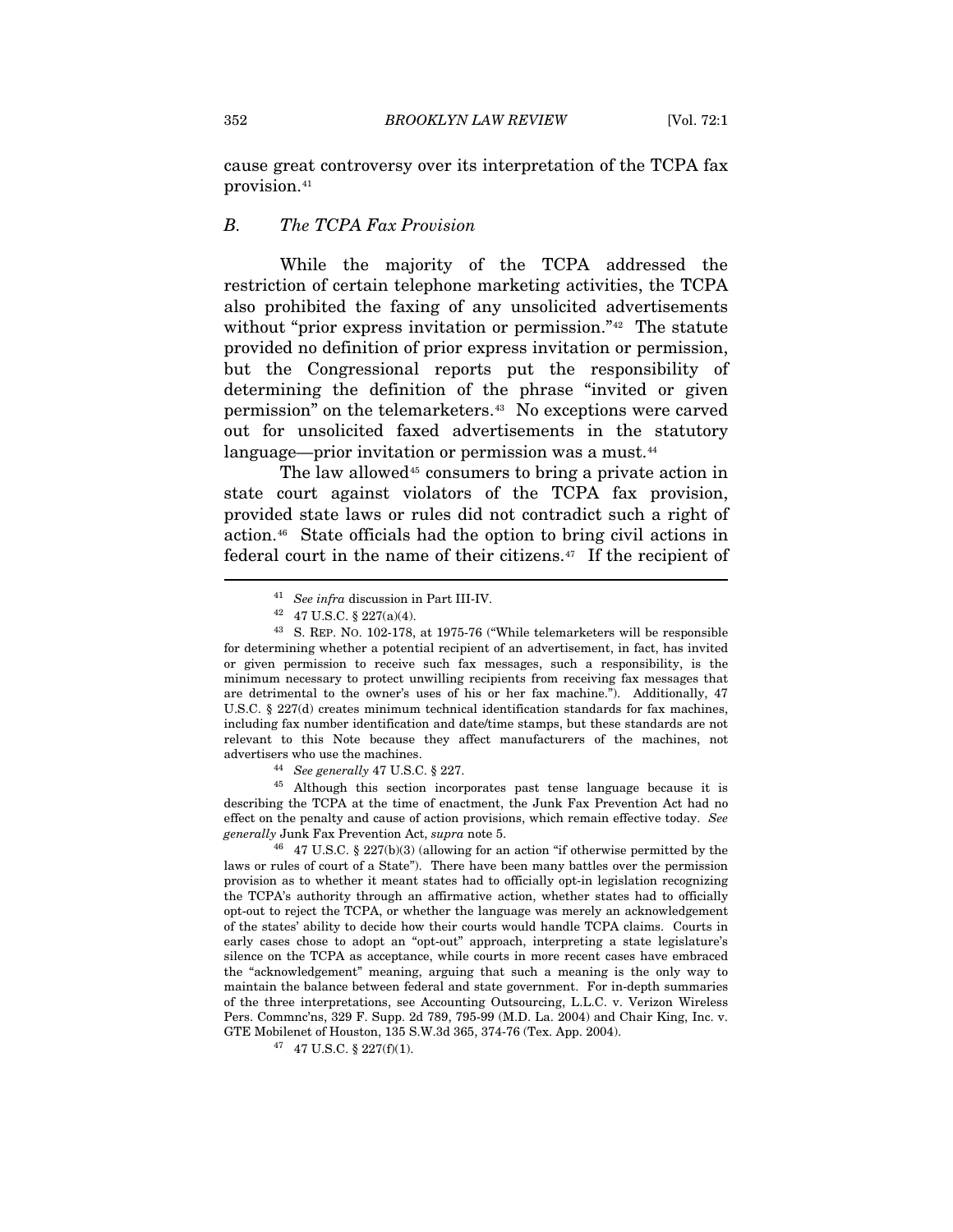an unsolicited faxed advertisement succeeded in showing a TCPA violation, the sender of the advertisement paid statutory damages: actual damages or \$500 *per* fax.[48](#page-9-0) The penalty increased to \$1500 *per* fax for those individuals or businesses willfully or knowingly sending unsolicited advertisements.<sup>[49](#page-9-1)</sup> Again, at the time of enactment, there were no exceptions for the fax provision, so, theoretically, if a marketer mistakenly dialed the wrong fax number and transmitted an advertisement to an unintended consumer, the consumer could bring an action for \$500.[50](#page-9-2)

The two main reasons set out in the Congressional reports for such a strict prohibition against fax marketing<sup>[51](#page-9-3)</sup>

<span id="page-9-2"></span>late '90s, there were a significant number of class action suits. *See* Craig Anderson, *Executive Fights Faxes, One at a Time*, L.A. DAILY J., June 6, 2005, at 3; Lisa Napoli, *Crusaders Against Junk Faxes Brandish Lawsuits*, N.Y. TIMES, Dec. 16, 2003, at C1. See also http://www.junkfaxorg.com for information on recent and current class action cases. As a result of the possible immense fines, there have been many challenges by defendants over the eligibility of class action suits for TCPA violations. *Compare* Kaufman v. ACS Sys., 2 Cal. Rptr. 3d 296, 327 (Ct. App. 2003) (holding class action for TCPA fax violation permissible), *and* Hooters of Augusta, Inc. v. Nicholson, 537 S.E.2d 468, 472 (Ga. Ct. App. 2000) (holding that class certification for a TCPA violation was proper), *with* Carnett's Inc. v. Hammond*,* 610 S.E.2d 529, 532 (Ga. 2005) (denying class certification for lack of commonality). 51 Most of the TCPA congressional reports are dedicated to telephone issues.

<span id="page-9-3"></span>Very little space or emphasis is given to the fax provisions. In the official findings of the TCPA, "faxes" are not specifically mentioned. *See* TCPA, *supra* note 7, § 2. Although not acknowledging faxes in the opening findings, the TCPA drafters noted in a legislative report that there were "tens of thousands of unsolicited messages per week" being sent to "facsimile machines across the country." H.R. REP. NO. 102-317, at \*6-7 (1991). This is not exactly a compelling number when compared with the fact that nearly 30 billion pages of faxes were being sent at the time of enactment. *Id*. at \*8. It may be the case, however, that unsolicited advertisement statistics were not yet compelling because fax marketing was still a new business. *See* Destination Ventures, LTD v. FCC, 844 F. Supp. 632, 635 (D. Or. 1994), *aff'd*, 46 F.3d 54, 57 (9th Cir. 1995) (noting that the lack of "specific congressional concern for unsolicited fax advertising . . . may have more to do with the unprecedented medium of the facsimile rather than any lack of a substantial interest in the exploitation of that medium"). Clearly the explosive growth of third-party fax blasting companies in the mid-'90s

<span id="page-9-1"></span><span id="page-9-0"></span><sup>&</sup>lt;sup>48</sup> *Id.* § 227(b)(3)(A)-(C).<br><sup>49</sup> *Id.* § 227(b)(3). This statutory per-fax fine for willful violations can compound into an extremely expensive judgment if a company knowingly initiates risky advertising methods. For example, a Georgia judge recently entered a \$12 million verdict against a Hooters restaurant for unsolicited faxes. Eric Williamson, *Hooters Hit with \$11.9 Million Fee*, AUGUSTA CHRON., May 1, 2001, at A07. Hooters reportedly settled the case for \$9 million. Jeremiah Marquez, *Court Rulings, Lawsuits Threaten to Unplug Junk Fax Industry,* DETROIT NEWS/ASSOCIATED PRESS, Sept. 6, 2003 (noting that the Hooters award "was later reduced to about \$9 million through a settlement"). Fax.com, a third-party fax blasting company that sent huge volumes of faxed advertisements on behalf of companies, received the largest FCC-proposed fine in TCPA history—\$5.37 million, or \$11,000 for each of the 489 fax violations. *In re* Fax.com, Inc., File No. EB-02-TC-120 (FCC 2002) (notice of apparent liability for forfeiture). 50 As consumer knowledge spread of the TCPA fax provision throughout the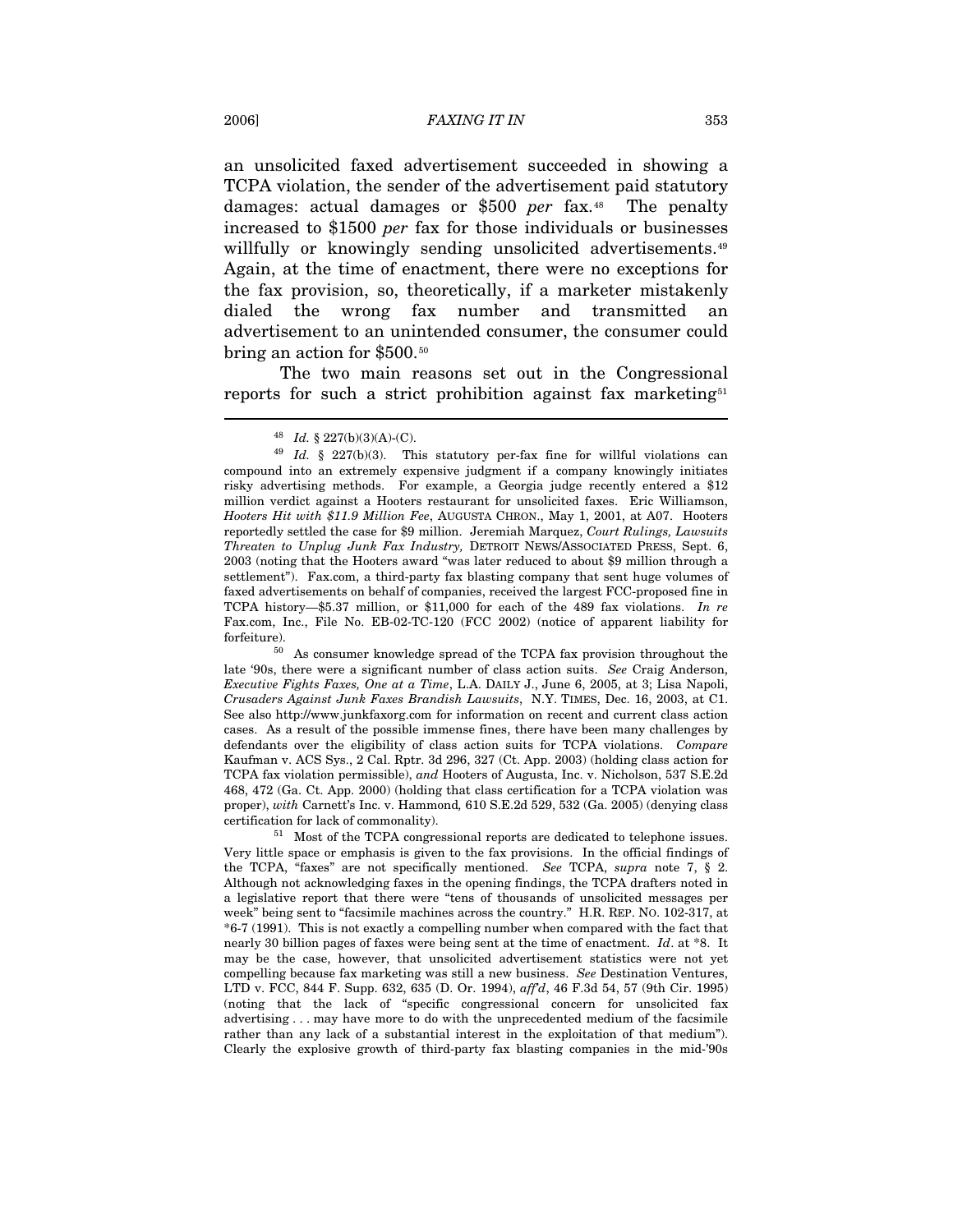were the prevention of cost-shifting and invasion of privacy.<sup>[52](#page-10-0)</sup> The cost-shifting theory is by far the strongest argument for a complete ban on unsolicited faxed advertisements.[53](#page-10-1) Every time an unsolicited faxed advertisement is sent to a recipient, the recipient's machine suffers wear and tear, and the recipient is left footing the bill for paper and  $ink.54$  $ink.54$  The cost-shifting justification for the fax provision is sound due to the unique architecture of faxing technology, of which paper and ink are essential components.[55](#page-10-3)

In contrast, the invasion of privacy reasoning applies to all types of telemarketing, no matter the specific technological

<span id="page-10-1"></span><span id="page-10-0"></span>53 Courts also supported the view that the cost-shifting feature of fax technology allowed for a complete ban on faxed advertisements sent without permission, even in light of the limited First Amendment protection allowed for commercial speech. The complete ban on unsolicited fax advertisements, as opposed to the time, place, and manner regulation on telephone solicitations, led to many First Amendment challenges in courts. *See, e.g.*, Mo. *ex rel*. Nixon v. Am. Blast Fax, Inc., 323 F.3d 649, 659 (8th Cir. 2003) (finding a substantial government interest in preventing cost-shifting even if it means "some consumers will not receive unsolicited advertisements they might have appreciated"); *Kaufman*, 2 Cal. Rptr. 3d at 317 (finding the government's substantial interest in prevention of cost-shifting and allowing fax machine owners to control their equipment justified the commercial speech regulations); Destination Ventures Ltd. v. FCC, 46 F.3d 54, 56 (9th Cir. 1995) (no violation of First Amendment); Kenro, Inc. v. Fax Daily, Inc., 962 F. Supp. 1162, 1169 (S.D. Ind. 1997) (same). Courts also noted other avenues were open to advertisers other than faxes sent without consent. *See, e.g.*, *Kaufman*, 2 Cal. Rptr. 3d at 317 ("[T]he TCPA does not prevent advertisers from marketing their goods and services in a myriad of ways: television, radio, newspapers, magazines, billboards, mailings, the Yellow Pages, the Internet, and telephone calls as permitted by law, and faxes to consenting consumers.").

 There were other unsuccessful constitutional challenges, including the Tenth Amendment, the Commerce Clause, the Fourteenth Amendment's Equal Protection Clause and the Fifth Amendment's Due Process. *See, e.g.*, Int'l Sci. & Tech. Inst. v. Inacom Comm'ns, Inc., 106 F.3d 1146, 1156-58 (4th Cir. 1997) (holding that the TCPA's exclusive state court jurisdiction violated neither the Tenth Amendment nor the "equal protection component of the Fifth Amendment's Due Process Clause"); *Kenro, Inc*., 92 F. Supp. at 1166 (holding that the \$500 per fax statutory fine is not severe or oppressive enough to violate Due Process); Chair King, Inc. v. GTE Mobilenet of Houston, Inc., 135 S.W.3d 365, 385 (Tex. App. 2004) (holding the TCPA did not exceed Congress's Commerce Clause power); *Kaufman*, 2 Cal. Rptr. 3d at 325 (rejecting advertiser defendants' "void-for-vagueness" arguments).<br><sup>54</sup> *See* H.R. REP. NO. 102-317, at \*10. *See also infra* discussion in Part V.B.<br><sup>55</sup> There has been an argument that modern fax computer programs which

<span id="page-10-3"></span><span id="page-10-2"></span>allow for faxes to arrive directly to a computer desktop instead of printing automatically at a fax machine weaken the cost-shifting theory. *See infra* discussion in Part V.B.

justified Congress's concern over unsolicited fax advertisements, especially as the fax machine enjoyed more regular residential use. Julie Harnett, *Host of Fresh Applications—Advances in Fax Systems*, FIN. TIMES, Dec. 6, 1995, at 6 (mentioning "the growth of fax broadcasting which is able to exploit both the unlimited database capabilities of a computer to target . . . potential customers around the world who have access to a standard fax machine").<br> $^{52}$  H.R. REP. No. 102-317, at \*10.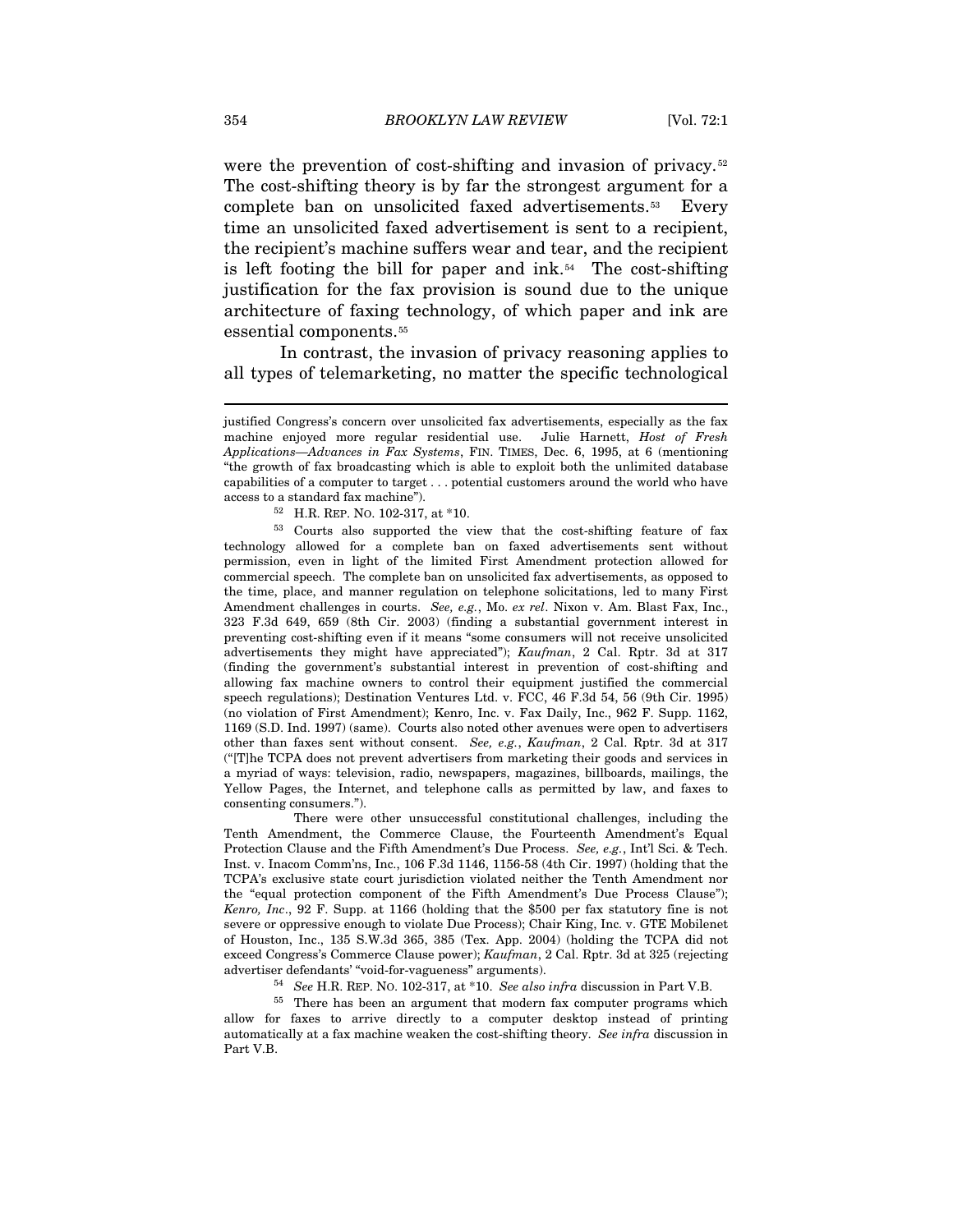features, and thus, is Congress's threshold argument for the TCPA's enactment as a whole.<sup>[56](#page-11-0)</sup> When considering the TCPA as a whole, Congress seemed to view the telemarketing industry's invasion of privacy as an attack of a fundamental right—the right not to receive unexpected, intrusive phone calls from solicitors.[57](#page-11-1) When presenting the invasion of privacy issue as it applied specifically to the fax provision, however, Congress viewed the invasion of privacy in a slightly different sense. The privacy right thought to be infringed by unsolicited junk faxes was that of the recipient to use and control his or her own machine. By protecting this right, Congress sought to prevent junk faxes from impeding or prohibiting the transmission of consumers' legitimate business faxes. [58](#page-11-2) Hence, even the invasion of privacy argument for prohibiting unsolicited faxed advertisements had an underlying economic theme.

That is not to say the "fundamental right" privacy interest would not apply to the fax provisions, even if Congress did not specifically address them as such in the legislative history. The same fundamental right to privacy interest Congress attaches in its report to automated telephone calls not being able to interact with the caller or not allowing the caller to feel the frustration of the called party[59](#page-11-3)—can be easily applied to unsolicited faxed advertisements.<sup>[60](#page-11-4)</sup> Further, several courts later interpreting the policies behind the fax provisions of the TCPA supported the idea that unsolicited faxes were invasions of privacy, apart from impeding commerce.<sup>[61](#page-11-5)</sup>

<span id="page-11-0"></span><sup>56</sup> S. REP. NO. 102-178, at 1969 (1991) (citing the first purpose of the bill is to "protect the privacy interests"). 57 *Id*. at 1977 ("The Supreme Court has recognized explicitly that the right to

<span id="page-11-1"></span>privacy is founded in the Constitution, and telemarketers who place telephone calls to the home can be considered 'intruders' upon that privacy.").

<span id="page-11-2"></span> $58$  H.R. REP. NO. 102-317, at  $*10$  (noting that an unsolicited faxed advertisement "occupies the recipient's [sic] facsimile machine so that it is unavailable for legitimate business messages while processing and printing the junk fax").<br><sup>59</sup> S. REP. NO. 102-178, at 1972 n.3 (citing comments from a consumer

<span id="page-11-3"></span>advocate that "slamming a phone down on a computer just does not have the same sense of release" compared to hanging up on a live in-person operator). 60 *See* Mo. *ex rel.* Nixon v. Am. Blast Fax, Inc., 323 F.3d 649, 657 n.5 (8th Cir.

<span id="page-11-4"></span><sup>2003) (&</sup>quot;Artificial or prerecorded messages, *like a faxed advertisement*, were believed to have heightened intrusiveness because they are unable to interact with the customer except in preprogrammed ways.") (emphasis added) (internal citations omitted). 61 *See, e.g.*, Universal Underwriters Ins. Co. v. Lou Fusz Auto. Network, 401

<span id="page-11-5"></span>F.3d 876, 881-82 (8th Cir. 2005) (holding unsolicited faxes were an "injury" within the meaning of an insurance contract because they invaded insured's privacy); Adler v. Vision Lab Telecomms., Inc., 393 F. Supp. 2d 35, 41-42 (D.D.C. 2005) (suggesting that a recipient who continually sends unsolicited faxes might be subject to a tort invasion of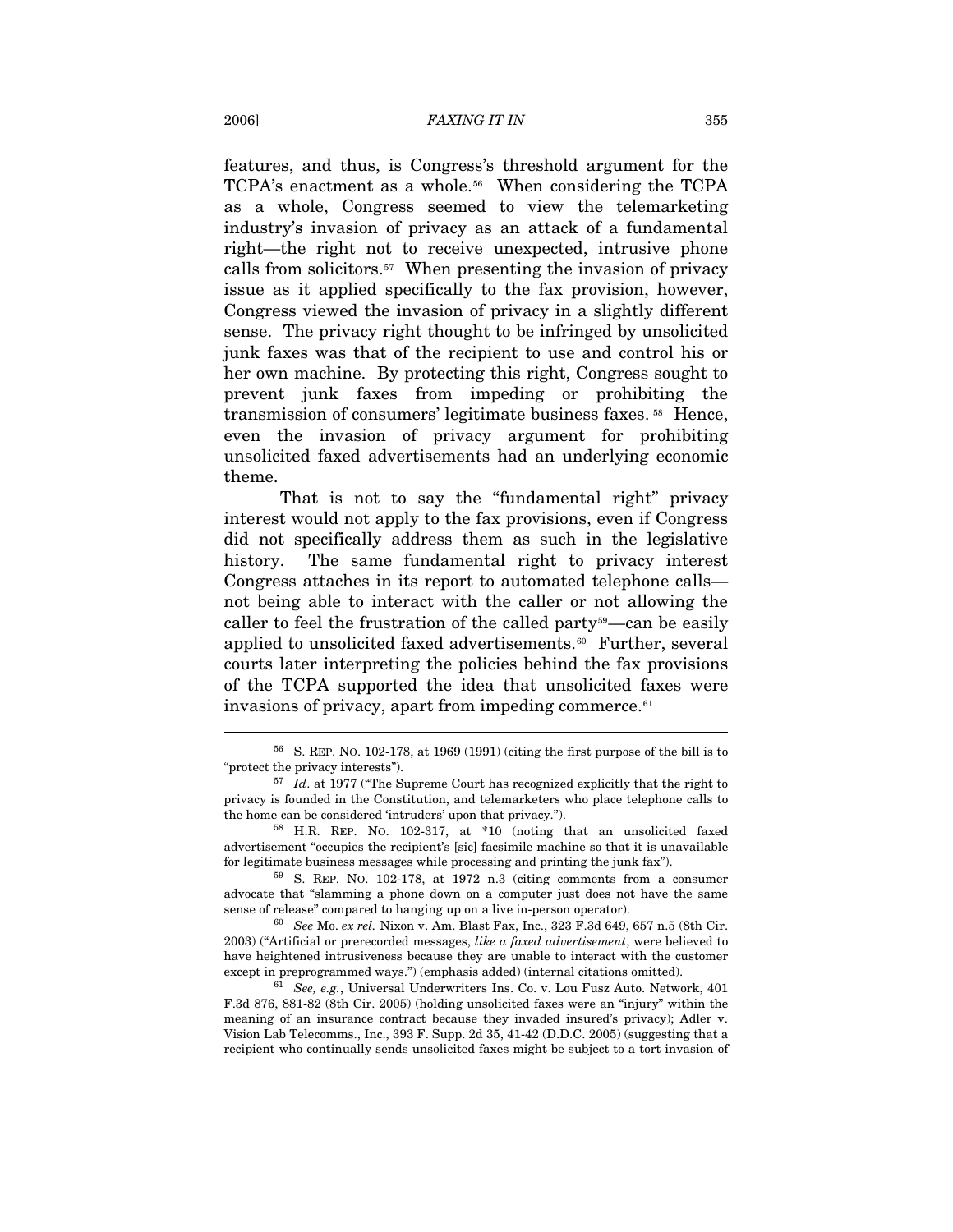356 *BROOKLYN LAW REVIEW* [Vol. 72:1

Thus, Congress had two distinct policy reasons supporting the strict anti-junk fax provisions: preventing unfair cost-shifting from businesses to consumers and limiting invasion of consumer privacy. As this Note discusses in Part V, these two goals complement the history and modern development of consumer protection law.

## III. THE ESTABLISHED BUSINESS RELATIONSHIP EXCEPTIONS

#### *A. Creation of the EBR Exception*

There are three "established business relationship" ("EBR") exceptions related to the TCPA, each with its own distinct origin. There is the telephone solicitation EBR exception ("Telephone EBR") that originates from the TCPA statute language, $62$  the artificial and pre-recorded telephone solicitation EBR exception ("Artificial/Pre-Recorded EBR") that derives from an FCC memo,<sup>[63](#page-12-1)</sup> and the Fax EBR that derives from a brief footnote in an FCC memo.<sup>[64](#page-12-2)</sup> Each will be discussed in turn.

The "established business relationship" made its initial appearance in an early House of Representatives version of the TCPA as part of the definition of "unsolicited advertisement." If that version had passed, the EBR would have been an exception for advertisements made via telephone and fax.<sup>[65](#page-12-3)</sup> The finished version of the TCPA, however, explicitly limited the EBR exception to telephone solicitations only:

The term "telephone solicitation" means the initiation of a telephone call or message for the purpose of encouraging the purchase or rental of, or investment in, property, goods, or services, which is transmitted to any person, but such terms do not include a call or message

- 
- 

privacy action); Minn. v. Sunbelt Commc'ns & Mktg., 282 F. Supp. 2d 976, 979 (D. Minn. 2002) (noting that a plaintiff who kept a fax machine at home for personal and business use "received fax advertisements between 4:15 a.m. and 7:15 a.m., intruding upon her privacy"); Chair King, Inc. v. GTE Mobilenet of Houston, Inc., 135 S.W.3d 365, 395 (Tex. App. 2004) ("[S]ending unauthorized fax advertising may constitute invasion of privacy in some circumstances.").

<sup>62 47</sup> U.S.C. § 227(a)(3) (2000).

<span id="page-12-3"></span><span id="page-12-2"></span><span id="page-12-1"></span><span id="page-12-0"></span><sup>&</sup>lt;sup>63</sup> 1992 FCC Memo, *supra* note 20, at 18-20.<br><sup>64</sup> *Id*. at 28 n.87.<br><sup>65</sup> This is because "unsolicited advertisement" was a term that appeared in the fax provision. As originally enacted, the fax provision did not prohibit all faxed advertisements from being sent; it prohibited the sending of an *unsolicited* advertisement without prior express invitation or permission. *See supra* note 8 and accompanying text.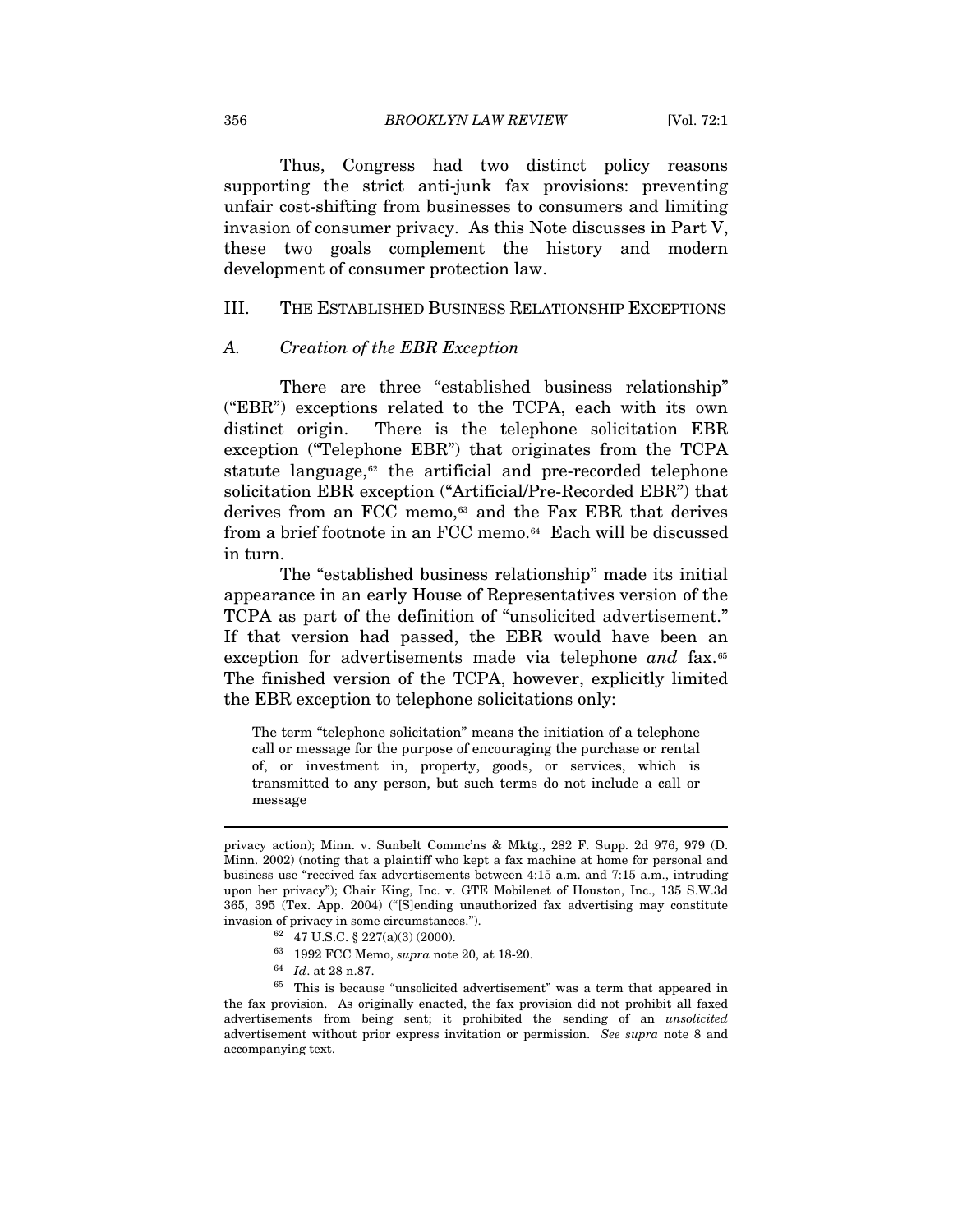#### 2006] *FAXING IT IN* 357

(A) to any person with that person's prior express invitation or permission,

(B) to any person with whom the caller has an established business relationship, or

(C) by a tax exempt nonprofit organization. $66$ 

Congress did not define "established business relationship" in the statute. $67$  The FCC subsequently created a definition of "established business relationship" in its initial 1992 rulemaking memo:

The term "established business relationship" means a prior or existing relationship formed by a voluntary two-way communication between a person or entity and a residential subscriber with or without an exchange of consideration, on the basis of an inquiry, application, purchase, or transaction by the residential subscriber regarding products or services offered by such person or entity, and relationship has not been previously terminated by either party.<sup>[68](#page-13-2)</sup>

The Telephone EBR was the only reference to an established business relationship in the TCPA when it was signed into law.[69](#page-13-3)

By contrast, the Artificial/Pre-Recorded EBR did not originate in the TCPA language.[70](#page-13-4) The TCPA language did, however, order the FCC to implement rules in conjunction with the TCPA provisions on calls using artificial or pre-recorded voices.<sup> $71$ </sup> Specifically, the FCC had to consider two possible exemption groups to the prohibition against pre-recorded calls: (1) calls that were not made for a commercial purpose and (2) calls that were made for a commercial purpose but that did not adversely affect the privacy rights the TCPA was intended to protect and did not include the transmission of any unsolicited

<span id="page-13-5"></span><span id="page-13-4"></span>

<sup>66 47</sup> U.S.C. § 227(a)(3).

<span id="page-13-3"></span><span id="page-13-2"></span><span id="page-13-1"></span><span id="page-13-0"></span><sup>67</sup> *See* S. REP. NO. 102-178, at 1975-76 (1991). 68 1992 FCC Memo, *supra* note 20, at 42. The FCC specifically rejected a company-specific list as part of the EBR definition (such as allowing "public utilities" to be automatically exempted) and rather adopted a broad enough definition to include most businesses. *Id*. at 19-20. The FCC also decided not to include a time limit for the expiration of an EBR. *Id*. at 20. Further, the FCC rejected narrowing the EBR to a current business relationship, thereby making a prior business relationship a qualifying EBR. *Id.* at 20. An EBR, however, ceased to exist at the request of the consumer. *Id.* at 20. The broad language of this definition is further discussed *infra* in Part V. 69 *See generally* TCPA, *supra* note 7. 70 1992 FCC Memo, *supra* note 20, at 18-20. 71 47 U.S.C. § 227(b)(2).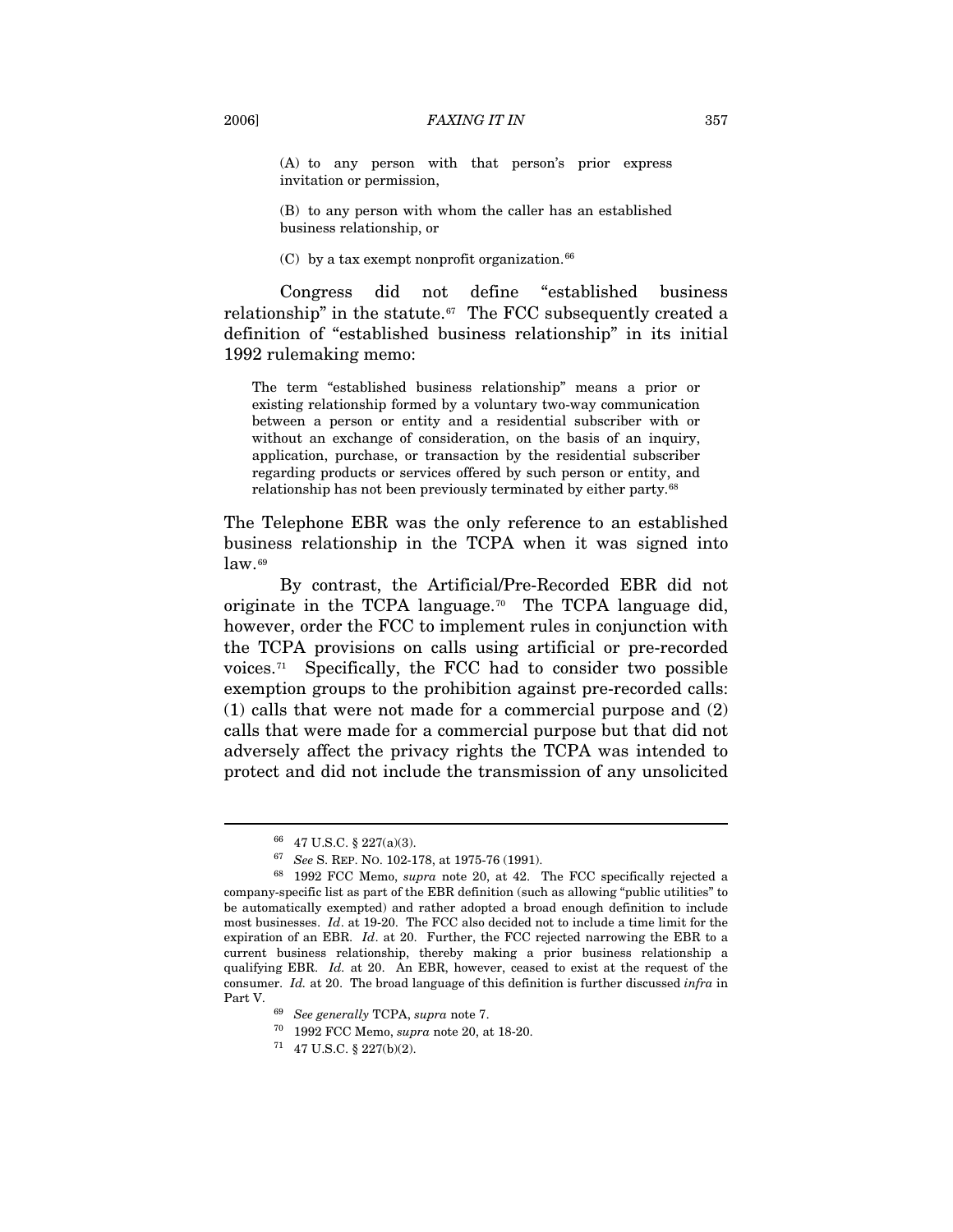advertisement.[72](#page-14-0) Based on these orders, in its initial 1992 rulemaking TCPA memo, the FCC determined that it was feasible to extend the established business relationship exemption to pre-recorded commercial calls because the exemption met Congress's necessary criteria.[73](#page-14-1) According to the FCC's analysis, using pre-recorded calls to solicit someone with whom one has a prior or existing business relationship does not adversely affect privacy interests of the called party.[74](#page-14-2) The FCC further determined pre-recorded commercial calls based on an established business relationship could not include an *unsolicited* advertisement because the advertisement "can be deemed to be invited or permitted by a subscriber in light of the business relationship."[75](#page-14-3) Equating an established business relationship with permission to send advertisements seems a wrong conclusion, however, given that the statutory provision defining telephone solicitation presents an established business relationship and prior express permission as two distinct exemptions.<sup>[76](#page-14-4)</sup>

The Fax EBR's origin is much humbler by comparison; it came to life in a footnote of the same 1992 FCC memo.[77](#page-14-5) The only explanation for the FCC extending its already extended exception to include unsolicited faxed advertisements is a reference to its previous—and, arguably, erroneous—discussion involving pre-recorded phone calls.[78](#page-14-6) Ironically, in the same footnote, the sentence before the one announcing the Fax EBR states, "In banning telephone facsimile advertisements, the TCPA leaves the Commission *without discretion* to create exemptions from or limit the effects of the prohibition  $\dots$ ."<sup>[79](#page-14-7)</sup> Nevertheless, for almost a decade, the courts fully embraced

<span id="page-14-2"></span><span id="page-14-1"></span><span id="page-14-0"></span><sup>72</sup> *Id.* § 227(b)(2)(B)(i)-(ii). 73 1992 FCC Memo, *supra* note 20, at 19. 74 *Id*. The FCC memo makes no further explanation of exactly how this does not constitute an invasion of privacy. *Id*.  $^{75}$  *Id*.  $^{76}$  47 U.S.C. § 227(a)(3)(A)-(B) ("Telephone solicitation . . . does not include a

<span id="page-14-4"></span><span id="page-14-3"></span>call or message . . . to any person with that person's prior express invitation or permission" *or* "to any person with whom the caller has an established business relationship . . . .").

<span id="page-14-7"></span><span id="page-14-6"></span><span id="page-14-5"></span><sup>77 1992</sup> FCC Memo, *supra* note 20, at 28 n.87 ("We note, however, that facsimile transmission from persons or entities who have an established business relationship with the recipient can be deemed to be invited or permitted by the recipient.").<br>
<sup>78</sup> *Id*.<br>
<sup>79</sup> *Id*. (emphasis added).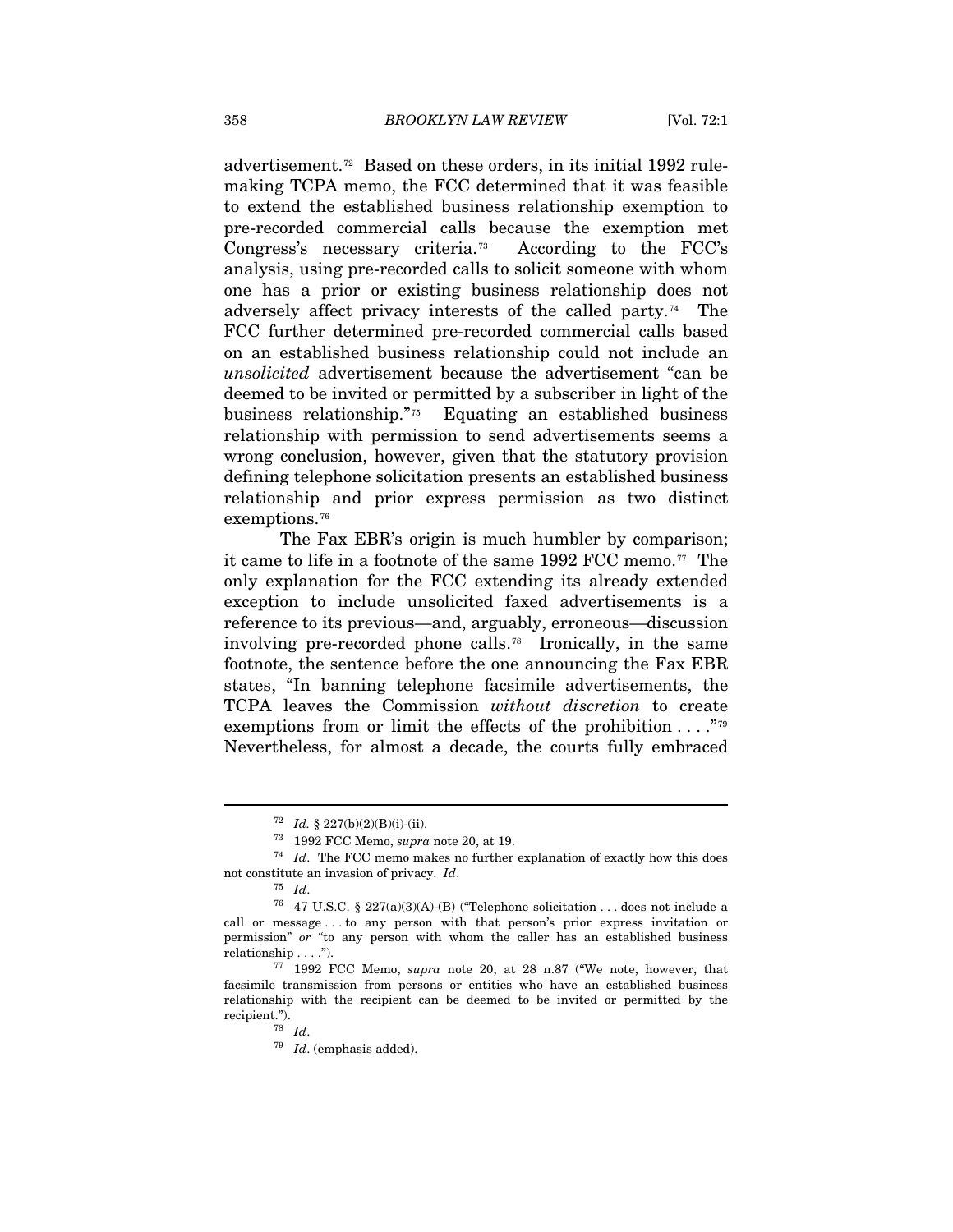the FCC-created Fax EBR as a legitimate exception to the TCPA's ban on unsolicited faxed advertisements.<sup>[80](#page-15-0)</sup>

#### *B. Why the Fax EBR Should Have Never Existed*

The FCC should have never created the Fax EBR because it was never Congress's intent to include one. This is clear for two reasons. First, the TCPA legislative history explicitly rejected a Fax EBR.<sup>[81](#page-15-1)</sup> Second, the FCC-created Fax EBR is contrary to the language of the TCPA.<sup>[82](#page-15-2)</sup>

The legislative history supports the argument that Congress never intended to create a Fax EBR. Congress specifically rejected adopting an EBR exception as part of the definition of unsolicited advertisement, which would affect both telephones and faxes, and, instead, chose to limit its use to telephone solicitations only.[83](#page-15-3)

Second, the Fax EBR is contrary to the language of the TCPA. The TCPA prohibits using a fax machine to send an unsolicited advertisement.<sup>[84](#page-15-4)</sup> The definition of unsolicited advertisement is one that is "without that person's prior *express* invitation or permission."[85](#page-15-5) Therefore, the FCC's conclusion that the Fax EBR is sufficient because it indicates an inferred or implied permission contradicts Congress's requirement that the permission be "express." Further evidence of Congress's intent not to create any exemptions for its strict prohibition against unsolicited faxed advertisements is the fact that it did not include language asking the Commission to consider implementing rules regarding one, as it had for pre-recorded calls.<sup>[86](#page-15-6)</sup>

Two recent court cases raised this express-inferred issue as well. In *Carnett's, Inc. v. Hammond*,<sup>[87](#page-15-7)</sup> plaintiff Michelle Hammond brought a class action suit in Georgia against a car wash company, which had hired an ad agent to fax 73,500  $\overline{a}$ 

<span id="page-15-6"></span><span id="page-15-5"></span><span id="page-15-4"></span><span id="page-15-3"></span><span id="page-15-2"></span><span id="page-15-1"></span><span id="page-15-0"></span><sup>80</sup> *See* Accounting Outsourcing, L.L.C. v. Verizon Wireless Pers. Commc'ns, L.P., 329 F. Supp. 2d 789, 808 (M.D. La. 2004) (noting the FCC's "longstanding interpretation" of its established business relationship exception lasted more than ten years); McGarry v. Cingular Wireless, LLC, 599 S.E.2d 34, 36-37 (Ga. App. 2004) % (noting the long history of the FCC's established business relationship exception).<br>
<sup>81</sup> See supra notes 65-69 and accompanying text.<br>
<sup>82</sup> See infra notes 86-101 and accompanying text.<br>
<sup>83</sup> See supra notes 65-69 and

<sup>&</sup>lt;sup>85</sup> *Id.* § 227(a)(1)(4) (emphasis added).<br><sup>86</sup> *See supra* notes 70-76 and accompanying text.<br><sup>87</sup> 610 S.E.2d 529 (Ga. 2005).

<span id="page-15-7"></span>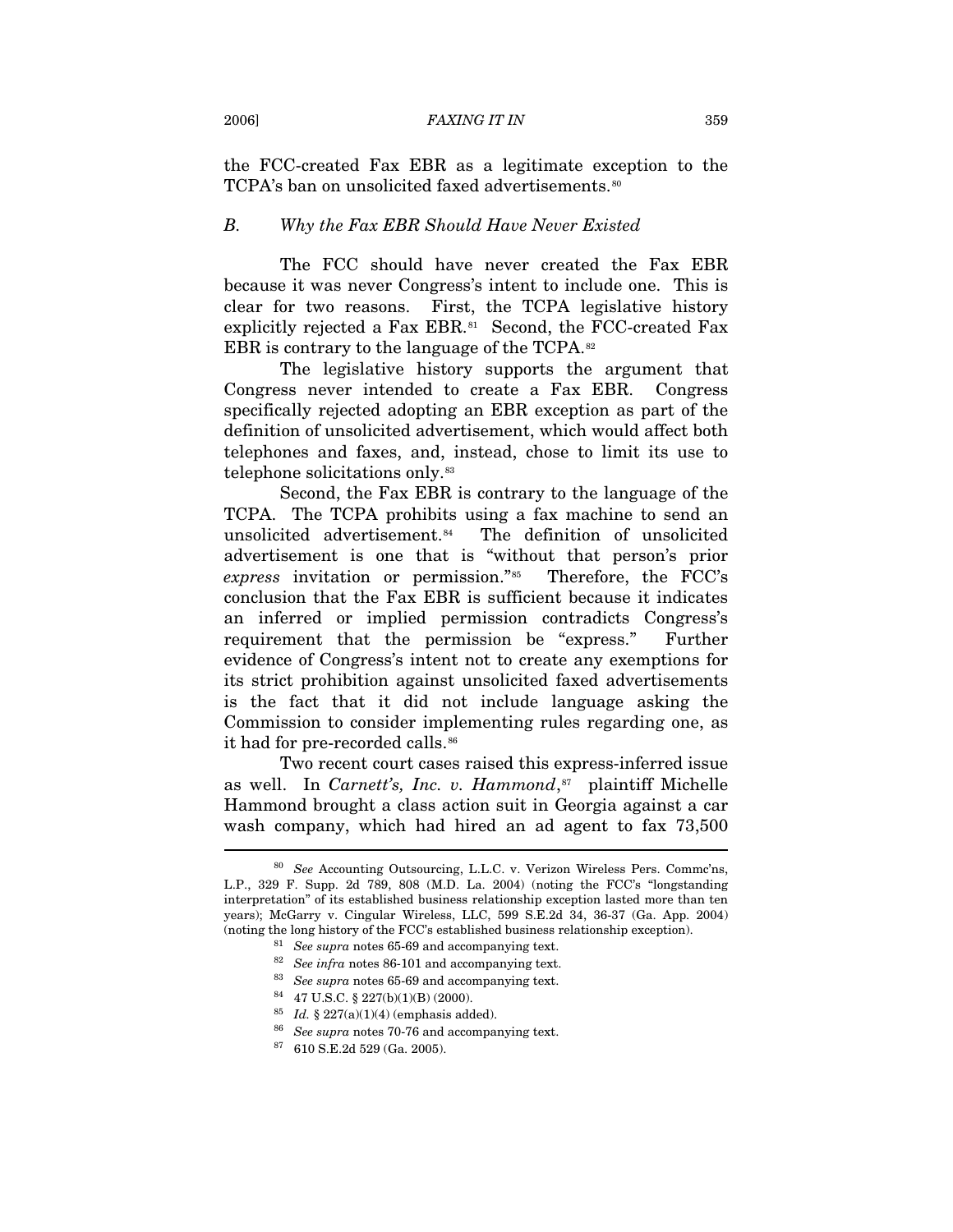unsolicited advertisements to Atlanta-area residents, including Hammond.[88](#page-16-0) The Georgia Supreme Court reversed the appellate court's finding that there was no evidence that the car wash company had express permission to fax the recipients.[89](#page-16-1) The Georgia Supreme Court disagreed regarding the lack of permission, citing the possibility that some of the recipients had an "established business relationship" with the local car wash.<sup>[90](#page-16-2)</sup> Hammond argued that the established business relationship exemption did not exist because it was "contrary to the clear statutory language of the TCPA."[91](#page-16-3) The court, however, said it had an obligation to accept FCC regulations as valid.<sup>[92](#page-16-4)</sup>

In *Chair King, Inc. v. GTE Mobilnet of Houston*, *Inc.*,[93](#page-16-5) a Texas appellate court appeared more open to the language argument against allowing a Fax EBR exemption. In *Chair King*, the plaintiff was a customer of the defendant, who had sent unsolicited faxes to the plaintiff. $94$  The court openly questioned the soundness of the FCC's established business relationship.[95](#page-16-7) It noted that deeming permission on an inference seemed to conflict with the TCPA's requirement of express permission.<sup>[96](#page-16-8)</sup> The court continued by forcefully stating that "[c]haracterizing permission granted by implication as 'express' runs afoul of the plain meaning of the word."[97](#page-16-9) Ultimately, the court determined plaintiff had raised a genuine issue of material fact as to whether he gave prior express invitation or permission.<sup>[98](#page-16-10)</sup>

<span id="page-16-0"></span>Finally, the TCPA definition of telephone solicitation offers a choice between an established business relationship and express permission.[99](#page-16-11) This statutory distinction shows that Congress did not see an established business relationship and permission as interrelated options.[100](#page-16-12) Thus, the legislative

<sup>88</sup> *Id*. at 529-30. 89 *Id*. at 531.

<span id="page-16-3"></span><span id="page-16-2"></span><span id="page-16-1"></span>

<sup>90</sup> *Id*. at 532. 91 *Id*. at 531. 92 *Carnett's, Inc*., 610 S.E.2d at 531. 93 135 S.W.3d 365 (Tex. App. 2004).

<span id="page-16-7"></span><span id="page-16-6"></span><span id="page-16-5"></span><span id="page-16-4"></span><sup>94</sup> *Id*. at 370. 95 *Id*. at 394. 96 *Id*. 97 *Id*.

<span id="page-16-12"></span><span id="page-16-11"></span><span id="page-16-10"></span><span id="page-16-9"></span><span id="page-16-8"></span><sup>98</sup> *Id*. 99 47 U.S.C. § 227(a)(3) (2000). 100 *Id. See supra* discussion in Part III.A.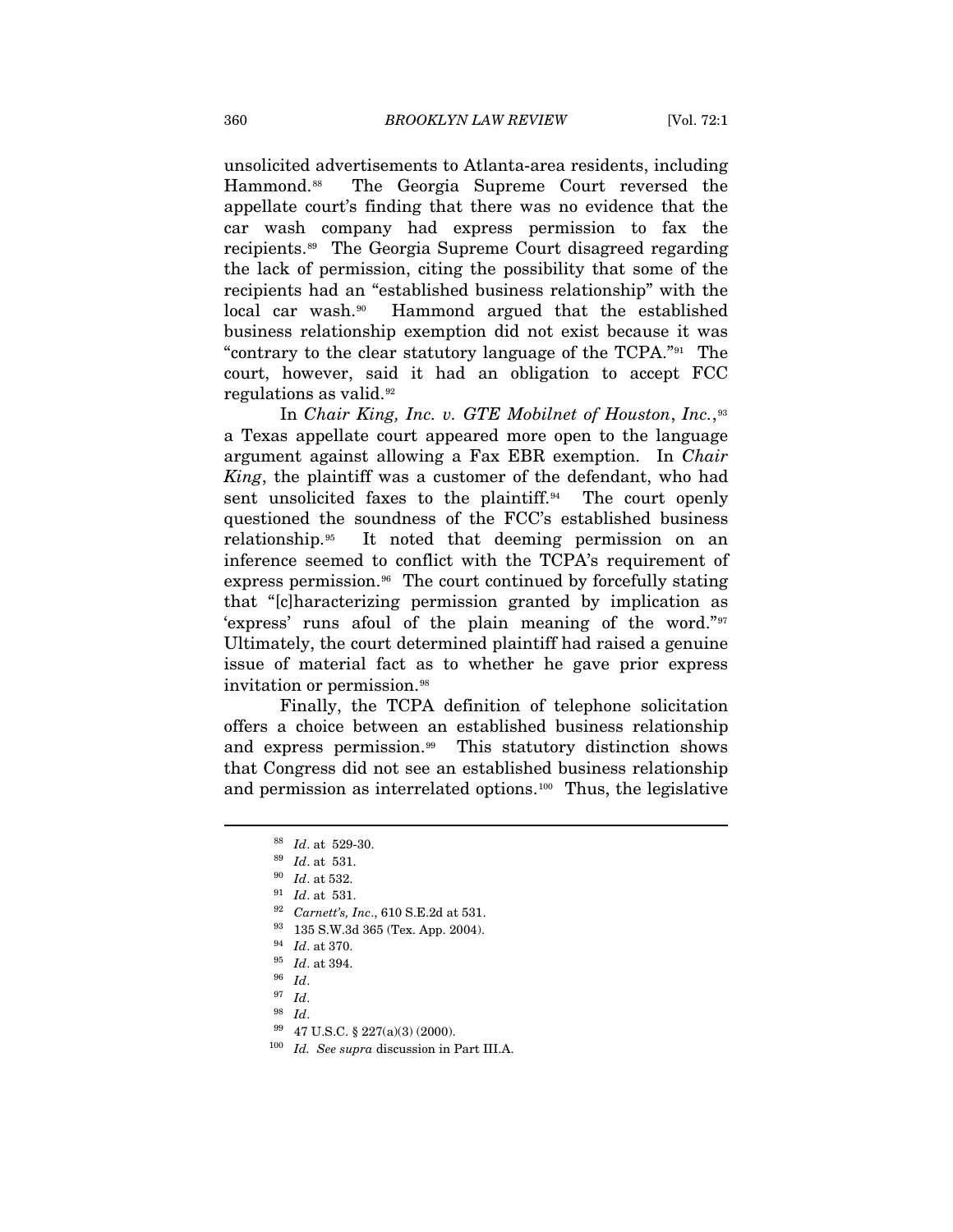#### 2006] *FAXING IT IN* 361

history and language of the TCPA support the argument that the FCC erroneously created the Fax EBR. It was the distinction between express and inferred permission, coupled with continuing consumer complaints about cost and privacy, that persuaded the FCC to eliminate the Fax EBR more than a decade after the agency had created it in a memo footnote.[101](#page-17-0)

# IV. THE JUNK FAX PREVENTION ACT OF 2005 LEGITIMIZES THE FAX EBR EXCEPTION

# *A. History and Passing of the Junk Fax Prevention Act of 2005*

In July 2003, the FCC released a sweeping 164-page study on the TCPA rules it had enacted during the past decade.[102](#page-17-1) As part of this overhaul, in addition to announcing plans to implement a national do-not-call registry, the FCC reversed its stance on the Fax EBR it created in its 1992 initial rule-making memo.[103](#page-17-2) In making this decision, the FCC emphasized that it wished to prohibit cost-shifting from the advertiser to the consumer, as well as to limit the intrusiveness of unsolicited faxed advertisements.[104](#page-17-3) In particular, the FCC found that consumers paid out of pocket not only for wasted ink and paper but also for lost labor costs.[105](#page-17-4) In this same memo, the FCC maintained the Telephone EBR because it did not impose the same type of costs as faxing technology. The FCC, however, decided to put a time limit on the Telephone EBR, ruling that a Telephone EBR expires eighteen months after the last purchase or three months after a consumer's last inquiry about a product.<sup>[106](#page-17-5)</sup> In support of narrowing the Telephone EBR definition, the FCC cited "confused and even frustrated"

<sup>101 2003</sup> FCC Memo, *supra* note 2, at 112-15. 102 *See generally* 2003 FCC Memo, *supra* note 2. 103 *Id*. at 4.

<span id="page-17-3"></span><span id="page-17-2"></span><span id="page-17-1"></span><span id="page-17-0"></span><sup>104</sup> *Id*. at 111-12 (noting consumers' additional burden of "time spent reading and disposing of faxes, the time the machine is printing an advertisement and is not operational for other purposes, and the intrusiveness of faxes transmitted at inconvenient times, including in the middle of the night"). One court rejected a defendant's argument that plaintiff's invasion of privacy claim should fail because plaintiff should have turned his fax machine off at night to avoid interruptions. Adler

<span id="page-17-5"></span><span id="page-17-4"></span>v. Vision Lab Telecomms., Inc., 393 F. Supp. 2d 35, 42 n.11 (D.D.C. 2005). 105 2003 FCC Memo, *supra* note 2, at 111-12 (noting time spent collecting and sorting faxes increases labor costs). 106 *Id*. at 65.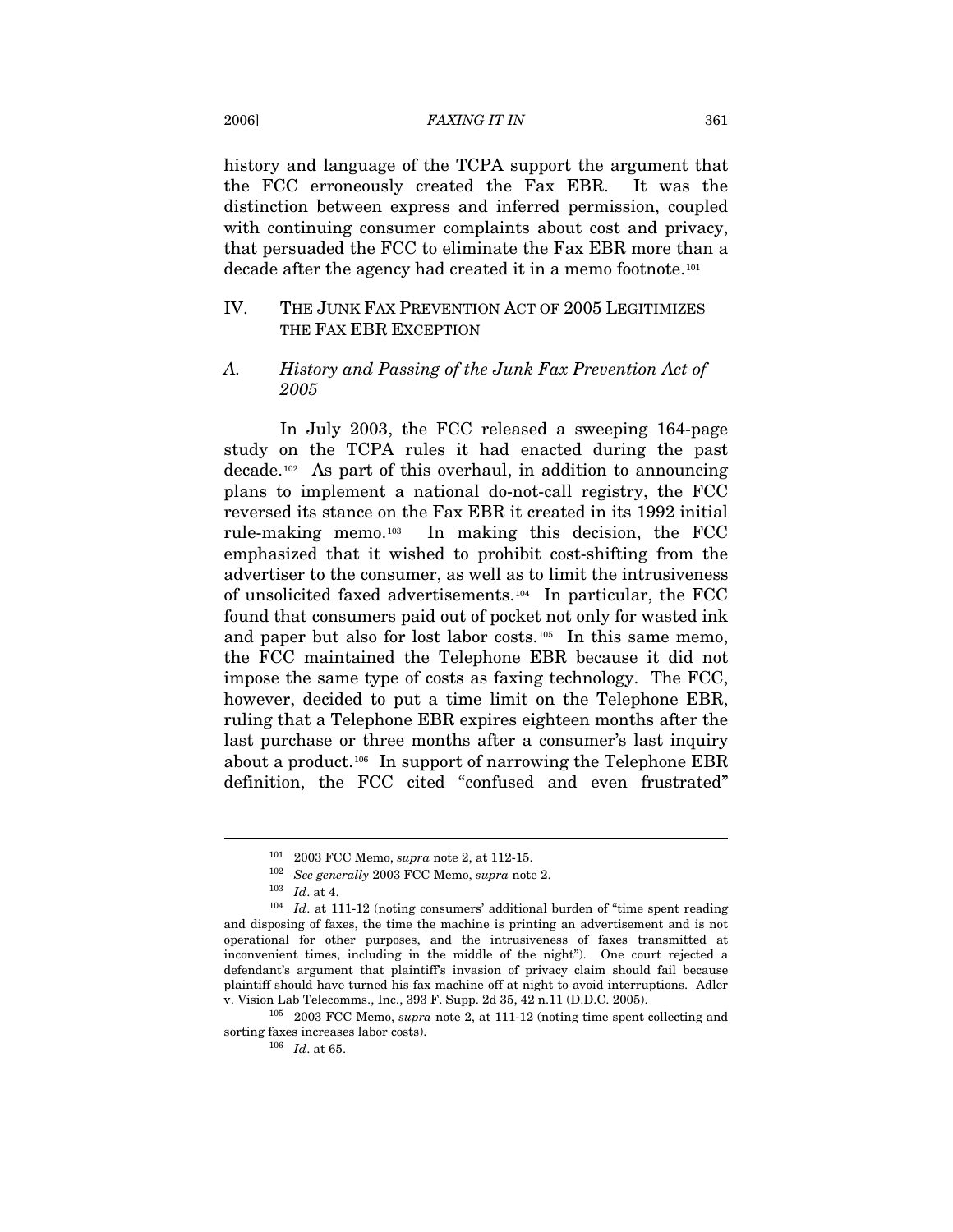consumers who receive phone calls from companies they have not contacted or done business with for many years.[107](#page-18-0)

When the FCC reported the elimination of the Fax EBR, it announced that "prior express invitation or permission" must be shown through a written, signed statement that lists the fax number to which the consent refers.<sup>[108](#page-18-1)</sup> In other words, every business that wanted to engage in sending unsolicited faxed advertisements would need to collect signed, written consent before beginning any fax marketing campaign. The elimination of the Fax EBR exemption was set to take effect on August 25, 2003—just thirty days after the FCC's rules first appeared in the Federal Register.[109](#page-18-2)

Understandably, members of the business community were concerned about the cost and time it would take to collect signed, written consent. In response, the FCC delayed the implementation of the Fax EBR elimination until January 1, 2005 to allow businesses ample time to adjust to the new regulations.[110](#page-18-3) By the time January 1, 2005 arrived, trade organizations had begun to lobby Congress, which started work on what would later pass as the Junk Fax Prevention Act.[111](#page-18-4) In light of this impending legislation, the FCC agreed, once more, to extend the Fax EBR elimination to July 1, 2005.[112](#page-18-5)

In early April 2005, Representative Gordon Smith (D-OR) introduced the Junk Fax Prevention Act to the Senate, and the Senate then referred the bill to the Committee on Commerce, Science, and Transportation.[113](#page-18-6) With the FCC's elimination of the Fax EBR and its rule of signed, written consent set to take effect on July 1, 2005, the Junk Fax Prevention Act earned Senate and House approval at lightning

<span id="page-18-1"></span><span id="page-18-0"></span><sup>107</sup> *Id*. 108 *Id*. at 112. Interestingly, Congress specifically rejected a written consent requirement for "prior express consent" in relation to automated telephone calls in the TCPA legislative history. S. REP. NO. 102-178, at 1971 (1991) ("[T]he reported bill does not include the requirement included in the bill as introduced the requirement that any consent to receiving an automated call be in writing.").<br><sup>109</sup> 2003 FCC Memo, *supra* note 2, at 128 S. REP. NO. 109-76, at 4 (2005).<br><sup>110</sup> FCC, FCC 03-208, ORDER ON RECONSIDERATION, RULES AND REGULATIONS

<span id="page-18-3"></span><span id="page-18-2"></span>IMPLEMENTING THE TELEPHONE CONSUMER PROTECTION ACT OF 1991 3 (2003), *reprinted in* 68 Fed. Reg. 50,978 (Aug. 18, 2003).<br><sup>111</sup> Effective Date Delayed, 69 Fed. Reg. 62,816 (Oct. 28, 2004).<br><sup>112</sup> *Id.* ("[W]e believe the public interest would best be served by delaying the

<span id="page-18-6"></span><span id="page-18-5"></span><span id="page-18-4"></span>effective date of the written consent requirement for six months to allow Congress to act."). 113 S. REP. NO. 109-76, at 7.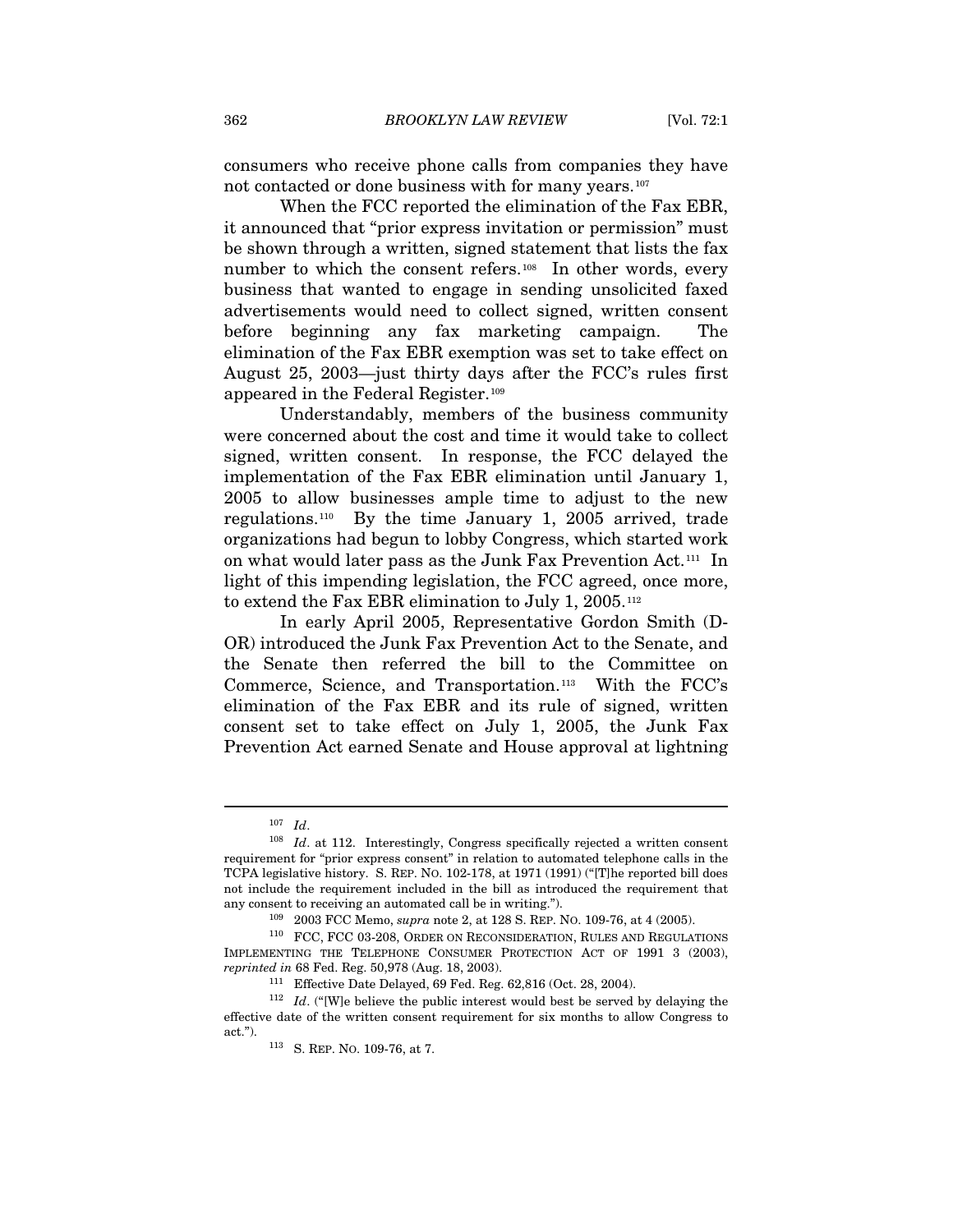speed.<sup>[114](#page-19-0)</sup> In fact, the House—which had a heavy hand in shaping the original TCPA legislation<sup>[115](#page-19-1)</sup>—did not meaningfully debate any aspect of the Junk Fax Prevention Act.[116](#page-19-2) The House introduced and passed the bill by voice vote in less than a half-hour.[117](#page-19-3) Despite the House's hurried efforts to meet the FCC's July 1 deadline, the bill had yet to be signed by President George W. Bush (and thus was still not law), so the FCC delayed the effective date—again—from July 1, 2005 until January 9, 2006.<sup>[118](#page-19-4)</sup> Finally, President George W. Bush signed the Junk Fax Prevention Act on July 9, 2005, thus amending and undermining the extensive consumer protection legislation signed by his father, George H.W. Bush.<sup>[119](#page-19-5)</sup>

# *B. Congress's New Version of "Established Business Relationship"—The Junk Fax Prevention Act of 2005's New Consent Requirements*

The Junk Fax Prevention Act's main effect is to make the Fax EBR a statutory exemption against the sending of unsolicited faxed advertisements.[120](#page-19-6) The Junk Fax Prevention Act's statutory definition of Fax EBR reverts to the broad definition found in the 1992 FCC memo.[121](#page-19-7) Congress explicitly did not adopt the 2003 revised Telephone EBR, which included a time limit on the established business relationship.[122](#page-19-8) But

<span id="page-19-0"></span><sup>114</sup> For a summary of the bill's history on the Library of Congress's website, visit http://thomas.loc.gov/cgi-bin/bdquery/z?d109:SN00714:@@@X. 115 The House had introduced one of the bills incorporated into the final

<span id="page-19-1"></span>TCPA. *See supra* note 29 and accompanying text. 116 *See generally* 151 CONG. REC. H5262-65 (daily ed. June 28, 2005). Only the

<span id="page-19-2"></span>bill's three co-sponsors spoke about the Junk Fax Prevention Act. No senator expressed dissenting or critical opinions. *Id.* The House did have a more active role in a previous Fax EBR bill in 2004 that failed to become law. *Id*. at H5264. 117 *Id*. at H5261-67 (recording the bill's passing between 10:30 a.m. and 11:00

<span id="page-19-3"></span>a.m. on June 28, 2005). This was just two days before the effective date of the FCC's elimination of the Fax EBR. *See supra* notes 111-12. 118 Effective Date Delayed, 70 Fed. Reg. 37,705 (June 30, 2005). The Junk

<span id="page-19-4"></span>Fax Prevention Act of 2005 would pass just nine days after this announcement. 119 *President Signs Junk Fax Prevention Act of 2005*, FED. INFO. AND NEWS

<span id="page-19-5"></span>DISPATCH, July 11, 2005.

<span id="page-19-6"></span> $120$  S. REP. NO. 109-76, at 1 (2005) (citing its first purpose as to "[c] reate a limited statutory exception" for Fax EBRs). 121 Junk Fax Prevention Act, *supra* note 5, § 2(b) (ordering the definition of

<span id="page-19-7"></span>established business relationship to revert back to the meaning before the one enacted by the 2003 FCC Memo).<br><sup>122</sup> S. REP. NO. 109-76, at 10 ("[T]his provision would specifically exclude the

<span id="page-19-8"></span><sup>18/3</sup> time limits that are in the current definition of 'established business relationship' in the C.F.R. . . . Therefore, the effect would be to reinstate the junk fax rules back to the FCC's original interpretation established in 1992.").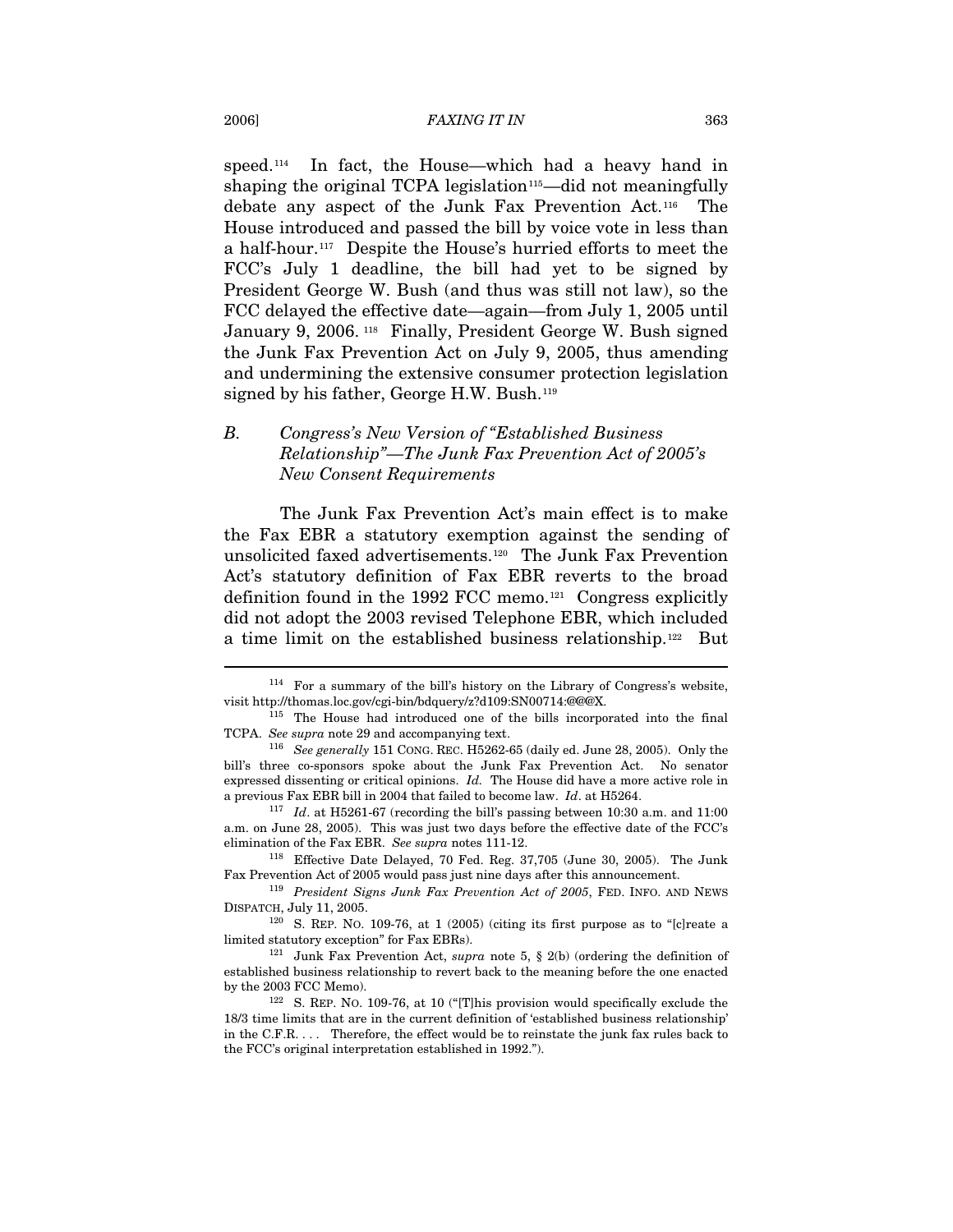the Junk Fax Prevention Act adds additional limitations to the EBR exception, including the method in which the sender obtained the recipient's fax number.[123](#page-20-0) The Junk Fax Prevention Act requires that the fax number be obtained either through

(I) the voluntary communication of such number, within the context of such established business relationship, from the recipient of the unsolicited advertisement, or

(II) a directory, advertisement, or site on the Internet to which the recipient voluntarily agreed to make available its facsimile number for public distribution [except that this clause does not apply to numbers collected as part of an EBR before the Junk Fax Prevention Act enactment.]<sup>124</sup>

Thus, if a fax sender and recipient fall within the broad, no-time limit Fax EBR definition, the sender may fax unsolicited advertisements if the recipient gave the sender the fax number pursuant to a business inquiry or transaction or if the fax number is otherwise made public.<sup>[125](#page-20-2)</sup>

As part of the statutory Fax EBR exemption, the Junk Fax Prevention Act sets out several compliance requirements. In an attempt to balance the needs of consumers and businesses, the Junk Fax Prevention Act now requires advertisers wishing to send an unsolicited faxed advertisement based on an EBR between sender and recipient to include identification information on the front page of a fax, including name of sender and telephone or fax information for consumers to opt out of future unsolicited faxes.<sup>[126](#page-20-3)</sup> Specifically, senders must offer at least one cost-free mechanism available twentyfour hours a day, seven days a week for consumers to make optout requests.[127](#page-20-4) The opt-out notice also must include a

<sup>123</sup> Junk Fax Prevention Act, *supra* note 5, § 2(a). 124 *Id.* 

<span id="page-20-2"></span><span id="page-20-1"></span><span id="page-20-0"></span><sup>125</sup> *See infra* discussion in Part V.A on why this "public distribution" fax number provision weakens consumer protection.<br><sup>126</sup> Junk Fax Prevention Act, *supra* note 5, § 2(c). For a discussion on why this

<span id="page-20-3"></span>unfairly puts the burden on consumers, see *infra* Part.V.<br><sup>127</sup> It is unclear from the statutory language whether an email address or

<span id="page-20-4"></span>website would constitute a cost-free mechanism. As part of its rules implementing the Junk Fax Prevention Act, the FCC stated that an email address or website would satisfy the cost-free requirement. FEDERAL COMMUNICATIONS COMMISSION FCC-06-42, RULES AND REGULATIONS IMPLEMENTING THE TELEPHONE CONSUMER PROTECTION ACT OF 1991 15-16 (2006), *reprinted in* 71 Fed. Reg. 25, 967 (May 3, 2006), *available at* http://www.fcc.gov/cgb/policy/faxadvertising.html. Also, the Junk Fax Prevention Act orders the FCC to determine whether small businesses should be able to forgo the costfree mechanism requirement due to small businesses' heavy reliance on faxed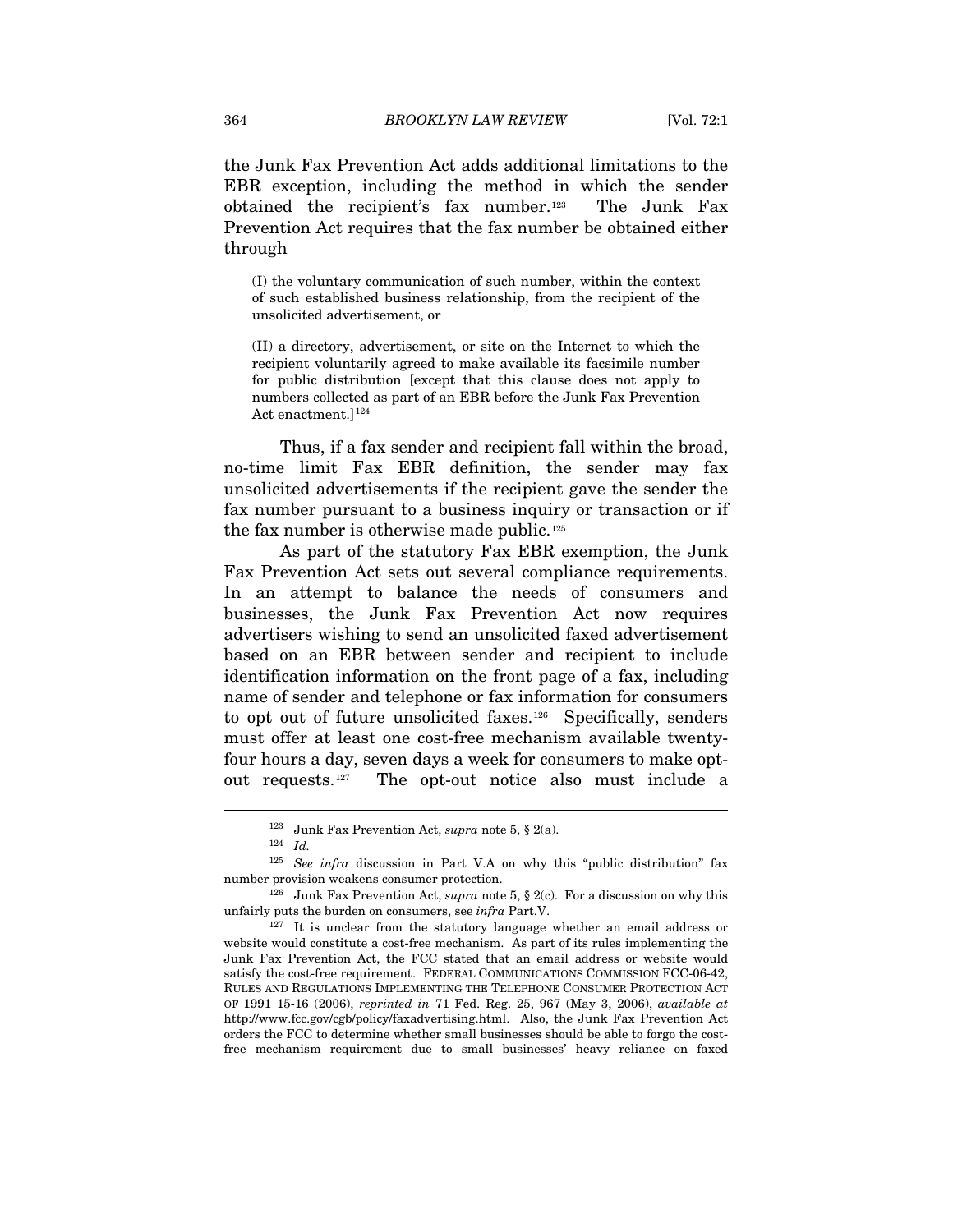statement telling the recipient that consumers may opt out of future unsolicited advertisements and that it is unlawful for fax senders to not timely comply with opt-out requests.[128](#page-21-0)

Another change in consent that the Junk Fax Prevention Act makes is a small but telling one. Now, the definition of unsolicited advertisement refers to an ad transmitted without the recipient's "prior express invitation or permission, *in writing or otherwise*."[129](#page-21-1) The addition of "in writing or otherwise" shows Congress deemed verbal consent sufficient. Therefore, Congress rejected the FCC's written, signed consent rule.<sup>[130](#page-21-2)</sup>

Thus, Congress's Fax EBR is a slightly more specific exemption than the FCC's 1992 Fax EBR in that Congress attempted to narrow the Fax EBR's definition by limiting the source of fax numbers senders may use pursuant to a Fax EBR.[131](#page-21-3) In a seemingly contradictory move to narrowing the definition, however, Congress refused to adopt an expiration date for the Fax EBR.[132](#page-21-4) Another difference from the FCC's Fax EBR is Congress's notice requirements to educate consumers about their right to refuse future junk faxes using cost-free mechanisms.[133](#page-21-5) Despite the consumer-friendly opt-out notices, however, Congress's version of the Fax EBR does little to protect consumers from cost-shifting and invasions of privacy.[134](#page-21-6)

advertisements. S. REP. NO. 109-76, at 10. The "cost-free" mechanism is arguably the only consumer-friendly part of the legislation. To allow small businesses to be exempt from the cost-free mechanism would undermine consumer protection even more than the Junk Fax Prevention Act does as it passed because small businesses are likely to rely on junk fax as the preferred advertising method of choice because it is more costeffective. *Id.* at 3 ("Industry comments maintained that 'faxing is a cost-effective way to reach customers' particularly for small business from whom faxing is a cheaper way to advertise."). 128 Junk Fax Prevention Act, *supra* note 5, § 2(c) ("[T]he notice states that the

<span id="page-21-0"></span>recipient may make a request to the sender of the unsolicited advertisement not to send any future unsolicited advertisements to a telephone facsimile machine or machines and that failure to comply, within the shortest reasonable time, as

<span id="page-21-6"></span><span id="page-21-5"></span><span id="page-21-4"></span><span id="page-21-3"></span><span id="page-21-2"></span><span id="page-21-1"></span>determined by the Commission, with such a request . . . is unlawful.").<br><sup>129</sup> Junk Fax Prevention Act, *supra* note 5, § 2(g) (emphasis added).<br><sup>130</sup> *See infra* discussion in Part V.<br><sup>131</sup> See *infra* text accompanying n fax numbers is not an effective limit. 132 *See supra* note 122. 133 Junk Fax Prevention Act, *supra* note 5, § 2(c) 134 *See infra* discussion in Part V.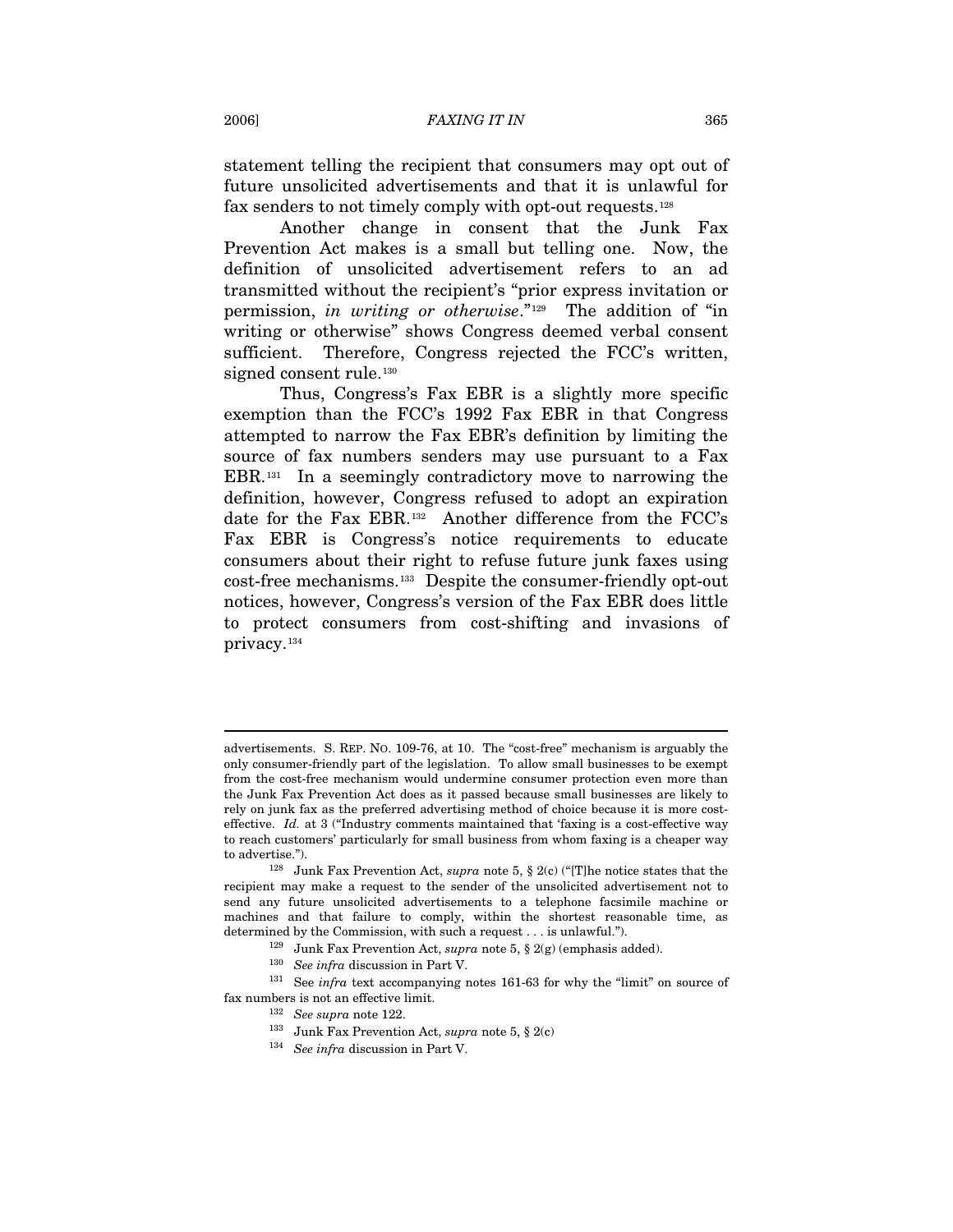### V. DISCUSSION—WHY THE JUNK FAX PREVENTION ACT FAILS AS AN AMENDMENT TO THE TCPA

Consumers should not be misled by the cleverly titled amendment. The Junk Fax Prevention Act does little to prevent the junk faxes that the TCPA strictly prohibited. This is due to Congress's broad, no-expiration definition of Fax EBR, its reliance on a company-specific opt-out provision that continues to shift costs to consumers, and its decision to allow for the collection of numbers based on a Fax EBR from public databases.[135](#page-22-0) Additionally, the cost-shifting effects of a facsimile machine's unique technology remain today, even in light of new, computer-based faxing capabilities.<sup>[136](#page-22-1)</sup> This new federal law also puts state laws offering stronger protection against junk faxing in jeopardy.[137](#page-22-2) Finally, Congress could have struck a better balance between consumer and business needs by showing more deference to the FCC and its decision to eliminate an exception of its own creation because the FCC had more first-hand experience dealing with and spent more time studying the issue.<sup>138</sup>

# *A. Congress's Broad, No-Expiration Fax EBR Weakens The Strong Consumer Protection Set Out In The TCPA*

The history of modern state and federal consumer protection law stems from the desire to shield consumers from economic loss as a result of deception, fraud or other abuses in commerce.[139](#page-22-4) For example, consumer protection law guards against a used car salesman who turns the odometer back to make an auto seem to have less wear-and-tear.<sup>[140](#page-22-5)</sup> Gradually,

<sup>135</sup> *See infra* discussion in Part V.A. 136 *See infra* discussion in Part V.B. 137 *See infra* discussion in Part V.C.

<span id="page-22-4"></span><span id="page-22-3"></span><span id="page-22-2"></span><span id="page-22-1"></span><span id="page-22-0"></span><sup>&</sup>lt;sup>138</sup> See infra discussion in Part V.D.<br><sup>139</sup> See Spencer Weber Waller, *In Search of Economic Justice: Considering Competition and Consumer Protection Law*, 36 LOY. U. CHI. L.J. 631, 633 (2005) (noting modern consumer protection covers unfair advertising, "outright fraud," consumer credit, and debt collection, among other things). 140 Jones v. West Side Buick Auto Co., 231 Mo. App. 187, 195-96 (1936). *See,* 

<span id="page-22-5"></span>*e.g.*, Hebe Co. v. Calvert, 246 F. 711, 716-17 (S.D. Ohio 1917) (upholding state's ability to protect consumers from deceptively labeled milk). In 1938, Congress amended the Federal Trade Commission's responsibilities to include regulation of unfair and deceptive trade practices. Act of Mar. 21, 1938, ch. 49,  $\S$  3, 52 Stat. 111. For an indepth history of the Federal Trade Commission, see Mark Winerman, *The Origins of the FTC: Concentration, Cooperation, Control, and Competition*, 71 ANTITRUST L.J. 1 (2003).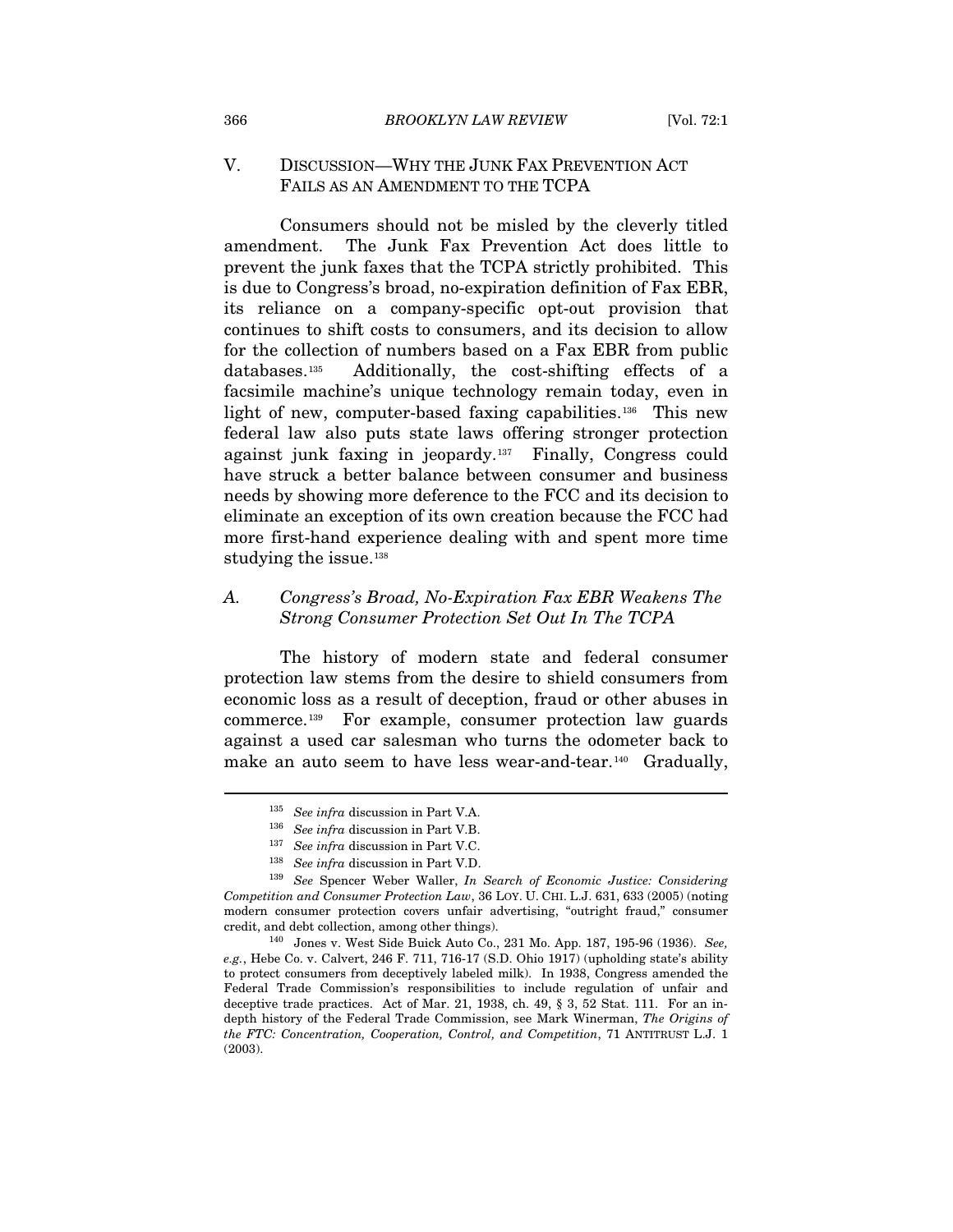the doctrine of consumer protection law expanded from solely economic protection to protections against business methods that constituted nuisance<sup>[141](#page-23-0)</sup> and threatened privacy,<sup>[142](#page-23-1)</sup> including marketing techniques. For example, in *Breard v.*  Alexander,<sup>[143](#page-23-2)</sup> the Supreme Court upheld a city ordinance that prohibited door-to-door commercial solicitation without prior consent.[144](#page-23-3) The ordinance originated from unhappy citizens who deemed such commercial visits an "uninvited intrusion into the privacy of their home."[145](#page-23-4) While the Court decided this case before commercial speech received First Amendment protection[146](#page-23-5) in *Virginia State Board of Pharmacy v. Virginia Citizens Consumer Counsel, Inc.*,[147](#page-23-6) the Court never shied away from the idea that a citizen's privacy is a valid interest for

<span id="page-23-2"></span>*Information Privacy*, 838 PLI/Pat 23, 34-35 (May-June 2005).<br><sup>143</sup> 341 U.S. 622 (1951), *overturned by* Vill. of Schaumburg v. Citizens for a<br>Better Env't, 444 U.S. 620, 641-45 (1980).

<span id="page-23-4"></span><span id="page-23-3"></span><sup>144</sup> Breard, 341 U.S. at 625. 145 (1980). <sup>145</sup> *Id.* The Court noted that, "[t]here is equal unanimity that opportunists, for private gain, cannot be permitted to arm themselves with an acceptable principle, such as that of a right to work, a privilege to engage in interstate commerce, or a free press, and proceed to use it as an iron standard to smooth their path by crushing the living

<span id="page-23-5"></span>rights of others to privacy and repose." *Id*. at 625-26. 146 The Court refused to hear a First Amendment argument against the city ordinance, saying "[o]nly the press and oral advocates of ideas could urge this point. It was not open to solicitors of gadgets and brushes."  $Id$ . at 641.

<sup>141</sup> Larson v. State, 97 So. 2d 776, 786, 789-91 (Ala. 1957) (upholding an

<span id="page-23-1"></span><span id="page-23-0"></span>injunction against loan creditors' business practice deemed to be a public nuisance). 142 Lehman v. Shaker Heights, 418 U.S. 298, 307 (1974) (Douglas, J., concurring) (arguing that city transit system policy of forbidding political advertisements on city buses should be upheld because "the right of the commuters to be free from forced intrusions on their privacy precludes the city from transforming its vehicles of public transportation into forums for the dissemination of ideas upon this captive audience"). In 1890, Samuel Warren and Louis Brandeis' Harvard Law Review article famously drew early attention to the issue of privacy by calling for a new tort action for invasion of privacy. Samuel D. Warren & Louis D. Brandeis, *The Right to Privacy*, 4 HARV. L. REV. 193, 195 (1890) ("Recent inventions and business methods call attention to the next step that must be taken for the protection of the person, and for securing the individual what Judge Cooley calls the right 'to be let alone.'"). For historical significance of this article, see Daniel J. Solove, *The Origins and Growth of* 

<span id="page-23-6"></span><sup>&</sup>lt;sup>147</sup> 425 U.S. 748, 770 (1976) (holding a consumer's interest in the free flow of commercial information was entitled to First Amendment protection). The Court later clarified that commercial speech receives a limited First Amendment protection that must only pass intermediate scrutiny. Cent. Hudson Gas & Elec. Corp. v. Pub. Serv. Comm'n of New York, 447 U.S. 557, 562-63 (1980). Recent members of the Court have questioned the logic in offering less protection based on the commercial content of speech, suggesting that it receive full First Amendment protection. *See* Adam Zitter, Note, *Good Laws for Junk Fax? Government Regulation of Unsolicited Solicitations*, 72 FORDHAM L. REV. 2767, 2794-96 (2004) (discussing recent Supreme Court commercial speech cases).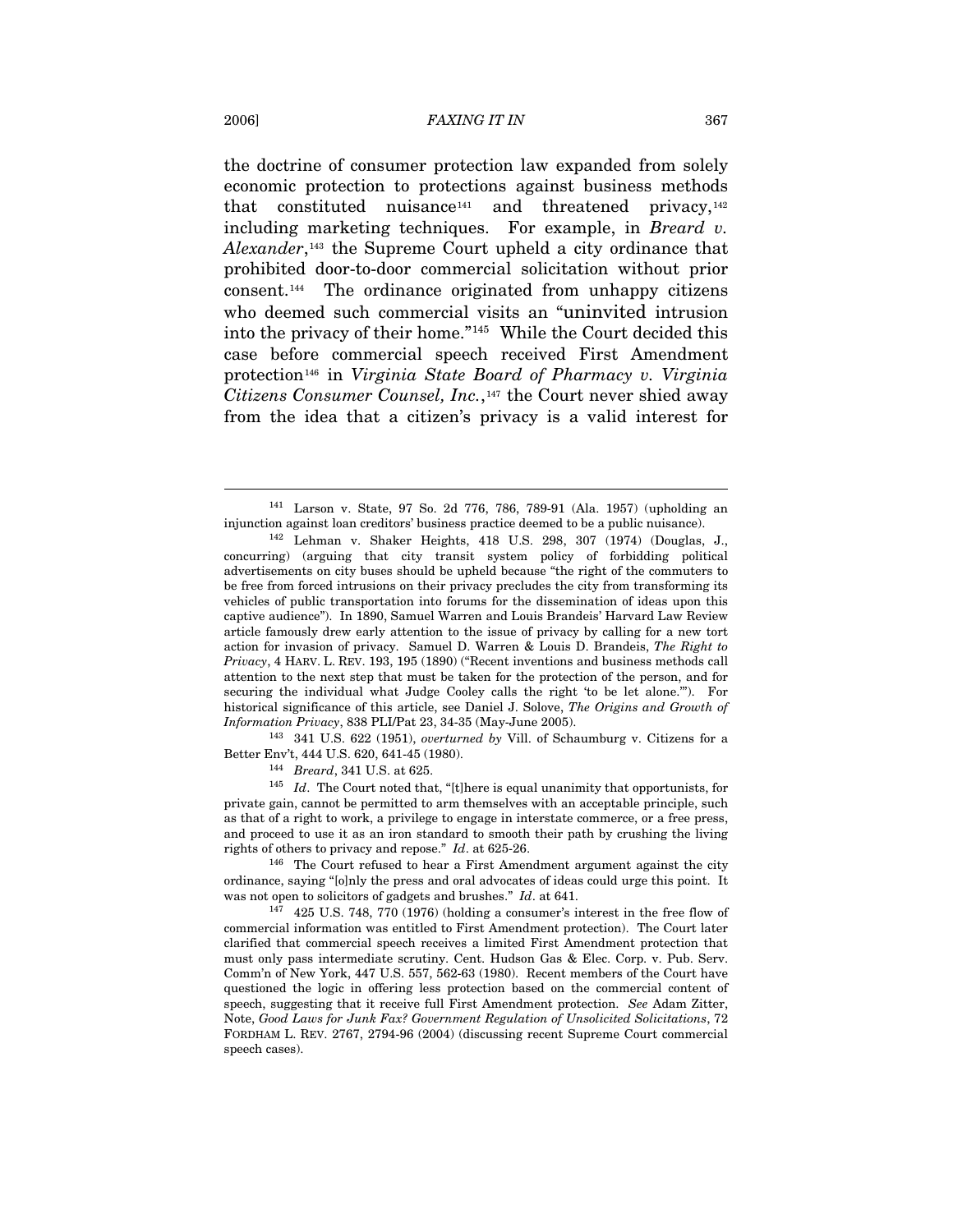states to protect through legislation<sup>[148](#page-24-0)</sup> or that commercial speech is subject to privacy limitations.<sup>[149](#page-24-1)</sup> Thus, the two main policies behind the TCPA fax regulations—cost-shifting and privacy—complemented the development of consumer protection law.[150](#page-24-2) The drafters of the Junk Fax Prevention Act should not have blatantly brushed off such well-established policies in favor of making it easier for businesses to market their products through a particular method.

There are several ways Congress brushed off consumer protection policies. First, the drafters refused to adopt a time limit for the Fax EBR. Congress chose to keep its Fax EBR similar to the original 1992 FCC definition.<sup>[151](#page-24-3)</sup> This language— "interaction" or "application"—is broad enough to encompass almost any consumer interaction, past or present, with a business.[152](#page-24-4) When coupled with the fact that this interaction or application could have conceivably happened twenty years ago and still count as a Fax EBR, it severely cuts against any consumer protection rhetoric in the law's title. Not having any time limit on a broad definition clearly did not suit the Telephone EBR, which is why the FCC chose in 2003 to limit the Telephone EBR to eighteen months from last purchase or three months from the last consumer inquiry.[153](#page-24-5) Again,

<span id="page-24-0"></span><sup>148</sup> *See, e.g.*, Carey v. Brown, 447 U.S. 455, 471 (1980) ("The State's interest in protecting the well-being, tranquility and privacy of the home is certainly of the highest order in a free and civilized society."). For purposes of this footnote, the term "privacy" refers to privacy as a fundamental right that emerged through Constitutional doctrine and not to the tort of intrusion against seclusion.<br><sup>149</sup> These privacy limitations on commercial speech are usually referred to as

<span id="page-24-1"></span><sup>&</sup>quot;time, place, and manner" restrictions. *See, e.g*., Virginia State Bd. of Pharmacy v. Virginia Citizens Consumer Council, Inc., 425 U.S. 748:

In concluding that commercial speech, like other varieties, is protected, we of course do not hold that it can never be regulated in any way. Some forms of commercial speech regulation are surely permissible . . . . There is no claim, for example, that the prohibition on prescription drug price advertising is a mere time, place, and manner restriction. We have often approved restrictions of that kind provided that they are justified without reference to the content of the regulated speech, that they serve a significant governmental interest, and that in so doing they leave open ample alternative channels for communication of the information.

<span id="page-24-2"></span>*Id.* at 770-71. 150 *See supra* text accompanying notes 51-62.

<span id="page-24-3"></span> $^{151}\,$  S. REP. NO. 109-76, at 10 ("[T]he effect would be to reinstate the junk fax rules back to the FCC's original interpretation established in 1992. . . ."). 152 *See supra* note 18 and accompanying text. 153 2003 FCC Memo, *supra* note 2, at 65-66. *Compare* 47 C.F.R. § 64.1200(f)(4)

<span id="page-24-5"></span><span id="page-24-4"></span><sup>(2002),</sup> *with* 47 C.F.R. § 64.1200(f)(3) (2003).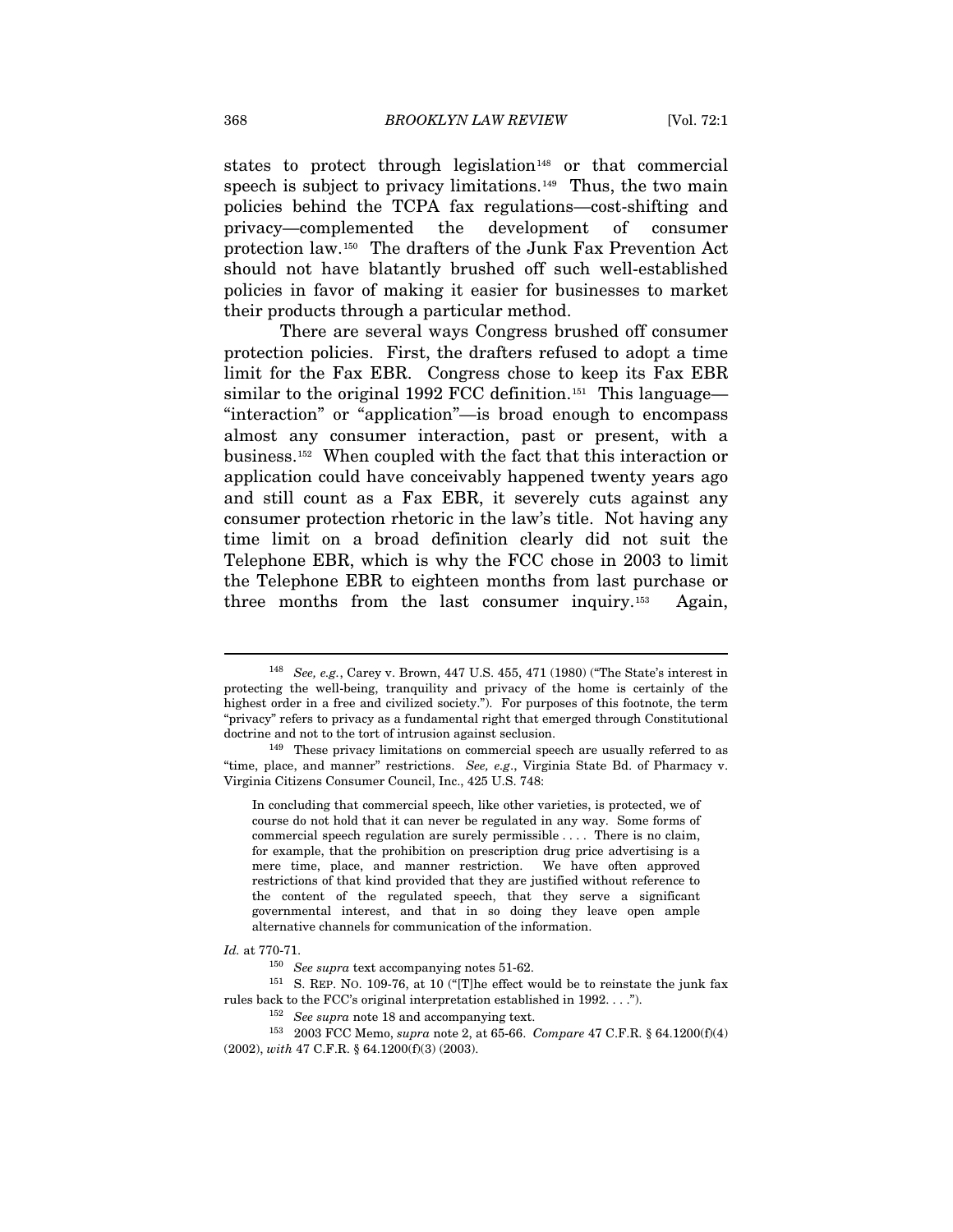Congress explicitly rejected adopting the time limit for the Fax EBR.[154](#page-25-0)

A second example of how Congress ignored consumer protection policies is its choice to include a company-specific opt-out mechanism.[155](#page-25-1) Supporters of the Junk Fax Prevention Act are likely point to the opt-out provision and its required cost-free mechanism as an indication of Congress's desire to protect consumers.[156](#page-25-2) While it is true that giving consumers the power to more effectively identify their purported unsolicited fax origins is consumer friendly, allowing companyspecific opt-out lists still unfairly shifts costs to consumers because it allows for that first fax to clog up their machines and to waste their ink and paper.[157](#page-25-3) This is in addition to the labor costs and nuisances involved in contacting each sender to be removed from lists.[158](#page-25-4) Ironically, Congress found that allowing company-specific do-not-call lists failed to protect consumers from invasive telemarketing calls and enacted a law to create a national do-not-call registry.[159](#page-25-5) It is unclear why Congress thought a company-specific list would be effective for faxes.<sup>[160](#page-25-6)</sup>

<span id="page-25-3"></span>2003 LEXIS 29, \*11 (D.C. Super. Apr. 17, 2003) (rejecting a company-specific do-notfax approach because it would "still allow a fax advertiser to send one fax to every fax number for which the recipient would have to bear the cost. Moreover, the consumer would still have to bear the cost and the burden of receiving at least on [sic] fax and then contacting the sender of the unsolicited fax to be removed from the database. As we have seen from this case, this may still not immediately stop the unwanted faxes").<br><sup>158</sup> This is because the Junk Fax Prevention Act opt-out provision is company-

<span id="page-25-4"></span>specific, not a national registry. Junk fax recipients must contact each Fax EBR sender individually. *See* Junk Fax Prevention Act, *supra* note 5, § 2(c). 159 Do-Not-Call Implementation Act, Pub. L. No. 108-8, 117 Stat. 557 (2003)

<span id="page-25-0"></span><sup>154</sup> S. REP. NO. 109-76, at 10. But Congress did give the FCC the authority to examine at a later date whether a time limit would be appropriate. Junk Fax Prevention Act, *supra* note 5, § 2(f).<br><sup>155</sup> See Junk Fax Prevention Act, *supra* note 5, § 2(c).<br><sup>156</sup> S. REP. NO. 109-76, at 7 (noting the new law provides a cost-free

<span id="page-25-2"></span><span id="page-25-1"></span>mechanism so recipients would be able "to stop future unwanted faxes sent pursuant to [a Fax EBR]"). 157 *See* Covington & Burling v. Int'l Mktg. & Research, Inc., No. 01-0004360,

<span id="page-25-5"></span><sup>(</sup>codified at 15 U.S.C. § 6101 (Supp. III 2003)).  $160$  One recent case pointedly shows such company-specific do-not-fax lists are

<span id="page-25-6"></span>not effective. *Covington & Burling*, 2003 LEXIS 29, at \*2 (noting that, *after* plaintiff asked to be removed from defendant's lists, plaintiff "received 172 fax advertisements for vacation packages . . . and 104 fax advertisements for laser printer supplies. . . . [The next day plaintiff] received 147 more fax advertisements for vacation packages"). Ironically, the government—as an intervener in a TCPA fax case—has made this exact argument against company-specific fax lists. *See* Accounting Outsourcing, L.L.C. v. Verizon Wireless Pers. Commc'ns*,* 329 F. Supp. 2d 789, 817 (M.D. La. 2004) (explaining government's contention that do-not-fax lists would not eliminate cost-shifting of unwanted faxes, would unfairly burden the consumer to contact each fax advertiser and would put the burden on consumers to prove they had requested to be removed from a company's fax marketing list). In addition to shifting ink and paper costs to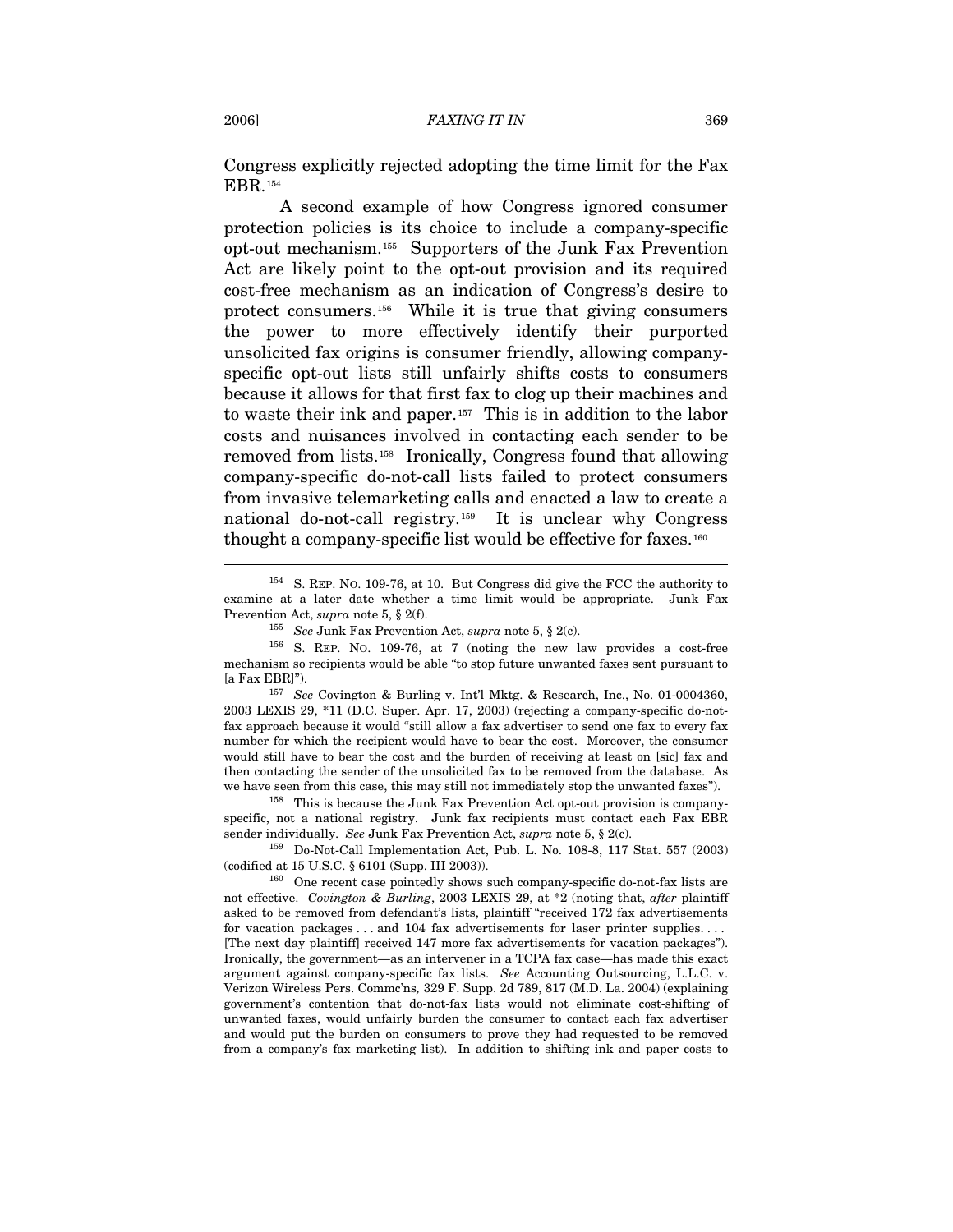Finally, Congress's "limit" on sources of fax numbers contradicts any notion of consumer protection.[161](#page-26-0) Congress's new definition of EBR limits how an EBR sender can collect the fax number of a recipient. It gives senders two options: either collect the number from the recipient within the context of the established business relationship or find the number in a directory, on a website or any other public place.<sup>[162](#page-26-1)</sup> Thus, according to the second option, a business which publishes its fax number on a website for the purposes of legitimate business exposes itself to more unwanted faxes. This is in direct contrast to the TCPA's purpose of facilitating interstate commerce by prohibiting unsolicited faxed advertisements from interfering with "legitimate business messages."[163](#page-26-2) By allowing senders to collect fax numbers outside of the context of the established business relationship, Congress has helped make it easier for businesses to send unsolicited faxes. Thus, Congress's version of the Fax EBR in the Junk Fax Prevention Act weakens consumer protection instead of enhancing it.

# *B. Faxing Deserves Stricter Telemarketing Policies Due to Its Unique Technological Features*

As made clear in the legislative history of the TCPA, faxing technology deserves a broader ban on marketing than other methods due to the technology that sends and receives faxes.[164](#page-26-3) Proponents of the Junk Fax Prevention Act argue that the cost-shifting policy is outdated due to improvements in faxing technology, but this technology remains largely unchanged today in the sense that a fax must still be printed  $\overline{a}$ 

recipients, do-not-fax lists do not completely prevent unwanted faxes from interrupting legitimate messages. *See* Minn. v. Sunbelt Commc'ns & Mktg., 282 F. Supp. 2d 976, 984 (D. Minn. 2002) (rejecting the creation of a do-not-fax list due to the fact that even one unwanted fax "can prevent the receipt of wanted faxes"). 161 Junk Fax Prevention Act, *supra* note 5, § 2(a).

<sup>&</sup>lt;sup>162</sup> *Id.* <br><sup>163</sup> H.R. REP. No. 102-317, at \*10.

<span id="page-26-3"></span><span id="page-26-2"></span><span id="page-26-1"></span><span id="page-26-0"></span><sup>&</sup>lt;sup>164</sup> See supra text accompanying notes 10, 53 and 58. Other methods such as telephone and email do not present as strong of a case for cost-shifting as faxing. For example, marketing via telephone does not cause paper or ink costs to the called party. It is for cost-shifting reasons that cell phones are explicitly banned from calls made with autodialing systems or artificial or prerecorded voice programs. *See* 47 U.S.C. §  $227$  (b) $(1)(A)(iii)$  (2000). For email, a recipient of unwanted email spam controls which message to print. Spam, however, can raise cost-shifting concerns for corporations or server owners when the totality of spam overwhelms computer systems. Adam Zitter, Note, *Good Laws for Junk Fax? Government Regulation of Unsolicited Solicitations*, 72 FORDHAM L. REV. 2767, 2777 (2004) (noting one recent study reported U.S. corporations spend \$8.9 billion a year fighting spam).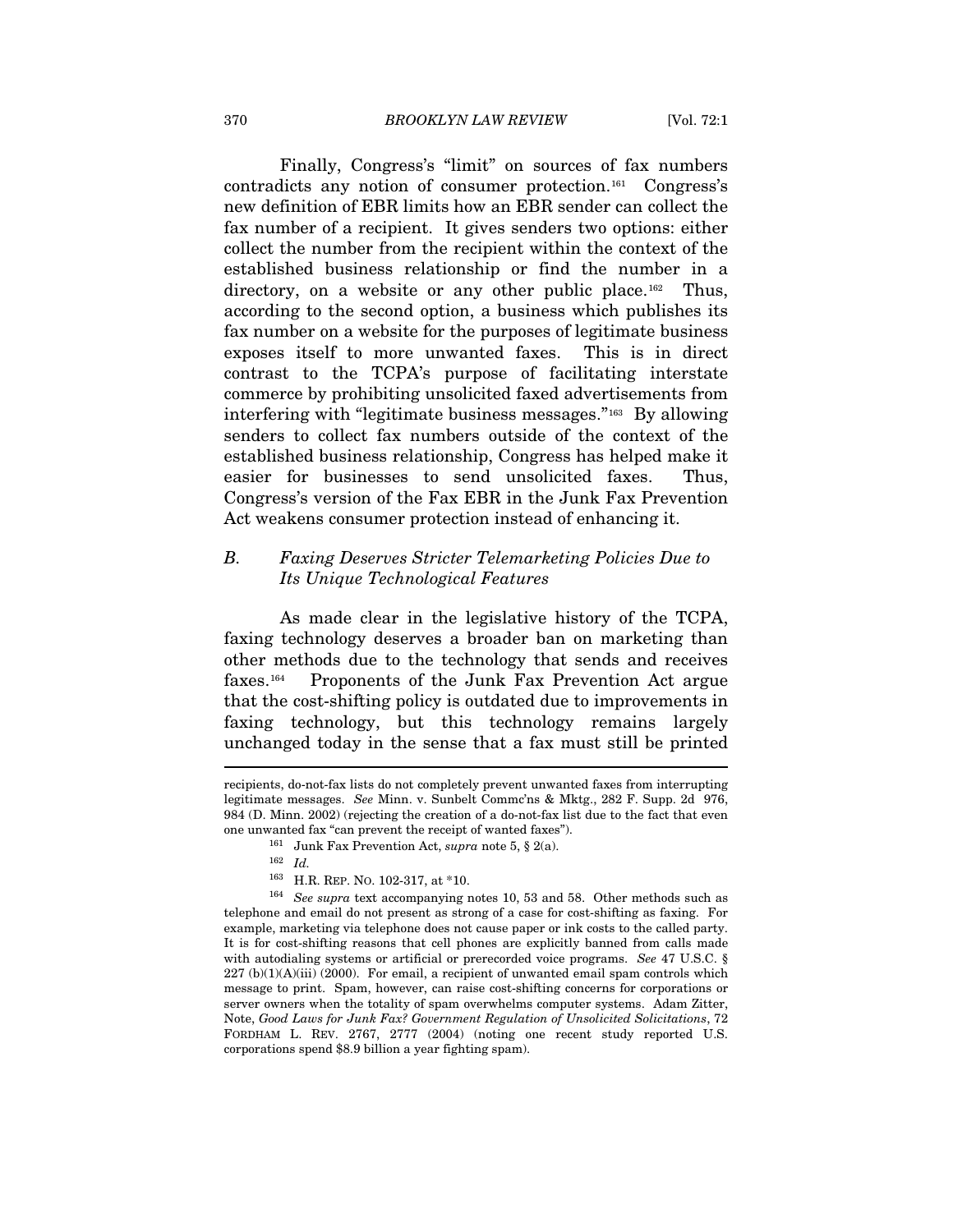out at a cost—in terms of paper, ink and time—to the recipient.[165](#page-27-0) Defenders of maintaining the Fax EBR also point to the fact that modern fax machines are capable of receiving and storing in the machine's memory more than one message, and thus there is no interruption of legitimate business faxes while an unsolicited faxed advertisement prints.<sup>[166](#page-27-1)</sup> This theory fails, however, in every-day application due to the disruption that occurs as a result of server delays caused by overfilled memory.<sup>[167](#page-27-2)</sup>

This is not to suggest that there has been no advancement in terms of faxing technology. Today, faxes can be sent as either an attachment to emails or transmitted to fax servers<sup>[168](#page-27-3)</sup> or personal computers equipped with modems. A fax sent as an email attachment instead of directly to a fax

When the TCPA was passed in 1991, the vast majority of faxes were sent and received by stand-alone thermal paper telephone fax machines. These analog devices had no scanning or receiving memory, operated at slow data transfer speeds, tied up telephone lines for significant periods of time, and consumed expensive thermal paper with every transmission. These considerations lay at the heart of both Congress' decision to regulate fax advertising and its constitutional justification for doing so. Since the passage of the TCPA, however, data transfer speeds have increased and transmission times have decreased dramatically. Plain-paper fax technology has obviated the need for costly thermal paper. Most important, fax modem technology now enables the delivery of faxes to email inboxes where consumers can electronically retrieve, view *or discard* a fax image without ever reducing it to paper.

<span id="page-27-2"></span>167 How many pages a fax machine will store in its memory vary from twenty to two hundred pages, depending on the model and manufacturer. Scott Cullen, *Fax Buying Tips*, OFFICE DEALER AND OFFICE SOLUTIONS, Nov. 1, 2003, at 10 ("The number of pages a fax can store in memory is based on a standard test page with minimal amount of text. For text or graphics-intensive documents, 200 pages of memory may in reality only allow you to store 100 or fewer pages in memory."). Courts have also noted that modern fax machines are not sufficient to fight the onslaught of junk fax transmissions. *See, e.g.*, Mo. *ex rel.* Nixon v. Am. Blast Fax, Inc., 323 F.3d 649, 653 (8th Cir. 2003) (agreeing with plaintiff's argument that technological changes have not

<span id="page-27-3"></span>eliminated burdens imposed on recipients of unwanted fax advertising). 168 Fax servers enable multiple computers to send and receive faxes from the same or shared number. 2003 FCC Memo, *supra* note 2, at 119.

<span id="page-27-0"></span><sup>165</sup> The FCC as late as 2003 found that fax machines, although faster in terms of processing messages, still required paper to be printed for each message. 2003 FCC Memo, *supra* note 2, at 118-20. Furthermore, the U.S. government as late as 2002 defended the constitutionality of the TCPA fax provision by arguing that the law is best viewed "as an anti-conversion statute because its purpose is to prevent the shifting of advertising costs (paper, toner, human resources, business disruption), from the advertiser to the recipient of the advertising." *Sunbelt Commc'ns & Mktg.*, 282 F.

<span id="page-27-1"></span>Supp. 2d at 981. 166 *See, e.g*., Comments of Nextel Communications, In the Matter of Rules and Regulations Implementing the Telephone Consumer Protection Act of 1991, CG Docket No. 02-278, at 30-31, *available at* http://gullfoss2.fcc.gov/prod/ecfs/retrieve.cgi?native \_or\_pdf=pdf&id\_document=6513396853:

*Id.*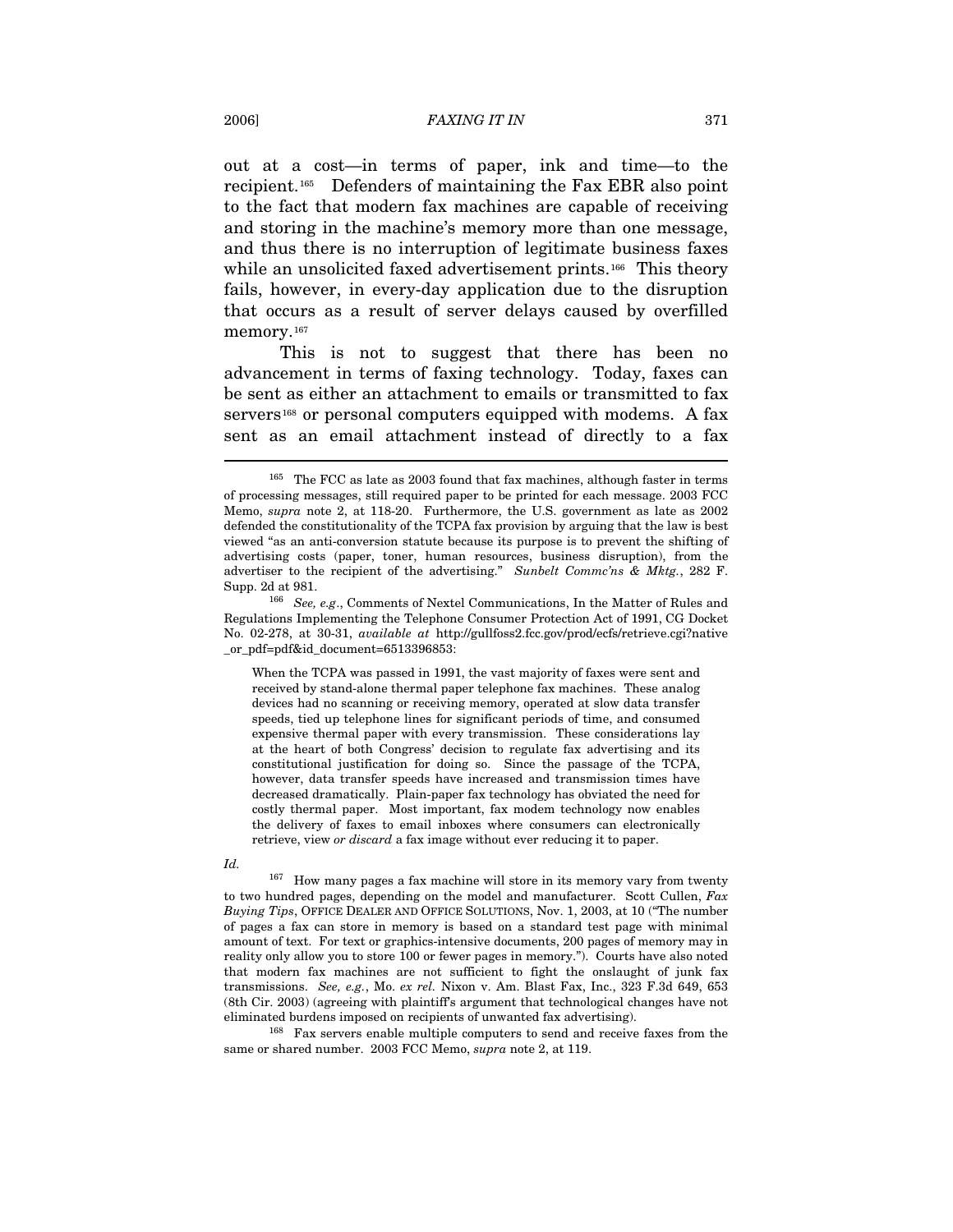machine is received instantly, which saves time and cost because it allows recipients to see the fax before deciding whether to print it. The FCC, however, in its 2003 memo overhauling the TCPA, clarified that its TCPA rules do not apply to fax advertisements sent as email attachments,[169](#page-28-0) so faxes sent as email attachments are irrelevant to a TCPA analysis.

According to the same 2003 FCC memo, the TCPA does govern faxes sent to "personal computers equipped with, or attached to, modems and to computerized fax servers."[170](#page-28-1) Some businesses contend that fax server and desktop faxing technology do not raise the same cost-shifting issue as a conventional stand-alone fax machine because not every message from a fax server and personal computer is automatically printed.[171](#page-28-2) The FCC disagreed, however, finding the totality of harm—the cost of paper and toner if the message is printed, the possibility that faxes will tie up modem or fax server lines,<sup>[172](#page-28-3)</sup> and increased labor costs for monitoring which faxes were legitimate—justified subjecting personal computers and fax servers to TCPA regulations.[173](#page-28-4) Further, and more persuasively, the FCC argued that there is no way to indicate which type of faxing technology the recipient owns.<sup>[174](#page-28-5)</sup> There is no distinction in the numerical coding of fax numbers to indicate whether a fax sent to a recipient will go to a fax server or a traditional, cost-shifting machine.<sup>[175](#page-28-6)</sup>

<span id="page-28-0"></span><sup>169</sup> *Id.* at 119 n.736 (noting that this type of transmission does not fit the definition of 'telephone facsimile machine' at 47 U.S.C. § 227(a)(2)).<br><sup>170</sup> 2003 FCC Memo, *supra* note 2, at 119.<br><sup>171</sup> *Id.* ("Nextel maintains that such faxes do not implicate the harms that

<span id="page-28-2"></span><span id="page-28-1"></span>Congress sought to redress in the TCPA, as they are not reduced to paper can be deleted from one's inbox without being opened or examined."). 172 *See, e.g.*, Accounting Outsourcing, L.L.C. v. Verizon Wireless Pers.

<span id="page-28-3"></span>Commc'ns., 329 F. Supp. 2d 789, 815 (M.D. La. 2004) (noting faxes sent directly to email systems burden business's computer networks); Covington & Burling v. Int'l Mktg. & Research, Inc., No. 01-0004360, 2003 LEXIS 29, at \*9-10 (D.C. Super. Apr. 17, 2003) (rejecting defendant's argument that plaintiff's incurred no costs because plaintiff did not print out faxes) ("[T]he critical fact is that Covington's fax server was unavailable to receive or transmit other faxes. Covington's memorandum and affidavits in support of their summary judgment motion are persuasive that attorneys and staff at Covington reported delays in sending or receiving faxes on the dates in question."). Sometimes more than the modem or sever is tied up. In one recent case, a man's whole computer became inoperable due to the deluge of unwanted faxed advertisements sent to his computer modem. Minn. v. Sunbelt Commc'ns & Mktg., 282

 $^{173}$  2003 FCC Memo,  $supra$  note 2, at 120.  $^{174}$   $\,$   $Id_{\cdot}$ 

<span id="page-28-6"></span><span id="page-28-5"></span><span id="page-28-4"></span><sup>175</sup> *Id. See* Kaufman v. ACS Sys., 2 Cal. Rptr. 3d 296, 317-18 (Ct. App. 2003) (rejecting defendant's argument that faxing technology outdates the TCPA cost-shifting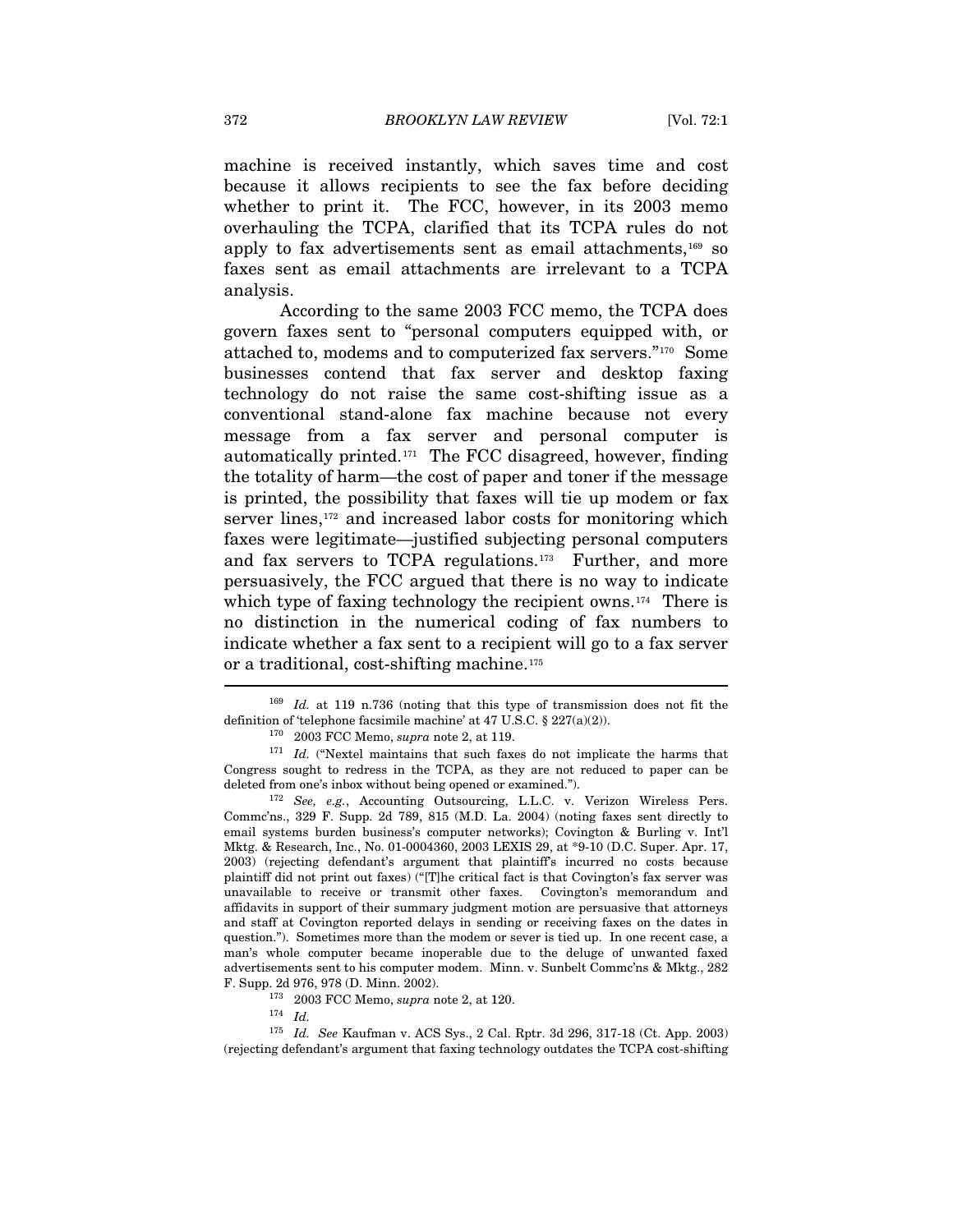#### 2006] *FAXING IT IN* 373

Thus, the cost-shifting arguments for a broad ban against unsolicited fax advertisements remain relevant and persuasive, even in light of modern fax technological developments and trends.

# *C. Having Weak Federal Interstate Protection Will Undo Any Strong Intrastate Protection Of Faxes*

A main motivation behind the TCPA was to close up the jurisdictional gap state telemarketing laws could not reach.[176](#page-29-0) The TCPA explicitly does not preempt any state law that is more restrictive than the TCPA.<sup>[177](#page-29-1)</sup> In essence, the TCPA creates a minimum floor of protection for telemarketing legislation. Some states did not create intrastate junk fax laws after the TCPA was enacted.[178](#page-29-2) At least one state even repealed its junk fax law because it was unnecessary in light of the TCPA's initial strict prohibition against all faxes.[179](#page-29-3) The Junk Fax Prevention Act did not amend the TCPA's minimum floor preemption provision.<sup>[180](#page-29-4)</sup> Thus, for states with strong anti-junk fax laws,<sup>[181](#page-29-5)</sup> the Junk Fax Act Prevention Act severely undermines these efforts because marketers will simply move their faxing across state borders to trigger the weaker interstate protection.

# *D. Congress Should Have Deferred or Given More Weight to the FCC's Determination to Get Rid of the Fax EBR*

The junk fax debate is understandably framed in terms of consumer needs versus business needs. It can also be easily

needs because defendant presented no evidence of how many people actually use the fancy technology).  $176$  S. REP. No. 102-178, at 1970 (1991).  $177$  47 U.S.C. § 227(e) (2000). In contrast, the Can-Spam Act preempted all

<span id="page-29-1"></span><span id="page-29-0"></span>state laws involving email spam. Can-Spam Act, *supra* note 3, § 8 ("This Act supersedes any statute, regulation or rule of a State . . . that expressly regulates the use of electronic mail to send commercial messages[.]"). 178 For example, Iowa currently does not have a law regulating junk fax

<span id="page-29-3"></span><span id="page-29-2"></span>within the state of Iowa.<br><sup>179</sup> *See infra* discussion in Part VI.<br><sup>180</sup> S. REP. NO. 109-76, at 21 (2005).<br><sup>181</sup> For instance, Florida's statute prohibits all intrastate junk faxes regardless

<span id="page-29-5"></span><span id="page-29-4"></span>of any EBR between sender and recipient. *See* FLA. STAT. § 365.1657(1) (1997) ("It is unlawful for any person to use a machine that electronically transmits facsimiles of documents through connection with a telephone network to transmit within this state unsolicited advertising material for the sale of any real property, goods or services."). The broad ban is similar to the original text of the TCPA. *See* 47 U.S.C. § 227(a)(4).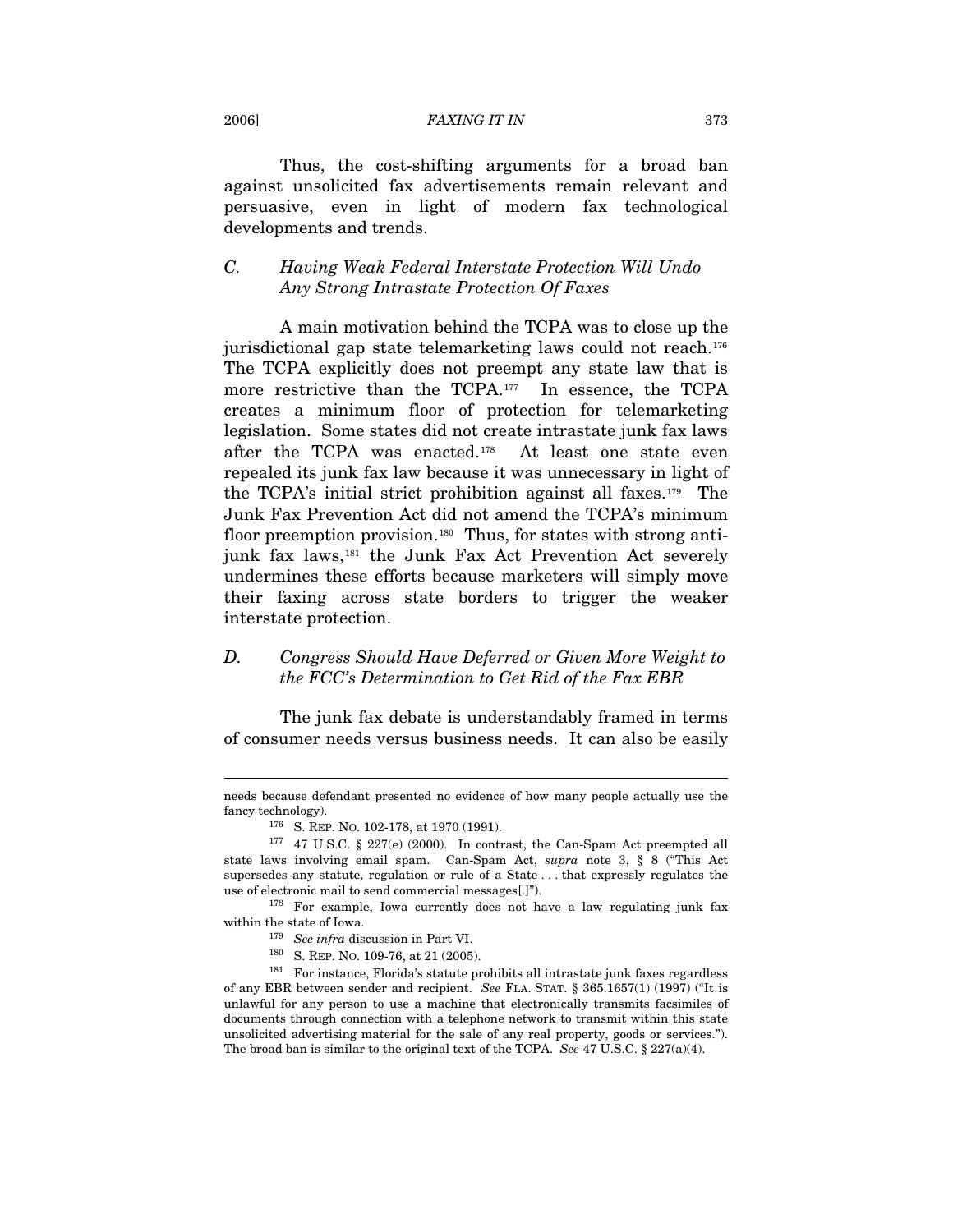viewed as a separation of powers struggle. Congress created the TCPA with strict prohibition against faxes, but granted the FCC the authority to implement its necessary rules.<sup>[182](#page-30-0)</sup> The FCC erroneously created a Fax EBR, which it later sought to overturn.[183](#page-30-1) Congress, unhappy with this decision to eliminate the Fax EBR, enacted the Junk Fax Prevention Act.[184](#page-30-2) This action serves as a reminder to the FCC that while the agency's rulings have the force of law, Congress gave them the power to promulgate rules in the first place.[185](#page-30-3) Despite Congress's position as authorizing law maker, Congress should have deferred more to the FCC's decision to eliminate the Fax EBR.

First, the FCC had more time to study and consider the Fax EBR effect, both as part of the comment process<sup>[186](#page-30-4)</sup> and in its various TCPA fines and cases,[187](#page-30-5) since the Fax EBR's establishment in 1992. In contrast, the Senate had two weeks of hearings in April 2005; the House had none.[188](#page-30-6) It is likely that Congress moved the bill faster than it should have due to the impending FCC deadline of July 1, 2005.[189](#page-30-7)

Second, it remains questionable whether codifying the Fax EBR was necessary to meet Congress's true motivation in rushing the Junk Fax Prevention Act. The 2003 FCC memo announced two separate rule changes: (1) the elimination of the Fax EBR and (2) consent to fax would need to be written, signed and collected prior to a faxing campaign.<sup>[190](#page-30-8)</sup> Notwithstanding the codification of the Fax EBR, the legislative history primarily posits the Junk Fax Prevention Act as legislation to prohibit the costs of obtaining prior written consent for businesses.[191](#page-30-9) So it seems very possible that

<span id="page-30-0"></span> $\overline{a}$ 

<span id="page-30-5"></span> $187$  See http://www.fcc.gov/eb/tcd/ufax.html for listing of recent TCPA forfeitures and notices of apparent liability for unsolicited faxes. 188 *See* http://thomas.loc.gov (enter S. 714.ENR for bill number, and then click

<span id="page-30-7"></span><span id="page-30-6"></span>% on Congressional Record References for a history of the bill as passed).<br><sup>189</sup> See supra notes 113-19 and accompanying text.<br><sup>190</sup> 2003 FCC Memo, *supra* note 2, at 112-13.<br><sup>191</sup> See S. REP. NO. 109-76, at 6 (1991) ("Th

<span id="page-30-9"></span><span id="page-30-8"></span>legitimate businesses to do business . . . without the burden of collecting prior written permission to send these recipients commercial faxes."); *id.* (noting that that trade associations "would be saddled with a huge burden to collect signatures from each

<sup>182 47</sup> U.S.C. § 227(b)(2). 183 *See supra* discussion in Part III. 184 *See supra* discussion in Part IV.

<sup>185</sup> Congress created the FCC as part of the 1934 Communications Act. *See*

<span id="page-30-4"></span><span id="page-30-3"></span><span id="page-30-2"></span><span id="page-30-1"></span>http://www.fcc.gov/aboutus.html. 186 FCC, FCC 02-250, RULES AND REGULATIONS IMPLEMENTING THE TELEPHONE CONSUMER PROTECTION ACT OF 1991: NOTICE OF PROPOSED RULE MAKING 3 (2002) (seeking comment on upcoming TCPA review).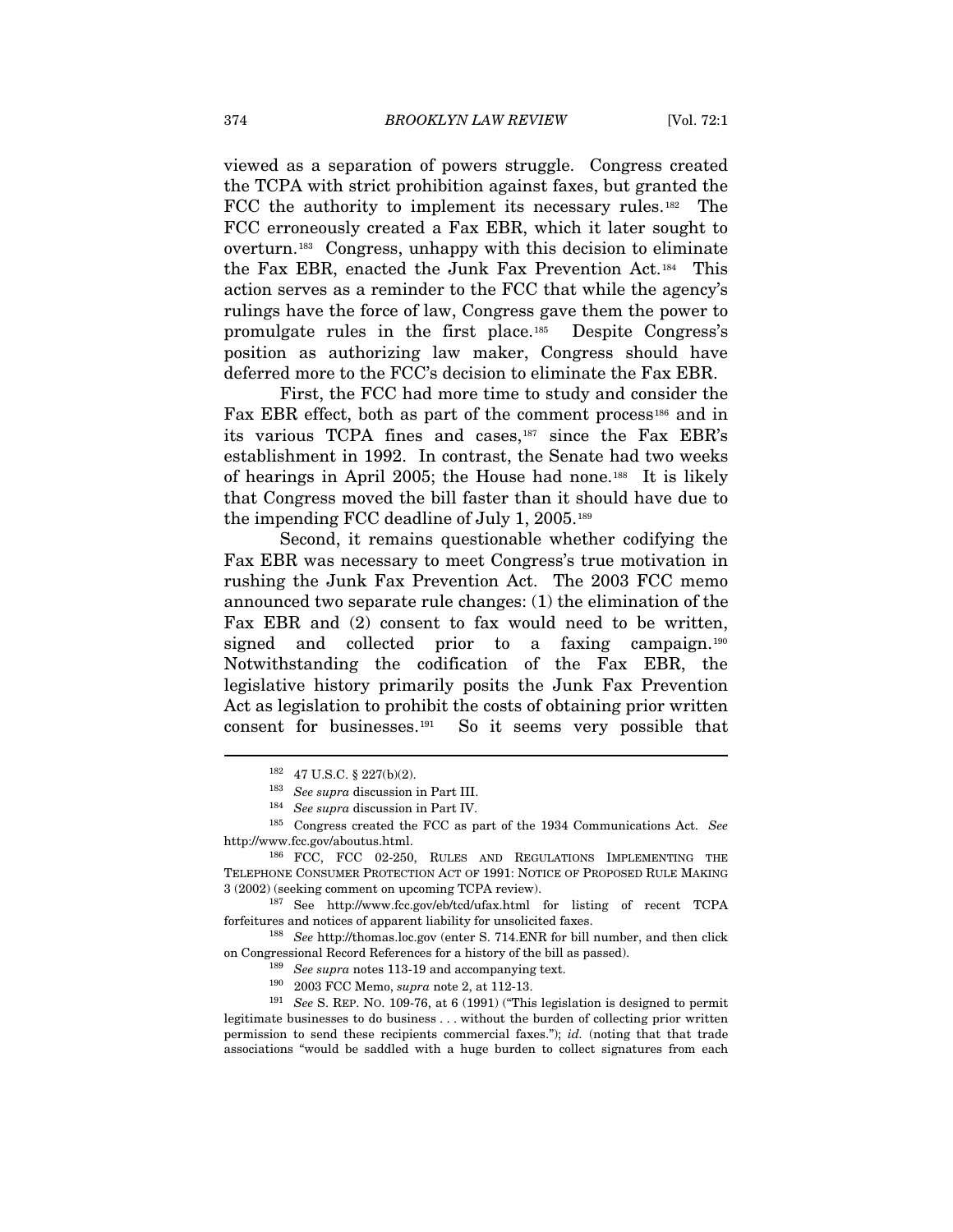Congress could have respected the FCC's Fax EBR elimination but overturned the written consent requirement. Arguably, Congress could have limited its TCPA amendment to its adjustment of what consent meant in the definition of "unsolicited advertisement," which after the Junk Fax Prevention Act reads "prior express invitation or permission, *in writing or otherwise*" instead of the previous "prior express invitation or permission."[192](#page-31-0) In regards to the specific "writing or otherwise" change, the Senate Report states: "[t]he effect of this amendment would be to statutorily prohibit the FCC from promulgating a rule that would require prior express permission to be secured only in writing."[193](#page-31-1) If Congress had deferred to the FCC by allowing the Fax EBR to expire but had changed consent to mean written *or* verbal, it would have created a better balance between consumer and business needs.

#### VI. FATE OF CONSUMER PROTECTION AND JUNK FAXES

With the passing of the Junk Fax Prevention Act, businesses have a clear authorization to send junk faxes based on an established business relationship.[194](#page-31-2) In response to the cost and privacy concerns of this new law, consumer advocates are likely to focus on other avenues of change, including mandated annual Congressional reports on junk faxes, the possibility of a national do-not-fax registry, and state legislatures reacting with stronger telemarketing statutes. However, this Note argues these options are ineffective solutions for prohibiting unfair cost-shifting from advertiser to consumer, which is arguably the most important policy reason for the ban against junk faxing.

Junk faxes essentially act as a "postage-due" tax on consumers. This is true whether a person receives 500 junk faxes or if a person receives one. Thus, merely reducing the number of junk faxes to a more manageable level by allowing only unsolicited fax advertisements sent based on an

member just to send an unsolicited fax advertisement."); *id.* at 8 ("If this bill were enacted, it would eliminate the requirement to obtain written permission from customers[.]"); 151 CONG. REC. H5265 (daily ed. June 28, 2005) (statement of Rep. Green) ("This new law will prevent businesses and realtors from having to fill out paperwork to communicate with each other about an existing business relationship.").

<span id="page-31-2"></span><span id="page-31-1"></span><span id="page-31-0"></span><sup>&</sup>lt;sup>192</sup> Junk Fax Prevention Act, *supra* note 5, § 2(g). (emphasis added). *Compare* 47 U.S.C. § 227(a)(4) (2000), *with* Junk Fax Prevention Act, *supra* note 5, § 2(g).<br><sup>193</sup> S. REP. NO. 109-76, at 11-12.<br><sup>194</sup> Junk Fax Prevention Act, *supra* note 5, § 2(a).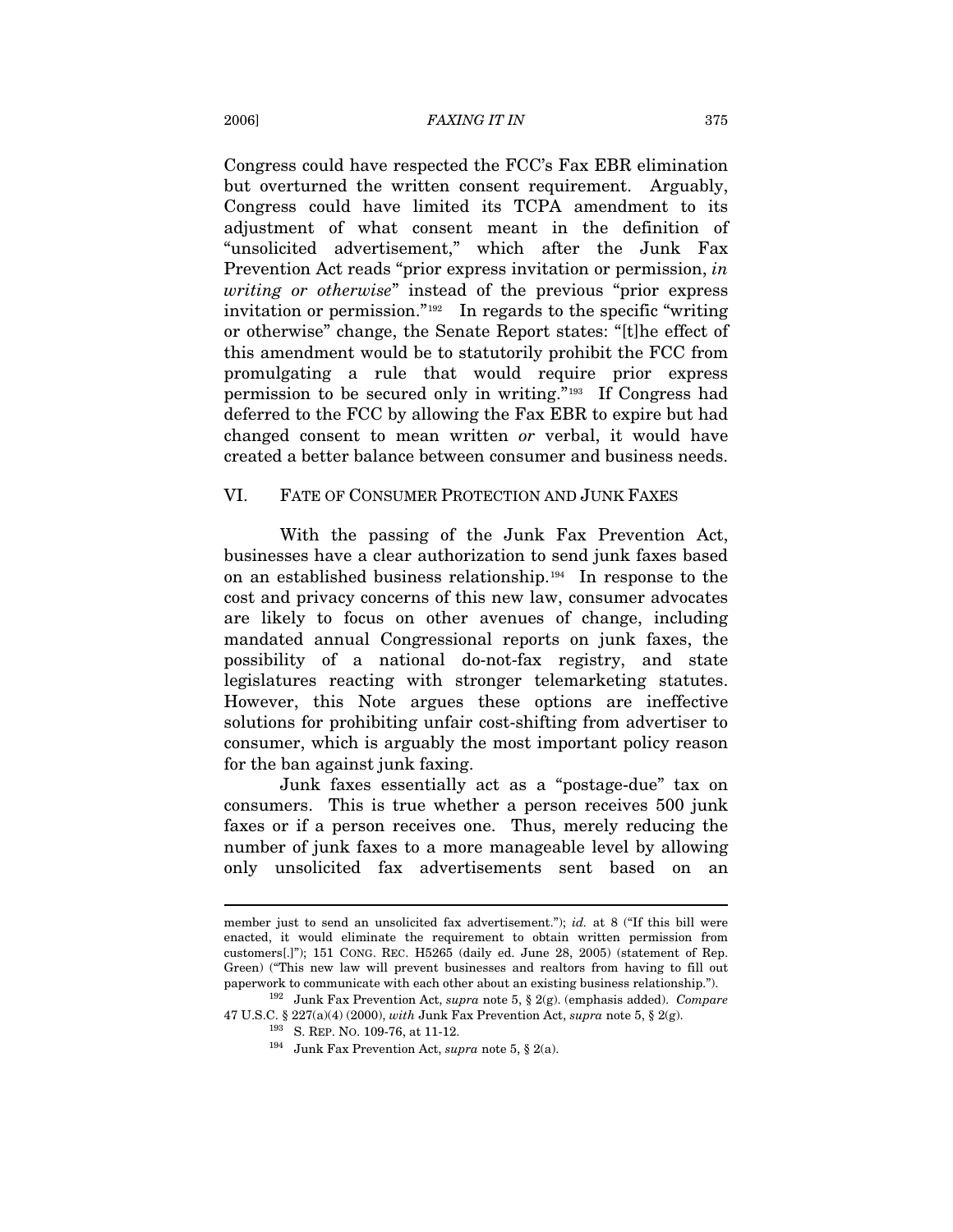established business relationship is not a victory for consumers. To truly protect consumers from unwarranted costs, a ban on faxed advertisements sent without permission must be a complete ban, as it was when Congress passed the TCPA in 1991. Thus, Congress should eliminate the Junk Fax Prevention Act's statutory Fax EBR exemption.

# *A. Future Congressional Review Under the Junk Fax Prevention Act*

Perhaps as a silent nod to the Junk Fax Prevention Act's inherent imbalance between business and consumer needs, Congress included an order in the legislation that there be future studies on the enforcement of junk faxing. This order required an annual FCC report<sup>[195](#page-32-0)</sup> and a study by the Comptroller General of the United States to be completed nine months after enactment.<sup>[196](#page-32-1)</sup> In the original TCPA, Congress did not include any annual review of faxing.[197](#page-32-2)

The Junk Fax Prevention Act's future studies require several things. First, the annual FCC report requires the agency to report the number of complaints, citations and notices of apparent liability regarding the junk fax provision. Specifically, Congress is interested in considering how much time passes between a consumer's complaint and notice of liability,[198](#page-32-3) as well as how effectively the FCC recovers monetary penalties.<sup>[199](#page-32-4)</sup> The Junk Fax Prevention Act also requires the General Comptroller of the United States to complete a study on how the FCC handles its junk fax enforcement.[200](#page-32-5) Specifically, the law requires the Comptroller to examine the impact and adequacy of existing statutory remedies on both senders and recipients of junk faxes.<sup>[201](#page-32-6)</sup> By

<span id="page-32-6"></span>report to Congress. UNITED STATES GOVERNMENT ACCOUNTABILITY OFFICE, TELECOMMUNICATIONS: WEAKNESS IN PROCEDURES AND PERFORMANCE MANAGEMENT HINDER JUNK FAX ENFORCEMENT, GAO-06-425 (2006), *available at* http://www.gao.gov/

<span id="page-32-3"></span><span id="page-32-2"></span><span id="page-32-1"></span><span id="page-32-0"></span><sup>195</sup>*Id.* § 3(g).<br>
196*Id.* § 4(a), (c).<br>
197*See* 47 U.S.C. § 227.<br>
<sup>198</sup>Junk Fax Prevention Act, *supra* note 5, § 3(g)(4)(c). This "time between" issue is very relevant to consumer protection because the longer the FCC waits to address the complaint, the greater number unsolicited faxes the complaining consumer is likely to receive, and thus, the higher the costs consumer is likely to incur.<br><sup>199</sup> *Id.* § 3(g)(5)-(8).<br><sup>200</sup> *Id.* § 4(a). The GAO will study how the FCC receives and investigates

<span id="page-32-5"></span><span id="page-32-4"></span>complaints, the level of enforcement success the FCC achieves, and whether the FCC is adequately enforcing complaints, among other things. *Id.* § 4(a)(1)-(3).<br><sup>201</sup> *Id.* § 4(b). In April 2006, the General Comptroller's office released its first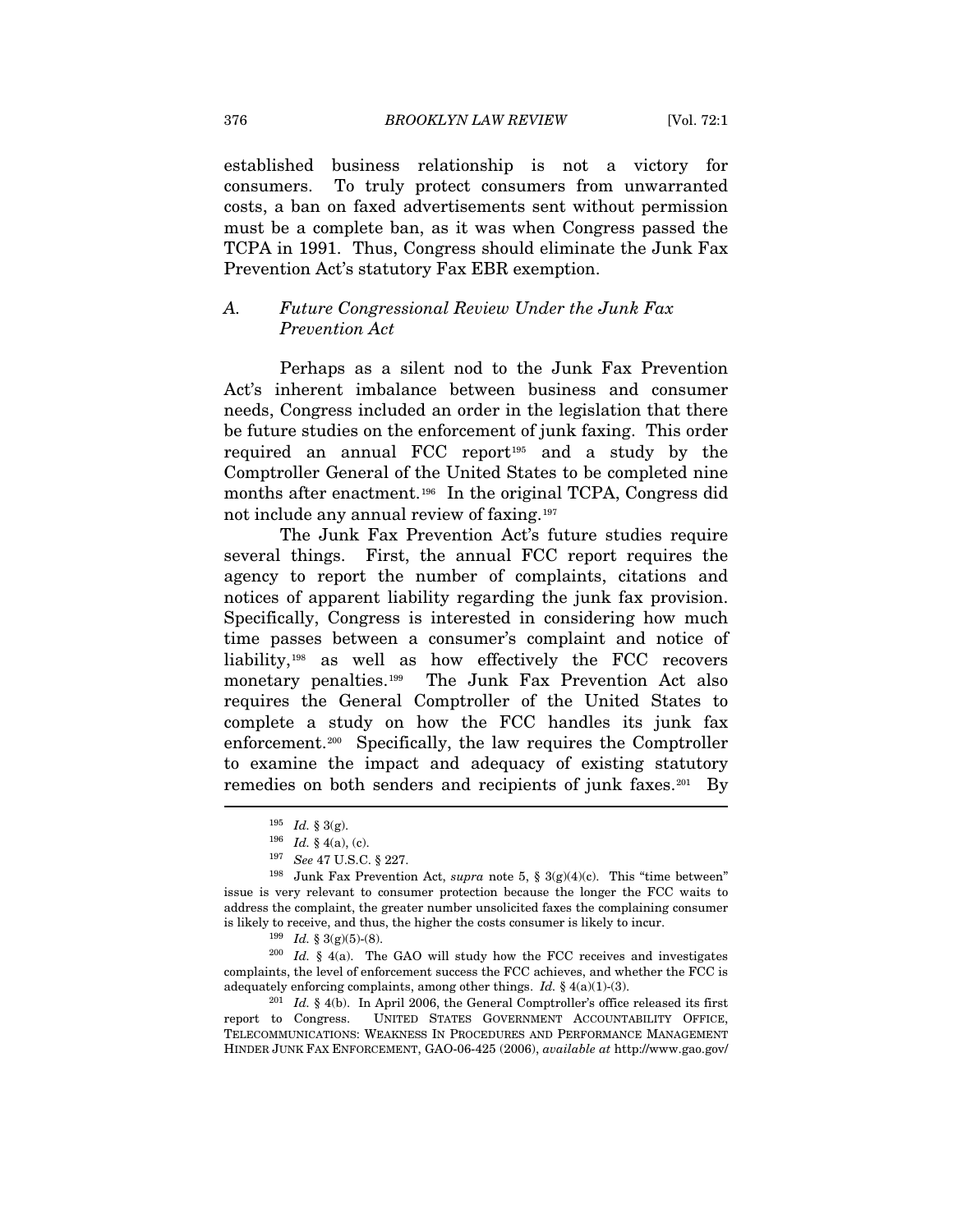adding this additional level of supervision—the Comptroller will essentially be checking the FCC's checking—Congress indicates an unease that the bill it passed might not be the most effective solution. While it is established jurisprudential rhetoric that Congress does not have to hit the bulls-eye perfectly when enacting legislation,[202](#page-33-0) it seems Congress is passing off the tough work—finding a true balance between consumer and business needs in regards to junk fax regulation—to some future Congressional session down the line, all in exchange for helping lobbying businesses beat an FCC deadline.<sup>[203](#page-33-1)</sup>

These Congressional studies on junk faxes are an ineffective solution to prohibit cost to consumers for two reasons. First, in order to see a trend in cost to consumers, Congress will likely need at least two annual reports to compare, which means any legislative adjustment based on these annual reports will probably not be a possibility in the near future. In the meantime, businesses will continue to expose consumers to unwarranted costs by faxing unsolicited advertisements pursuant to an established business relationship. Second, by ordering an annual report, there is simply no guarantee that the results of these reports will lead to legislative adjustment. Thus, consumer advocates cannot effectively rely on future Congressional studies to prevent costshifting.

## *B. A National Do-Not-Fax Registry*

For years, when challenging the constitutionality of TCPA's strict prohibition on unsolicited faxed advertisements, defendants often pointed to creating a do-not-fax registry as a solution.[204](#page-33-2) They argued that such a list would allow

new.items/d06425.pdf. The report reveals that the immense increase in junk fax complaints—from 2,200 in 2001 to 46,000 in 2005—is outpacing the FCC's ability to

<span id="page-33-0"></span>manage and address these complaints. *Id.* at 2.<br><sup>202</sup> *See, e.g.*, United States v. Edge Broad. Co. 509 U.S. 418, 434 (1993) ("Nor do we require that the Government make progress on every front before it can make progress on any front."); Moser v. FCC, 46 F.3d 970, 975 (9th Cir. 1995) ("Congress may reduce the volume of intrusive telemarketing calls without completely eliminating the calls."). 203 *See supra* discussion in Part IV.A. *See also* 151 CONG REC. H5264 (daily

<span id="page-33-1"></span>ed. June 28, 2005) (statement of Rep. Upton) (thanking the House for "expedite consideration" because June 30 is "when the sands of the hourglass were about to run

<span id="page-33-2"></span>out"). 204 *See, e.g.*, Accounting Outsourcing, L.L.C. v. Verizon Wireless Pers. Commc'ns, 329 F. Supp. 2d 789, 816-17 (M.D. La. 2004); Minn. v. Sunbelt Commc'ns &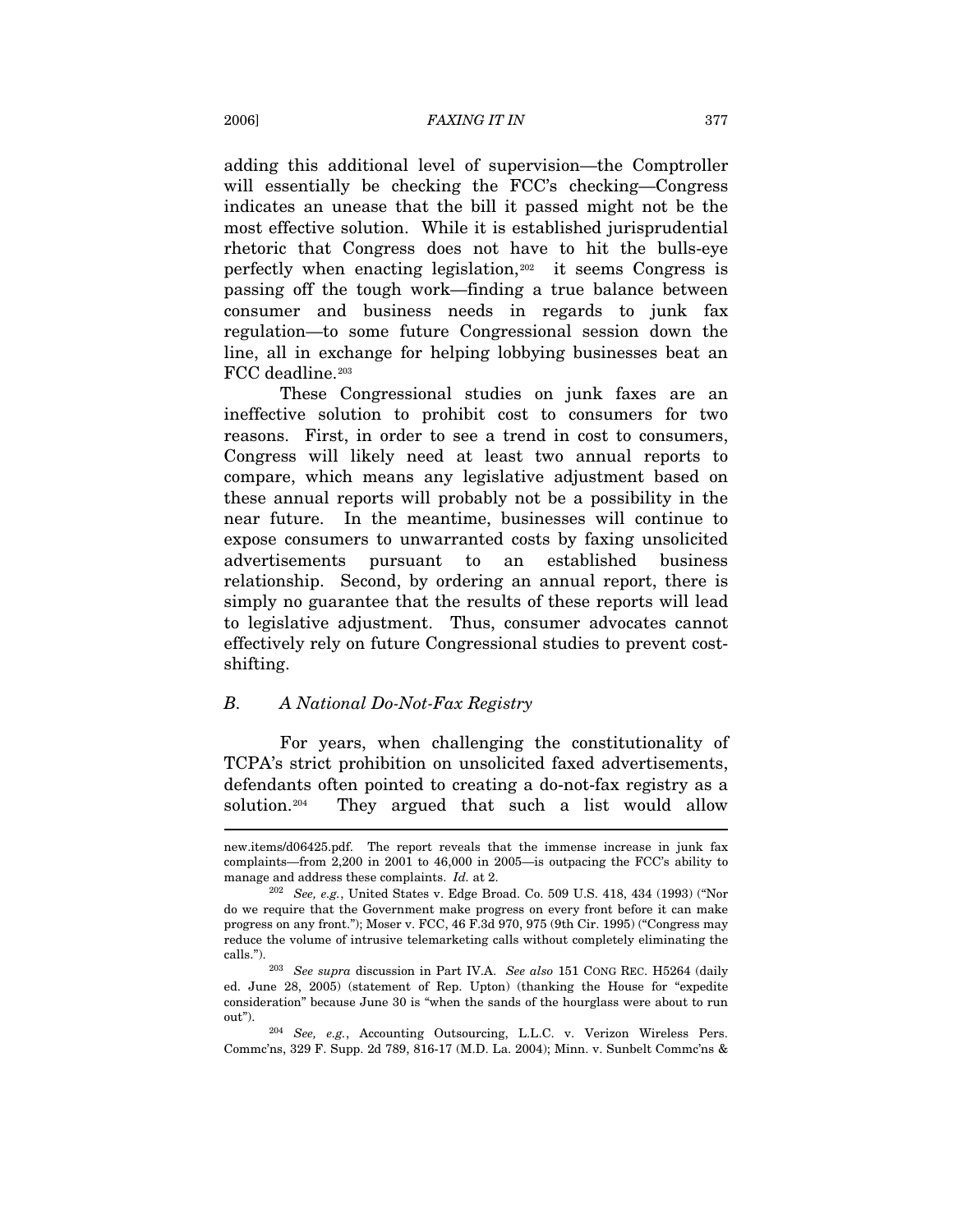consumers to control the messages sent via fax and would give legitimate marketers the ability to send *some* unsolicited messages via fax to consumers who have not signed their fax numbers to the registry.<sup>[205](#page-34-0)</sup> As stated above, the Junk Fax Prevention Act's company-specific do-not-fax list, which requires consumers to contact each company individually to opt out of future unsolicited messages, does not prohibit costs to the consumers and unfairly shifts the burden to consumers.[206](#page-34-1) In response, consumers are likely to push for a national do-notfax registry.[207](#page-34-2)

When shaping any future rules for a national do-not-fax registry, Congress and the FCC would likely consider the recent rules authorizing the enactment of a do-not-call registry.[208](#page-34-3) The National Do-Not-Call Registry is a joint effort between the FCC and the Federal Trade Commission (FTC).[209](#page-34-4) The registry allows consumers to register their residential

<span id="page-34-2"></span><span id="page-34-1"></span>207 The strong, positive political response to the do-not-call registry led Congress to include a provision in the Can-Spam Act that would allow for the establishment of a national do-not-email registry. Adam Zitter, Note, *Good Laws for Junk Fax? Government Regulation of Unsolicited Solicitations*, 72 FORDHAM L. REV. 2767, 2770 (2004). But the FTC later ruled that it would not establish a federal do-notemail opt-out system due to problems with effectiveness and enforcement. *FTC Places "Do Not Email" Registry Plan on Hold,* ELEC. COMMERCE NEWS, Vol. 9, No. 13, June 21, 2004. Some commercial speech commentators note that this national registry trend continues to inhibit a marketer's ability to reach consumers in a cost-effective way. Kavita Amar and Bruce E.H. Johnson, *The Rights of Telemarketers, Faxers and Spammers are Subordinated to the Rights of Consumers*, 811 PLI/Pat 85 (November 2004).

<span id="page-34-3"></span> 208 For a comprehensive examination of the issue, see 2003 FCC Memo, *supra* note 2, at 14-51. The TCPA as originally enacted authorized the FCC to consider a nationwide do-not-call registry. 47 U.S.C. § 227(c)(3) (2000). As part of its initial rulemaking, the FCC declined to adopt a nationwide list. 1992 FCC Memo, *supra* note 20, at 7-10.

<span id="page-34-4"></span> In 2003, the FTC amended its 1995 Telemarketing Sales Rule such that it was an abusive telemarketing practice for a commercial telemarketer to call an individual on a national do-not-call registry. Jack Gravelle, Note, *Hold the Phone: Making the Call For "Personal Exceptions" to the Do-Not-Call Registry*, 65 OHIO ST. L.J. 991, 1002 (2004). Many questioned the FTC's authorization to create such a registry. *Id*. at 1003. To quell this objection, Congress passed the National Do-Not-Call Implementation Act, which authorized the FTC to collect fees to implement and enforce a national do-not-call registry. Pub. L. No. 108-10, 117 Stat. 1006 (2003) (codified at 15 U.S.C. § 6101 (Supp. III 2003)). The bill also required the FCC to issue final rules regarding its Telephone Consumer Protection Act and to harmonize its do-not-call rules with the FTC. *Id.* President Bush signed the bill into law on March 11, 2003. *National Briefing Washington: Bush Signs Do-Not-Call Law*, N.Y. TIMES, Mar. 12, 2003, at A20. 209

<span id="page-34-0"></span>Mktg., 282 F. Supp. 2d 976, 984 (D. Minn. 2002); Kenro, Inc. v. Fax Daily, Inc., 962 F.

<sup>&</sup>lt;sup>205</sup> See *supra* note 204 and accompanying text.<br><sup>206</sup> See *supra* discussion in Part IV.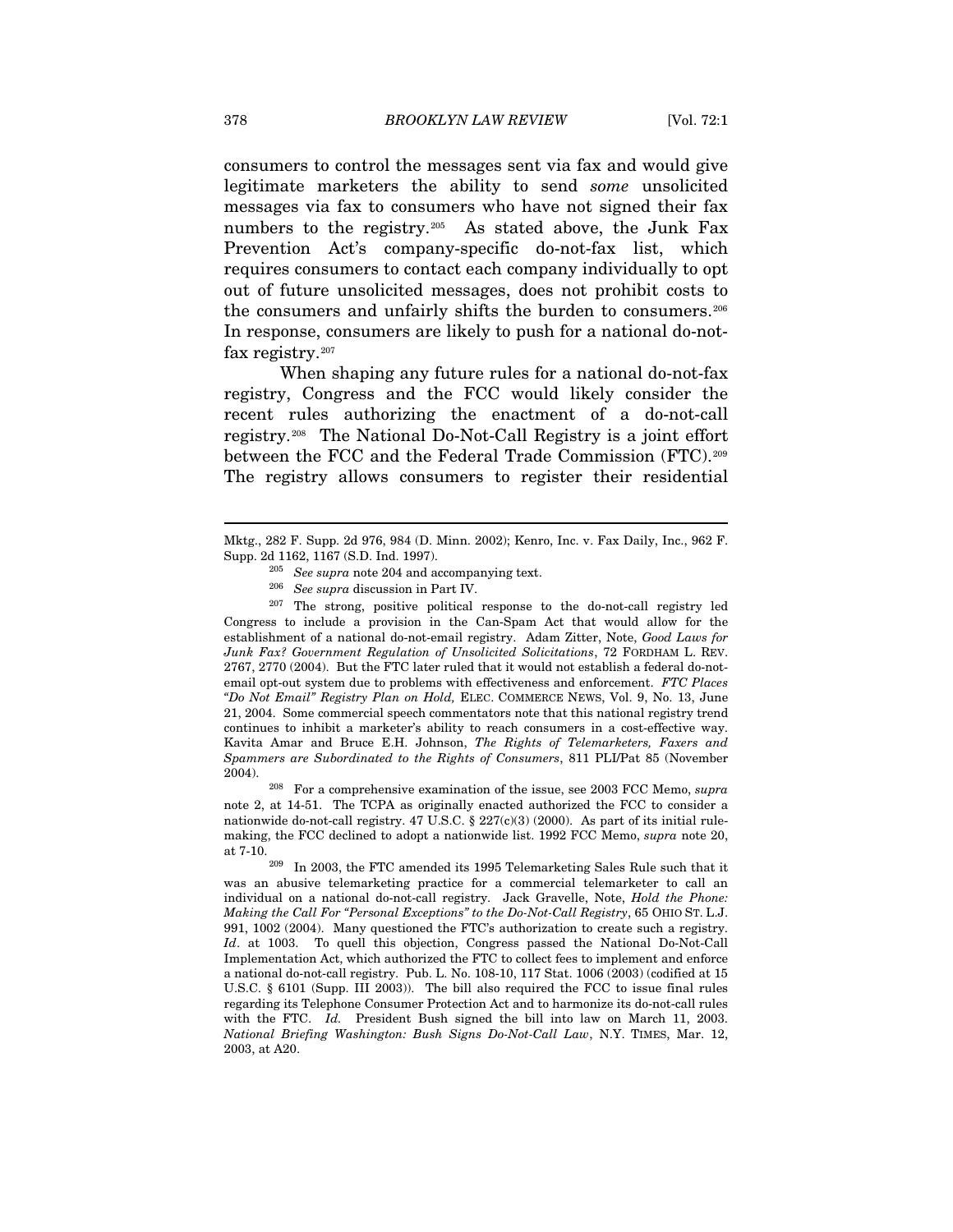telephone number, including wireless numbers.[210](#page-35-0) Once on the list, businesses may not make any interstate or intrastate telemarketing calls to that number for the next five years. There are some exceptions to the ban on calls, including an established business relationship exception.[211](#page-35-1) Once the five years have passed, a consumer may re-enter the number on the list.[212](#page-35-2) A consumer can remove his or her number from the do-not-call registry at any time.<sup>[213](#page-35-3)</sup>

One year after enacting the registry, the FTC reported that the registry had been effective in greatly reducing the number of telemarketing calls. For instance, one survey conducted by a market research firm found that ninety-two percent of adults who had signed up had fewer phone calls and that twenty-five percent of adults who had signed up received absolutely no phone calls.<sup>[214](#page-35-4)</sup> Further, only less than one

<span id="page-35-2"></span> *See* "Q&A: The National Do-Not-Call Registry," http://www.ftc.gov/bcp/ 212 conline/pubs/alerts/dncalrt.htm.

<span id="page-35-0"></span><sup>&</sup>lt;sup>210</sup> 2003 FCC Memo, *supra* note 2, at 24 ("We conclude that the national database should allow for the registration of wireless telephone numbers . . . .").

<span id="page-35-1"></span><sup>&</sup>lt;sup>211</sup> *Id.* at 29-32. Other exemptions include commercial calls from charities and political support groups. *Id.* at 53. This distinction between commercial calls based on the subject matter of the call led to a Colorado district court ruling that the Do-Not-Call registry violated the First Amendment. Mainstream Mktg. Servs., Inc. v. FTC, 283 F. Supp. 2d 1151, 1168 (D. Colo. 2003) (holding the Do-Not-Call registry is a content-based regulation and violates the First Amendment), *stay denied by* 284 F. Supp. 2d 1266 (D. Colo. 2003), *stay granted by* 345 F.3d 850 (10th Cir. 2003), *rev'd*, 358 F.3d 1228 (10th Cir. 2004). A few months later, the Tenth Circuit held the registry constitutional. *See* 358 F.3d 1228, 1242 (holding the registry to be narrowly tailored without over-regulating protected speech).

<span id="page-35-3"></span><sup>&</sup>lt;sup>213</sup> See id. By creating an opt-out system, the government avoids First Amendment problems because the consumer becomes the censor, while the government is merely facilitating consumer choice. *See Mainstream Mktg*., 358 F.3d 1228 at 1233 ("The national do-not-call registry offers consumers a tool with which they can protect their homes against intrusions that Congress has determined to be particularly invasive."). *See also* Rodney A. Smolla, *The "Do-Not-Call List" Controversy: A Parable of Privacy and Speech*, 38 CREIGHTON L. REV. 743, 756 (2005). Many view the do-notcall registry as a triumph of consumer choice. *See, e.g.*, *id.* at 757 ("Do-Not-Call is not a paternalistic usurping of consumer choice; it is an empowerment of consumer choice, in aid of the tranquility of the home."). One commentator, however, argues that the facilitation of consumer choice theory is only relevant when the government "present[s] the public with a vast array of options," something the commenter feels 'opt-out' systems that discriminate based on subject matter, such as the registry, do not provide because the registry does not allow consumers to opt-out of political and charity telemarketers. *See* Zitter, Note, *supra* note 207, at 2814-16 (2004).

<span id="page-35-4"></span> $2^{14}$  FTC, Annual Report to Congress for FY 2003 and 2004 Pursuant to the Do Not Call Implementation Act on Implementation of the National Do Not Call Registry 4 (2005), *available at* http://www.ftc.gov/reports/donotcall/051004dncfy0304.pdf. Another survey, conducted by Customer Care Alliance between February and April 2004, showed that sixty percent of respondents who had registered their primary home telephone number reported that they had experienced an eighty percent reduction in the number of telemarketing calls. *Id.*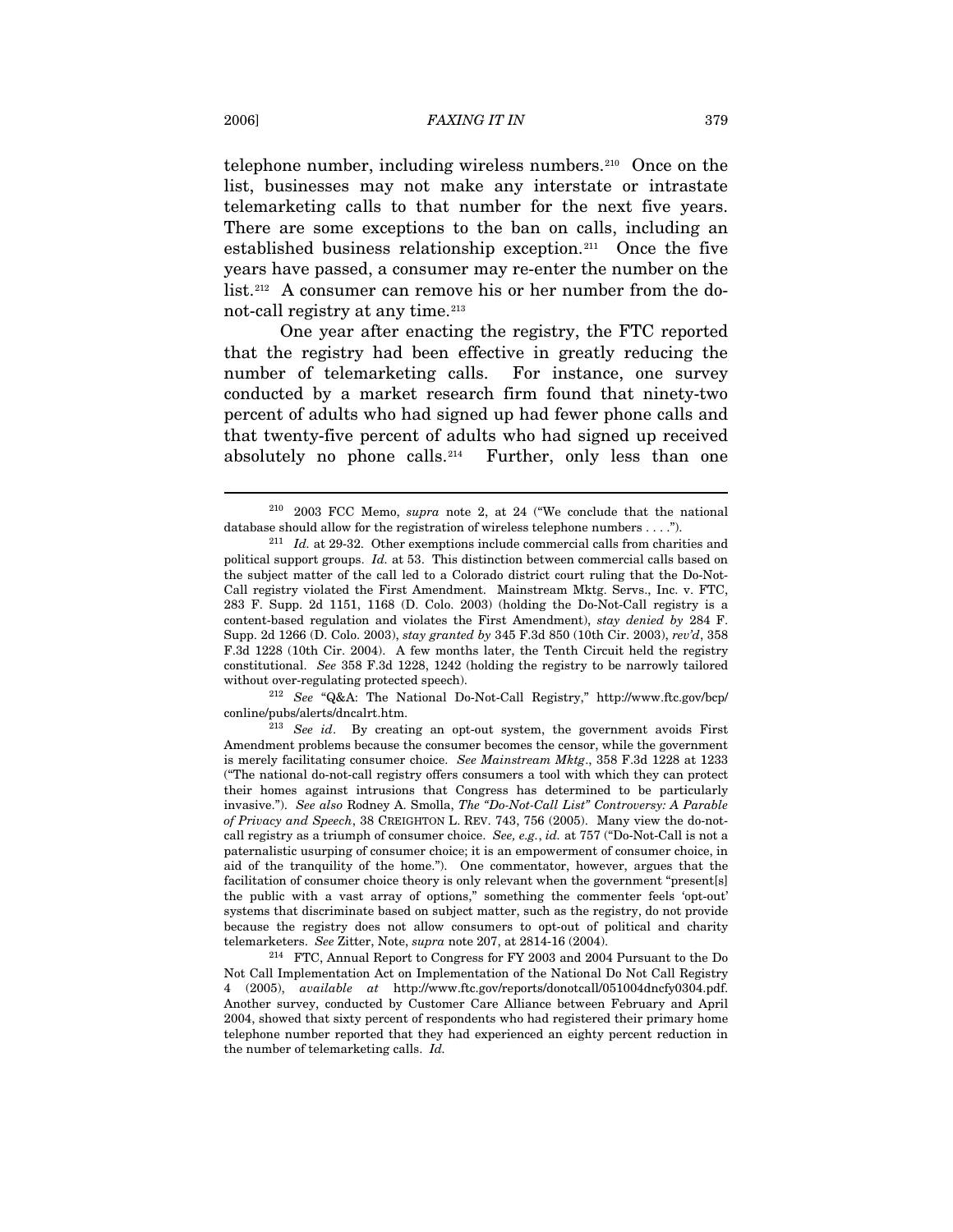percent of the numbers registered filed complaints about the registry's effectiveness.[215](#page-36-0) By the end of the 2004 fiscal year, consumers registered sixty-four million numbers.[216](#page-36-1) While consumers celebrated, telemarketing associations decried the national registry for its negative financial impact on the industry and the potential for abuse and misuse of the registry contents.[217](#page-36-2)

Despite the positive consumer feedback for a federal donot-call list, a similar national do-not-fax list is an inappropriate solution for faxed advertisements.[218](#page-36-3) First, the do-not-call registry exempts calls based on established business relationships.[219](#page-36-4) Faxing technology's unique cost-shifting features make established business relationship exemptions unfairly burdensome and costly on fax machine owners.<sup>[220](#page-36-5)</sup> Second, the do-not-call registry allows only residential phone numbers to be listed.<sup>[221](#page-36-6)</sup> This would not address the problems of junk faxes interfering with business owners' fax machines, which become unavailable for receiving and sending legitimate business faxes due to invading junk faxes. Finally, by creating a list of do-not-fax numbers, Congress would be sending the message that non-registered fax numbers are free targets for fax solicitations. Such a message would be contrary to the cost and privacy policies of the TCPA's original blanket ban on unsolicited faxed advertisements.<sup>[222](#page-36-7)</sup> Thus, a national do-notfax registry similar to the national do-not-call registry would not prevent cost-shifting.

### *C. State Response to the Junk Fax Prevention Act*

The junk fax fight started in the states, $223$  so it is not surprising that is where the junk fax fight will continue. There

 $215$  *Id.* 

 $^{216}\;$   $Id.$ 

<span id="page-36-2"></span><span id="page-36-1"></span><span id="page-36-0"></span><sup>&</sup>lt;sup>217</sup> Gravelle, Note, *supra* note 209, at 1007-09. For example, the telephone numbers of several executives of the Direct Marketing Association were fraudulently added to the list without the executives' knowledge. *Id*. at 1008.

<span id="page-36-8"></span><span id="page-36-7"></span><span id="page-36-6"></span><span id="page-36-5"></span><span id="page-36-4"></span><span id="page-36-3"></span> $218$  Courts have rejected defendants' arguments that a federal do-not-fax list is a better legislative solution than the TCPA junk fax ban. Accounting Outsourcing, L.L.C. v. Verizon Wireless Pers. Commc'ns, 329 F. Supp. 2d 789, 816-17 (M.D. La. 2004); Destination Ventures Ltd. v. FCC, 844 F. Supp. 632, 639 (D. Or. 1994).

<sup>&</sup>lt;sup>219</sup> See FTC, OFFICE OF CONSUMER & BUS. EDUC., *supra* note 212, at 5-6.

<sup>&</sup>lt;sup>220</sup> See supra discussion in Part V.B.

 $^{221}$  *See FTC*, OFFICE OF CONSUMER & BUS. EDUC., *supra* note 212, at 3.

<sup>&</sup>lt;sup>222</sup> See supra discussion in Part II.B.

<sup>&</sup>lt;sup>223</sup> See supra notes 33-35 about pre-TCPA state laws.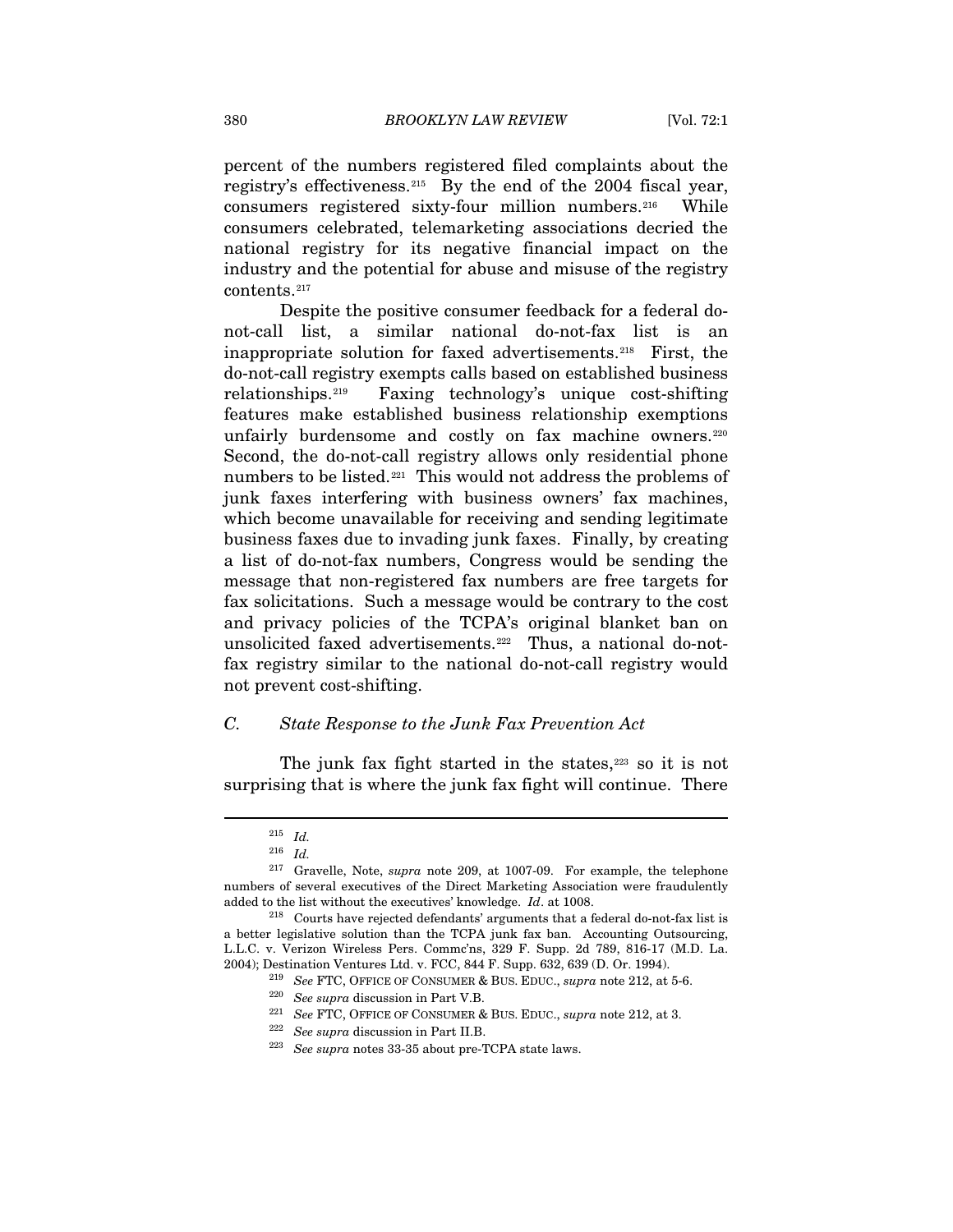is concern that the federal Junk Fax Prevention Act weakens state protection. California, for instance, recently enacted new legislation in response to the Junk Fax Prevention Act that would affect faxes coming into and out of the state.<sup>[224](#page-37-0)</sup> State legislation, such as this, likely violates the Supremacy Clause, $225$  and thus, is an ineffective solution for the junk fax problem.

In 1991, while the TCPA was being formed, the California legislature enacted a bill against intrastate junk faxes as a stop gap measure until a federal law emerged.[226](#page-37-2) When the TCPA became law, it was more restrictive than the California bill, $227$  so, per the TCPA, the federal law preempted the California law.[228](#page-37-4) In 2002, realizing it had what was essentially a useless law on the books, the California legislature repealed its state junk fax law.[229](#page-37-5) Thus, the state saw the TCPA's broad prohibition against faxing as sufficient protection.[230](#page-37-6)

That protection significantly changed after the passing of the Junk Fax Prevention Act. California responded by introducing new legislation in 2005 that would reinstate the original level of protection found in the TCPA's strict ban on unsolicited faxed advertisements.[231](#page-37-7) On October 7, 2005,

 $224$  2005-667 Cal. Adv. Legis. Serv. 1 (Deering).

<span id="page-37-1"></span><span id="page-37-0"></span>*See* U.S. CONST. art. VI, cl. 2 ("This Constitution, and the Laws of the 225 United States which shall be made in Pursuance thereof; and all Treaties made, or which shall be made, under the Authority of the United States, shall be the supreme Law of the Land; and the Judges in every State shall be bound thereby, any Thing in the Constitution or Laws of any State to the Contrary notwithstanding.").

 $226$  1992-564 Cal. Adv. Legis. Serv. 1 (Deering).

<span id="page-37-3"></span><span id="page-37-2"></span> $227$  The 1992 California statute allowed junk faxing "as long as the sender provided a toll-free number on the fax and honored any request by a recipient to be removed from the fax advertising list." *Unsolicited Fax Advertising: Hearing on SB 833 Before the Senate Judiciary Comm.* 2 (Cal. 2005), *available at* http://www.leginfo.ca.gov/pub/bill/sen/sb\_0801-0850/sb\_833\_cfa\_20050408\_165850\_sen \_comm.html [hereinafter Senate Bill Analysis]. By contrast, the TCPA as enacted strictly prohibited the sending of unsolicited advertisements via fax, whether or not a toll-free opt-out number was included on the fax. 47 U.S.C.  $\S 227(b)(1)(C) (2000)$ .

<sup>&</sup>lt;sup>228</sup> *See* 47 U.S.C. § 227(e).

<span id="page-37-5"></span><span id="page-37-4"></span> <sup>2002-700</sup> Cal. Adv. Legis. Serv. 1 (Deering); Senate Bill Analysis, *supra* 229 note 227, at 2 ("Although it took the Legislature almost 10 years to repeal California's weaker opt-out junk fax advertising law, the opt-in TCPA has been the law in the state since 2002.").

 $230$  2002-700 Cal. Adv. Legis. Serv. at 1.

<span id="page-37-7"></span><span id="page-37-6"></span><sup>&</sup>lt;sup>231</sup> Senate Bill Analysis, *supra* note 227, at 2 (noting that Congress was considering "a loophole in the TCPA  $[that] \dots [t]$ he author believes ... if enacted would reinstate the opt-out approach to junk faxing [in the 1991 California fax law] and make the federal law nearly impossible to enforce. . . . In this way no matter what Congress does to [the] TCPA, California citizens will be protected").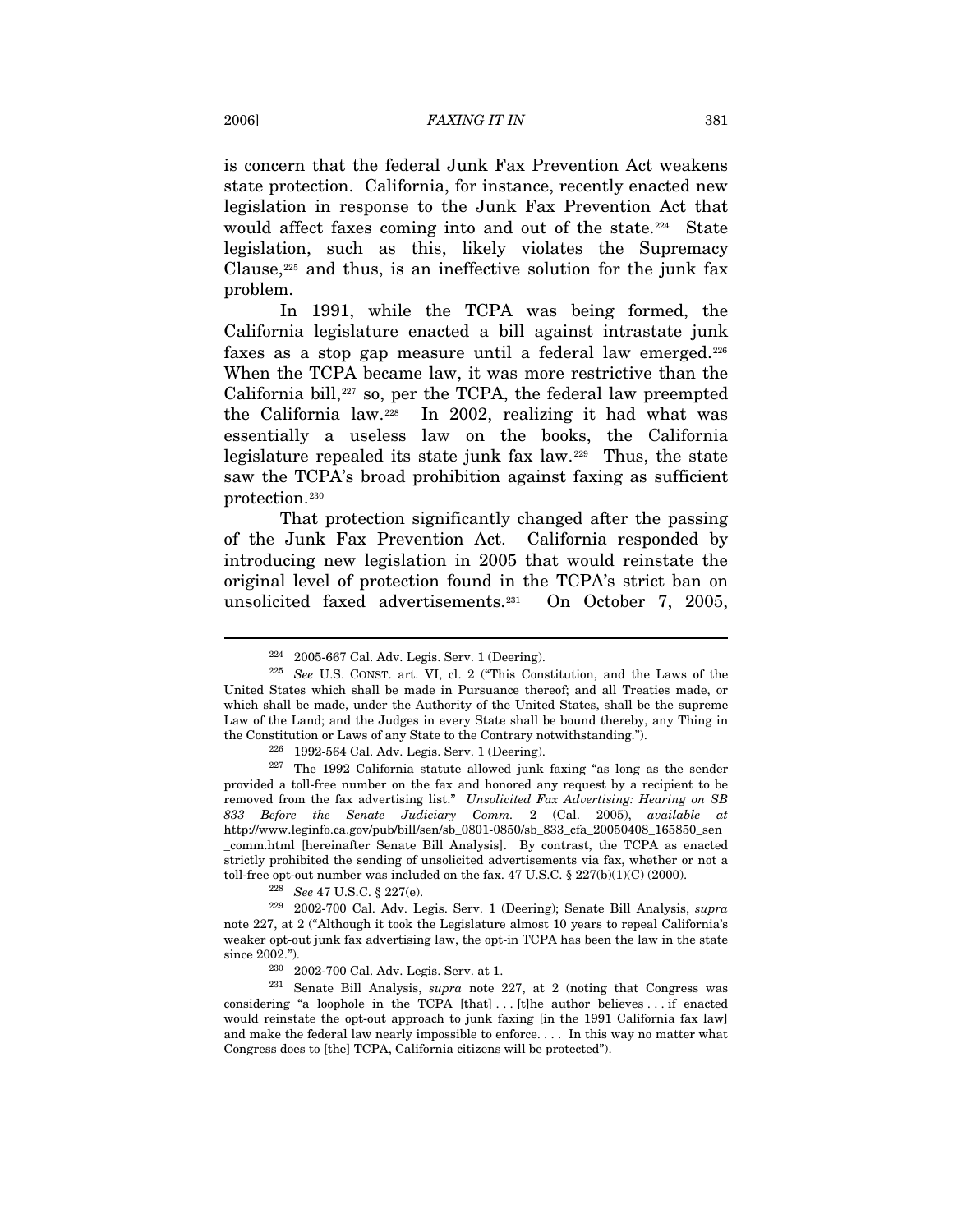Governor Arnold Schwarzenegger signed into law SB 833, which prohibited all unsolicited faxed advertisements—with or without an established business relationship.<sup>[232](#page-38-0)</sup> The bill defined an unsolicited advertisement as an ad sent without a recipient's "prior express invitation or permission."[233](#page-38-1) What made this bill remarkable, though, is the fact that the strict prohibition applied if either the recipient *or* the sender is located in California.<sup>[234](#page-38-2)</sup> Thus, California essentially enacted a bill affecting both intrastate and *inter*state communication of faxes entering or leaving the state. The legislature sent a clear message to Congress that interstate protection under the Junk Fax Prevention Act is too weak to protect the state's consumers.[235](#page-38-3) Ironically, the federal government's key reason for establishing a federal telemarketing law in 1991 was to protect states.[236](#page-38-4)

Critics of the California law soon questioned whether the Junk Fax Prevention Act would preempt the law's restrictions on interstate faxes.[237](#page-38-5) A week before the California law's enactment date of January 1, 2006, the U.S. Chamber of Commerce, in conjunction with a blast-fax service company, filed a federal lawsuit to oppose the law.[238](#page-38-6) The U.S. Chamber of Commerce sought a declaratory judgment that the federal junk fax law preempted the unconstitutional California junk

<sup>&</sup>lt;sup>232</sup> Governor Puts a Wrap on Legislation, L.A. TIMES, Oct. 9, 2005, at B4.

<sup>&</sup>lt;sup>233</sup> 2005-667 Cal. Adv. Legis. Serv. 1 (Deering).

<span id="page-38-2"></span><span id="page-38-1"></span><span id="page-38-0"></span>*Id.* ("It is unlawful for a person or entity, *if either the person or entity or the*  234 *recipient is located within California*, to use any telephone facsimile machine, computer, or other device to send . . . an unsolicited advertisement to a telephone facsimile machine.") (emphasis added).

<span id="page-38-3"></span>For California Senator Debra Bowen's remarks to the *American Chronicle*, 235 see *President Bush to Junk Faxers: Start Your Engines*, AM. CHRON., July 11, 2005, *available at* http://www.americanchronicle.com/articles/viewArticle.asp?articleID=1093 ("Thanks to Congress and the President, marketers can now legally hijack people's fax machines and turn them into their own personal printing presses. . . . The silver lining of the new law is it doesn't prevent states from passing stronger laws and we need to take advantage of that opening. We need a strong state junk fax ban to prevent Californians from getting stuck paying for sales pitches they didn't ask for and don't want.").

 $^{236}\,$   $$ 

<span id="page-38-5"></span><span id="page-38-4"></span><sup>&</sup>lt;sup>237</sup> The Junk Fax Prevention Act did not affect the TCPA provision that stated the federal law had no preemptive effect on more restrictive state laws. *See generally*  Junk Fax Prevention Act, *supra* note 5.

<span id="page-38-6"></span><sup>238</sup> Lynda Gledhill, '*Wasted Year' Laws Take Effect; Measures on Faxes, Video Games Held Up by Court Decisions*, S.F. CHRON., Jan. 1, 2006, at B1. The U.S. Chamber of Commerce won an injunction that stayed the state law until a judge could consider the Chamber of Commerce's case. *Id.*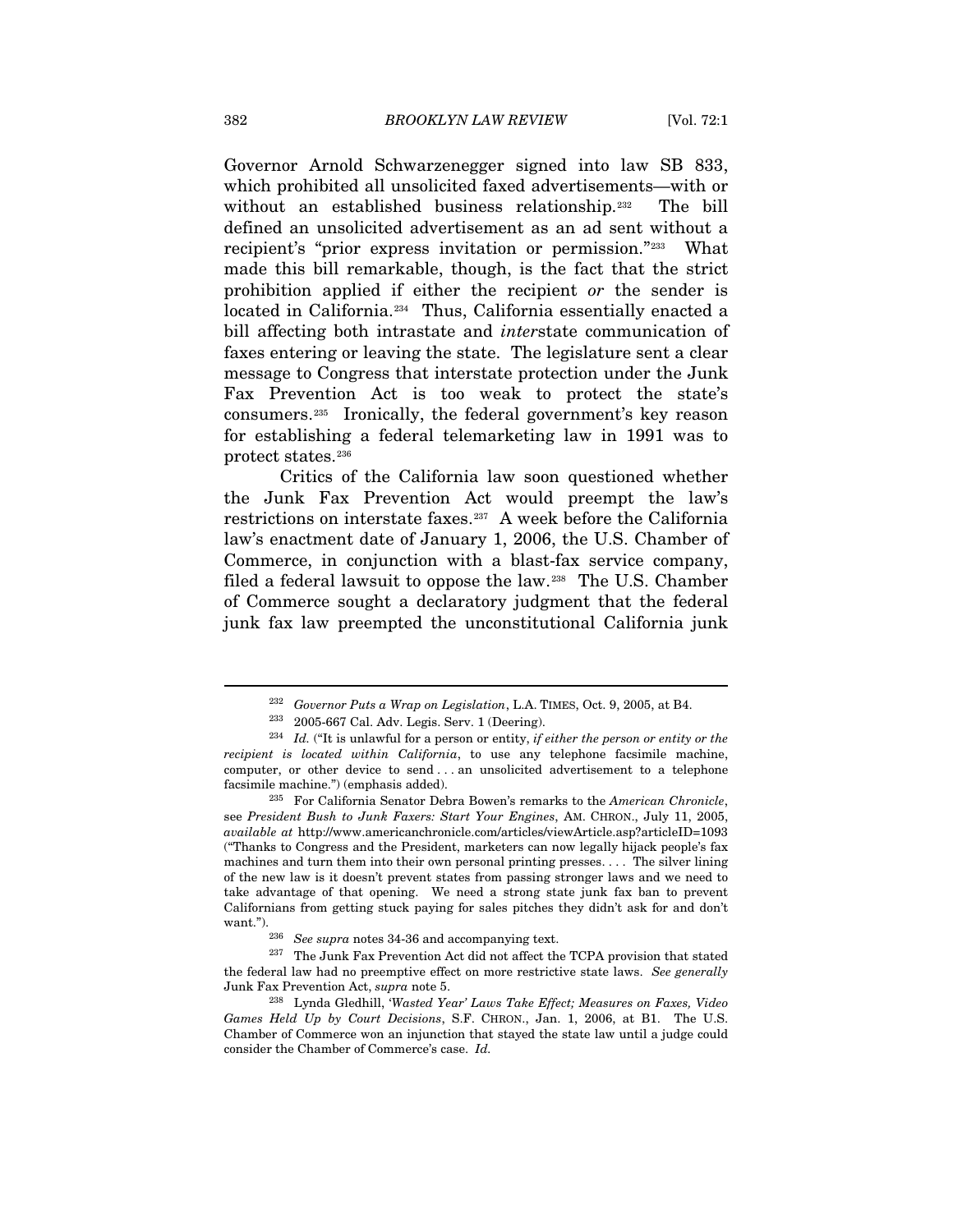#### 2006] *FAXING IT IN* 383

fax law.[239](#page-39-0) In February 2006, an Eastern District of California judge ruled that the California law's interstate junk fax restriction violated the Supremacy Clause and was preempted by federal law. The law died before ever taking effect. Thus, protecting consumers through stronger state junk fax laws affecting interstate faxes is an ineffective solution due to their questionable constitutionality.

Therefore, future Congressional studies, a national-donot-fax registry and stronger state laws affecting interstate faxes offer inadequate protection for consumers against costshifting. If Congress truly wants to prevent economic injury, then it should eliminate the Fax EBR and reinstate its complete ban on unsolicited fax advertisements sent without express permission, as set out in the TCPA as enacted.

#### VII. CONCLUSION

 $\overline{a}$ 

In conclusion, the Junk Fax Prevention Act undermines the strict prohibition against junk faxing set out in the TCPA. In rushing to meet the FCC's expiration of the Fax EBR, Congress overlooked well-established consumer protection policies of privacy and cost-shifting. Additionally, Congress disregarded the FCC's experience with studying TCPA fax issues and effectively weakened strong state protection against junk faxing already in place. In order to sufficiently protect consumers from unwarranted costs, Congress should reinstate a complete ban on unsolicited faxed advertisements sent without permission or consent.

It is an understatement to assert that there is a lot of consumer dissatisfaction with telemarketing methods. In an informative—but completely unscientific—online survey, Time Magazine asked its website readers to nominate "The 100 Worst Ideas" of the twentieth century.<sup>[240](#page-39-1)</sup> Telemarketing was ranked fourth on the list, behind only prohibition, the computer programming choice that led to the Y2K bug and Geraldo Rivera's decision to open the vault of Al Capone.<sup>[241](#page-39-2)</sup> Despite these strong feelings against telemarketing, it is extremely

<span id="page-39-0"></span><sup>&</sup>lt;sup>239</sup> Chamber of Commerce of the U.S. v. Lockyer, No. 2:05-CV-2257-MCE-KJM, 2006 U.S. Dist. LEXIS 8324, at \*1-2 (E.D. Cal. Feb. 27, 2006). 240 *The 100 Worst Ideas of the Century*, TIME, Jan. 19, 2000, http://www.time.

<span id="page-39-1"></span>com/time/time100/worstideas.html. 241 *Id.* Telemarketing held a clear victory over other suggested worst ideas of

<span id="page-39-2"></span>the century, including appetite-suppressant Fen-Phen, the crop chemical DDT, and *Ishtar*, the much maligned Warren Beatty-Dustin Hoffman comedy. *Id.*